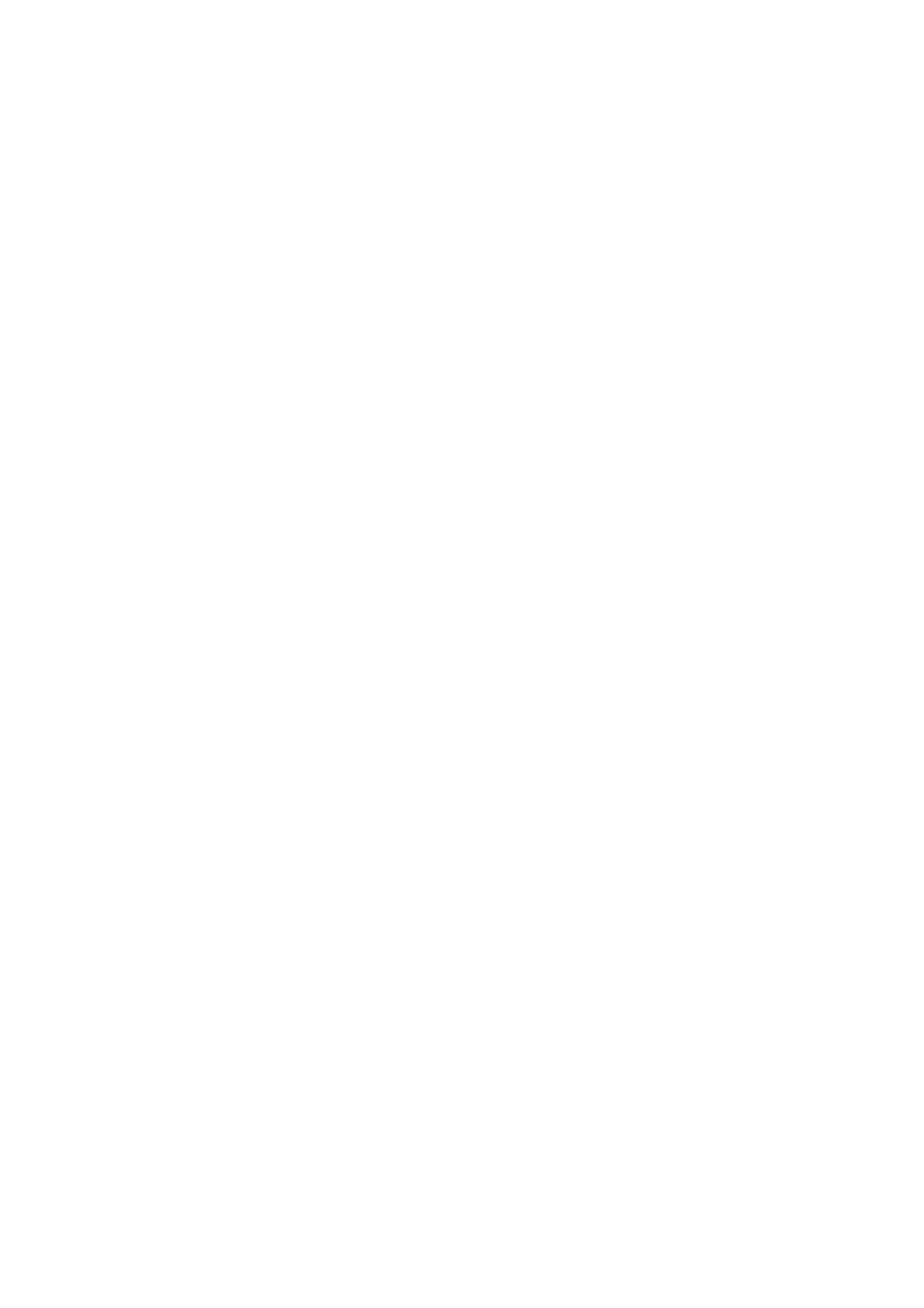Ensuring quality, safety and positive patient outcomes why investing in nursing makes \$ense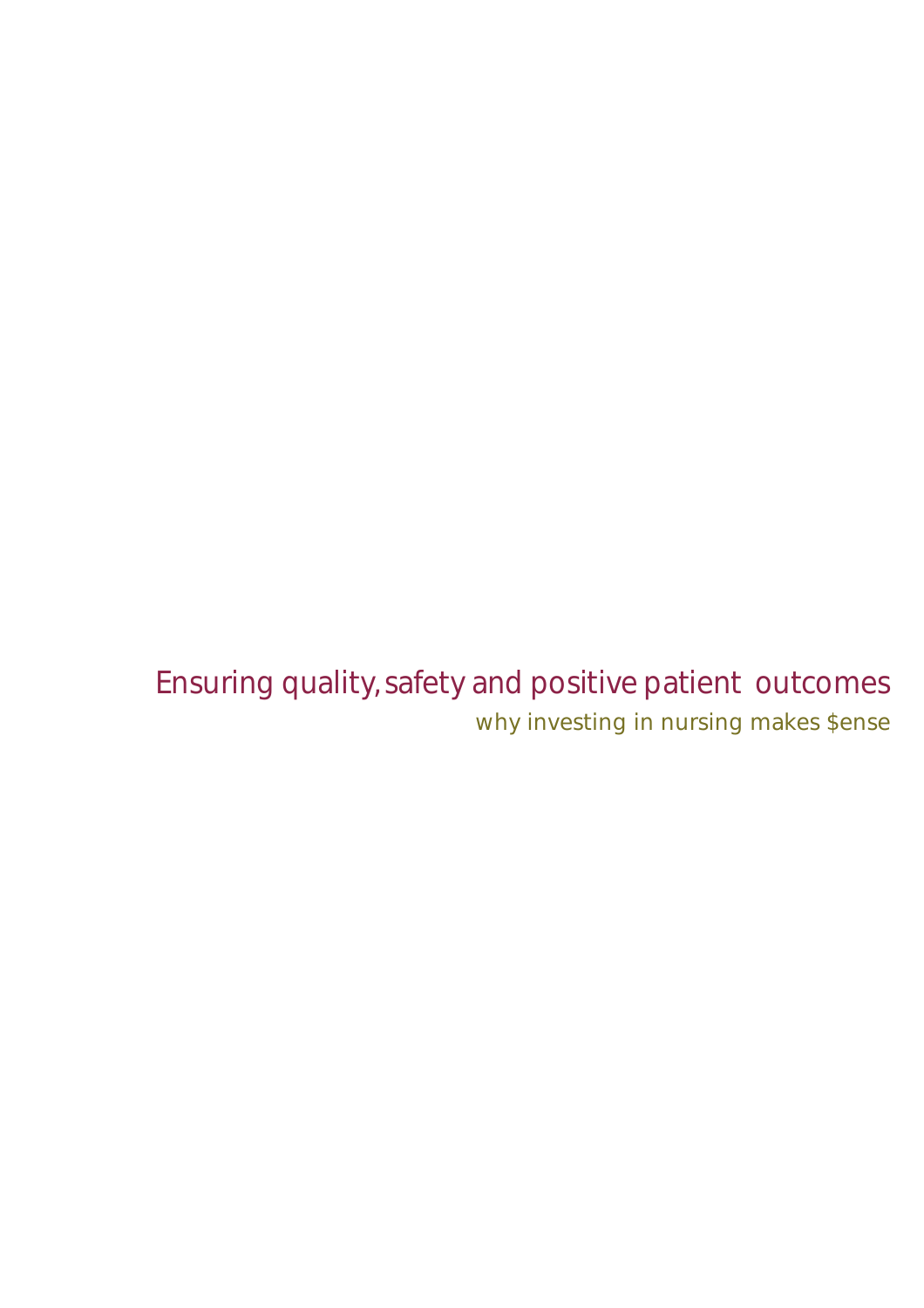*"No one runs hospitals: nurses hold the system together, but don't have any authority."*

*John Menadue, 2007*

This document was prepared by: Fiona Armstrong ANF Federal Professional Officer (2005-2008)

With editorial assistance from: Elizabeth Reale ANF Federal Professional Research Officer

ISBN: 978-0-909599-56-0

© Australian Nursing Federation, 2009

Australian Nursing Federation Level 1, 365 Queen Street, Melbourne 3000 T: 61 3 9602 8500 F: 61 3 9602 8567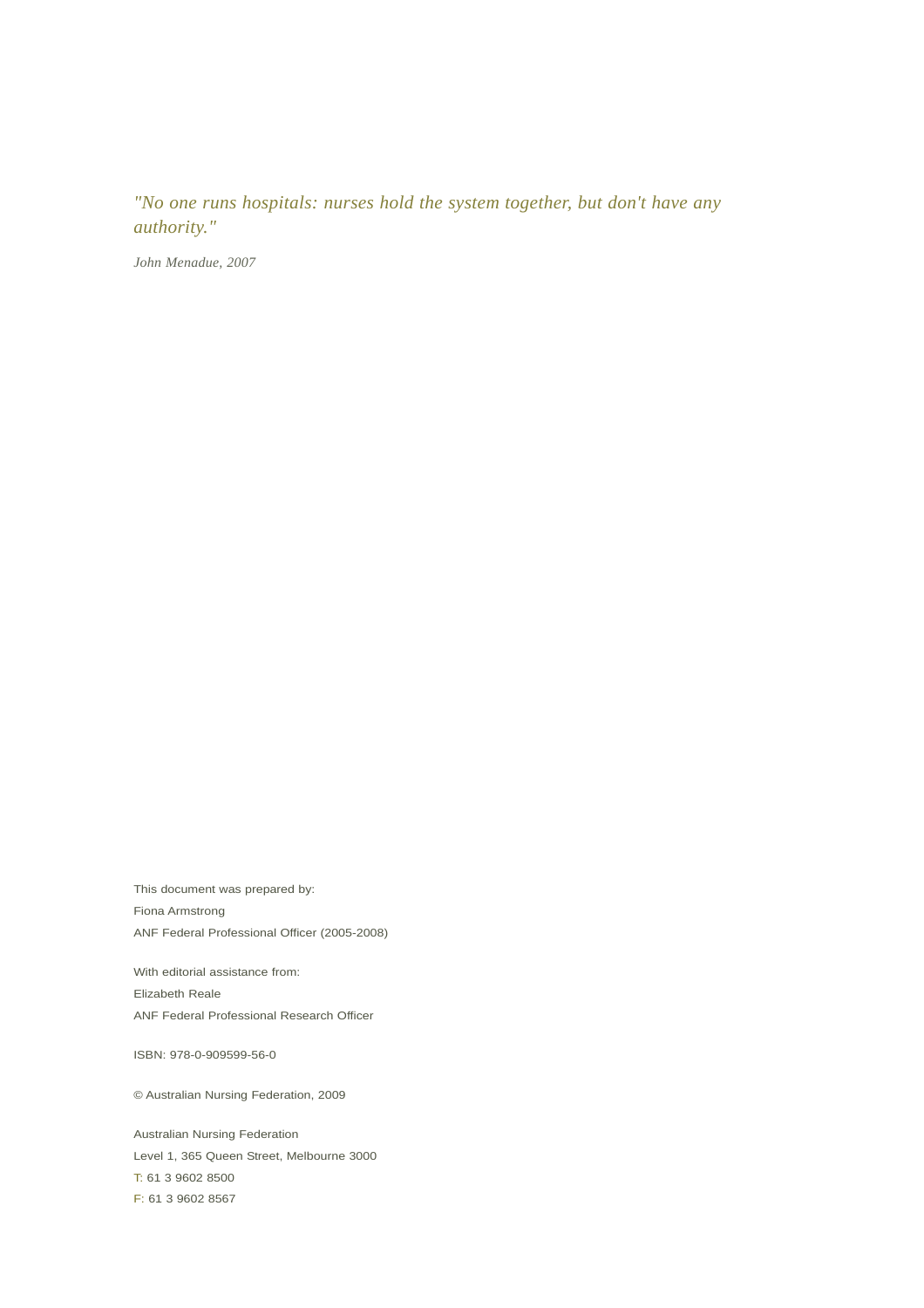# Table of contents

| 1.             |                                                                                     | 3  |
|----------------|-------------------------------------------------------------------------------------|----|
| 2.             |                                                                                     | 5  |
| 3.             | Nurse staffing, skill-mix and patient outcomes _________________________________    | 11 |
|                |                                                                                     | 11 |
|                |                                                                                     | 14 |
|                |                                                                                     | 16 |
| 4.             | Nursing workload and patient outcomes <b>CONSCRIPTION CONSCRIPTION CONSCRIPTION</b> | 18 |
| 5.             | Nurses' work environment and patient outcomes __________________________________    | 20 |
| 6.             |                                                                                     | 23 |
| 7 <sub>1</sub> |                                                                                     | 28 |
| 8.             |                                                                                     | 30 |
| 9 <sub>1</sub> |                                                                                     | 33 |
| 10.            |                                                                                     | 35 |
|                |                                                                                     | 37 |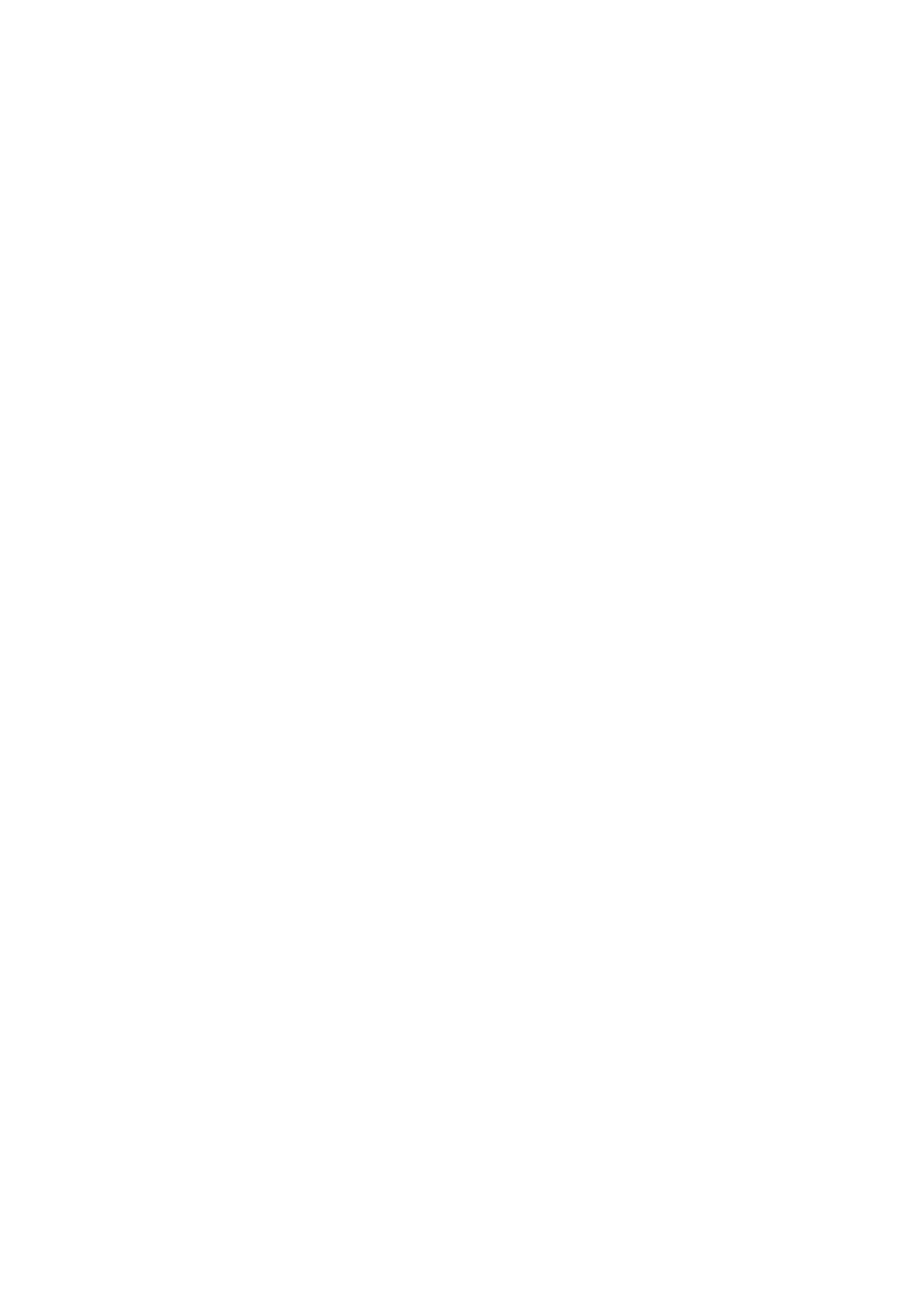#### Introduction 1

The contribution of nurses to the health and wellbeing of any community, society or nation is almost incalculable.

From its inception, nursing has been a profession which has promoted public health, eased pain and suffering, advocated for the weak and the vulnerable, and educated the community, to achieve a better quality of life.

Economic productivity studies demonstrate the vital importance of health to national prosperity. There are profound economic costs to a society if policy and action do not deliver optimum well being. Evidence suggests that failing to prevent ill health by investing in health promotion and preventive health programs is costing Australia billions of dollars each year.<sup>1</sup>

Failing to invest in nursing has profound social and economic impacts too. As the largest health profession, and one with multiple specialties, nurses work everywhere health care is provided. No other health professional group offers the same capacity for health care delivery as nurses.

Care provided by qualified nurses has the capacity to save lives, prevent complications, prevent suffering, promote wellbeing, and save money. To understand how they do this, it is first important to understand exactly what nurses do.

American journalist and nursing advocate, Suzanne Gordon, offers this summary:

"*Using their considerable knowledge, [nurses] protect patients from the risks and consequences of illness, disability, and infirmity, as well as from the risks and consequences of the treatment of illness. They also protect patients from the risks that occur when illness and vulnerability make it difficult, impossible, or even lethal for patients to perform the activities of daily living - ordinary acts like breathing, turning, going to the toilet, coughing, or swallowing… Nurses, regular, ordinary, bedside nurses, not just nurse practitioners or advanced practice nurses, are constantly participating in the act of… diagnosis, prescription, and treatment and thus make a real difference in …outcomes."* <sup>2</sup>

Across the globe, the contribution and significance of nursing to the wellbeing of the human population is recognised by many - demonstrated by the acknowledgement by the World Health Assembly of the importance of nursing and midwifery to "health systems, to the health of the people they serve, and to efforts to achieve the internationally agreed health-related development goals".<sup>3</sup>

A combined statement from the World Health Organisation, the International Council of Nurses (ICN) and the International Confederation of Midwives (ICM) in March 2007 declared that increasing nursing workforce capacity, improving skill mix and creating positive workplace environments were "critical... to the general health of all nations".4

However nurses are being forced to work with insufficient staffing, overwhelming workloads, and inadequate skill mix, resulting in avoidable deaths and injury, causing nurses to abandon the profession, and compromising the health of the entire community.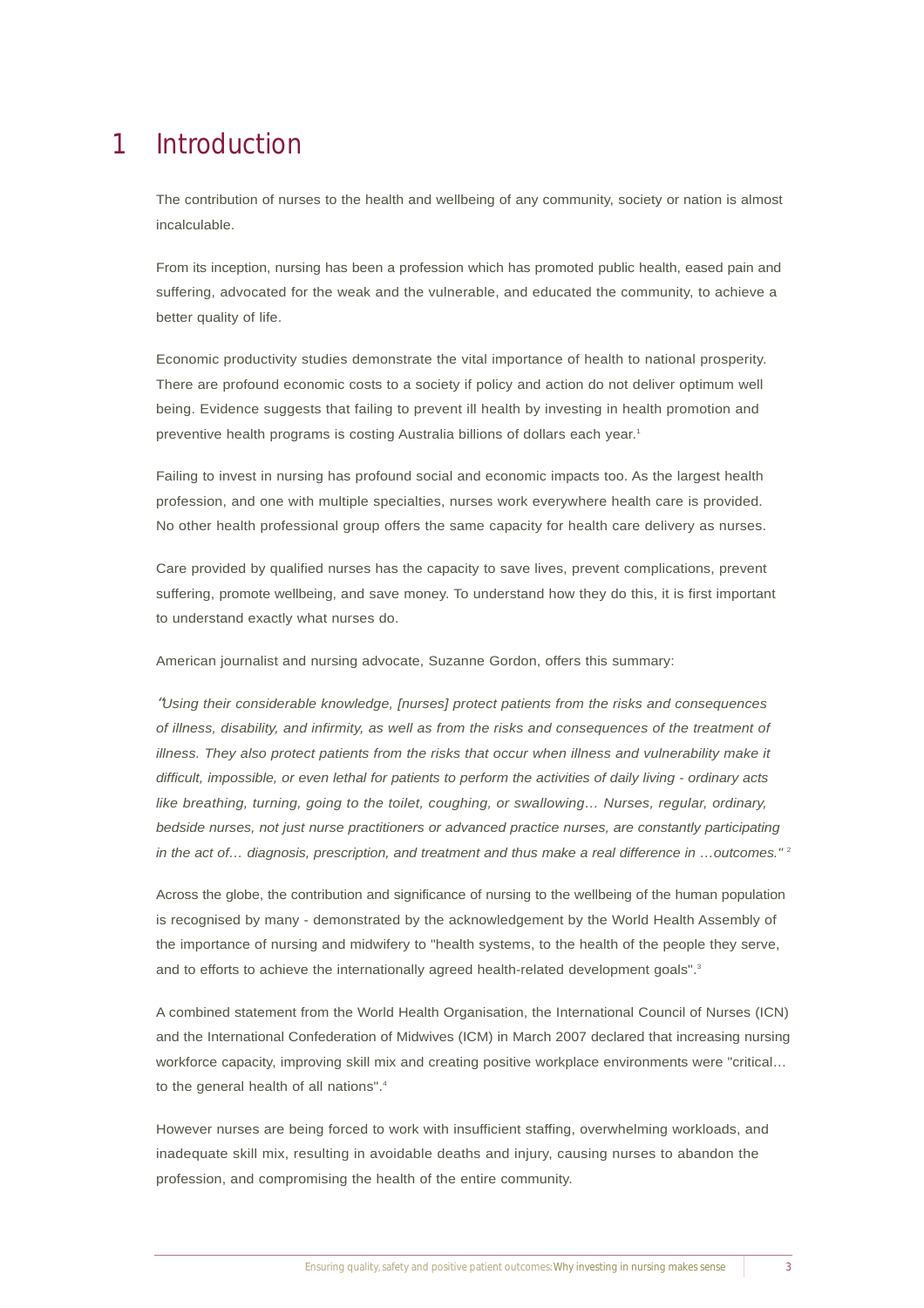It is time governments and the community in Australia considered the risks of failing to invest in nursing, and the consequences of this as the economic costs are enormous and cannot be ignored.

The contribution of good health to the social and economic attributes of any nation cannot be underestimated. All individuals hope to remain free from illness or suffering and all governments must act to produce social and public policies to ensure their communities maintain optimum health and wellbeing. As the largest health profession in the world, the work of nurses is integral to achieving those aims.

Evaluating nurses' contribution to a nation's health, wellbeing and productivity is therefore vital social and public policy analysis. The subsequent development and implementation of public health policies to maximise the delivery of nursing care is essential.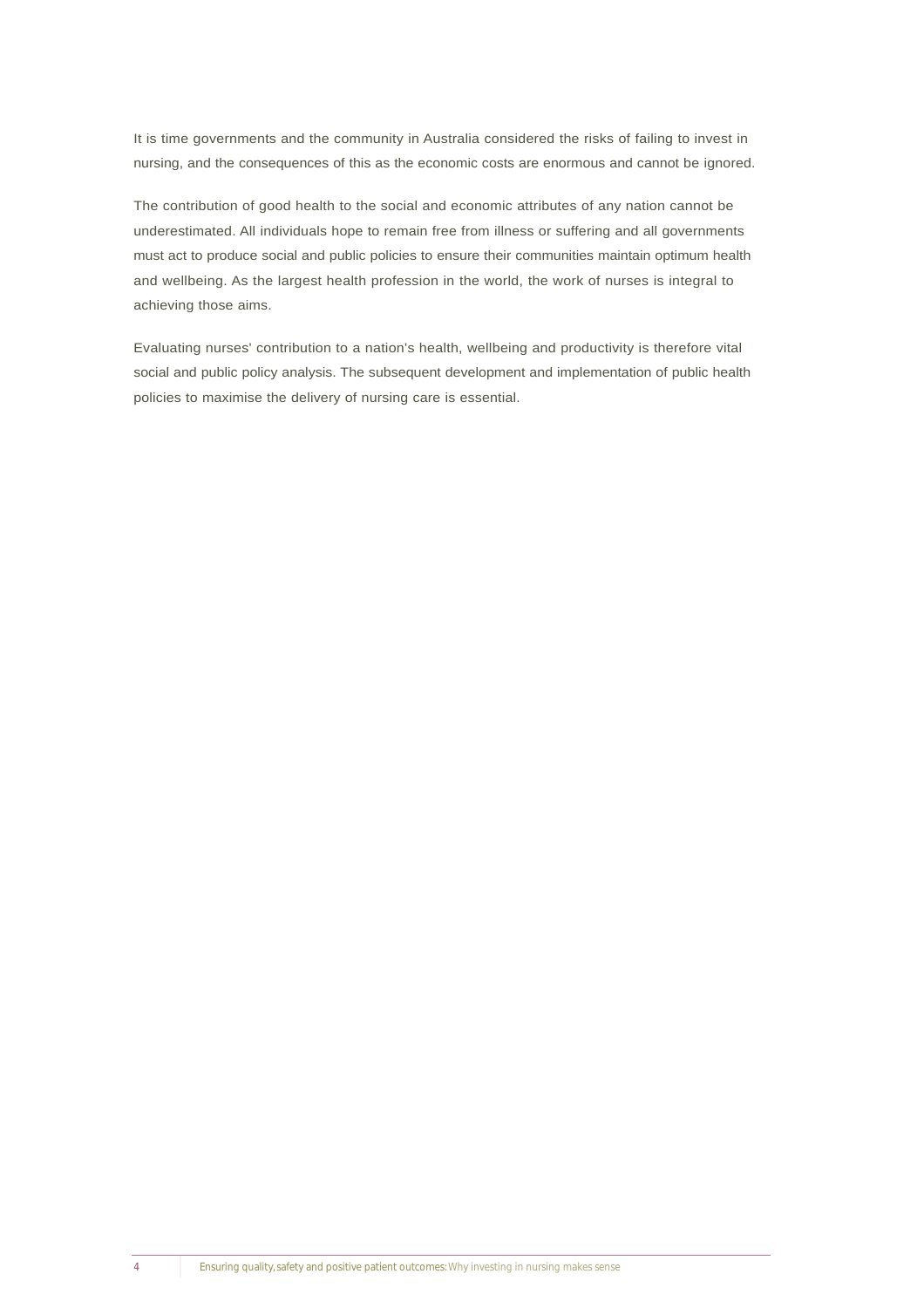#### Executive summary 2

Nurses work in every type of health setting, in widely dispersed geographical locations and in every kind of clinical practice area, caring for the health and wellbeing of people from gestation through to death. They are uniquely positioned then, to have a profound impact on the health and wellbeing of the people to whom they provide services. However recognition of the value and capacity of nursing care is substantially underestimated among governments, policymakers and health care institutions at local, national, and international levels.

This paper seeks to demonstrate to Australian governments, health policymakers, the nursing profession and the community, the value and contribution nurses make to positive patient outcomes. It presents a summary of the best available evidence on the effectiveness of nursing care and the contribution that nurses make to improving population health. The paper also highlights the economic and human costs associated with poor access to quality nursing care.

Nursing care can and does make substantial contributions to reductions in morbidity and mortality. Nursing interventions are cost-effective and as such, investing in more nursing will pay for itself. Through care and surveillance, education and interventions which prevent adverse outcomes and keep people well, nursing care contributes to the health of the community and the health of the nation.

Investing in nursing care provides returns of better care outcomes and less use of expensive health care resources. These benefits extend well beyond the walls of health care settings, as those who have recovered from or avoided illness (and their carers) can contribute to national productivity through participation in the community and the workforce. The community's health and wellbeing depends on nurses.

There are significant risks for the community however if there is an ongoing failure to acknowledge the value of nursing's contribution. The risks posed to patients and nurses themselves when nurses are forced to work beyond the limits of safety with insufficient experience, not enough staff, and too many patients are considerable. There are also significant implications for health care budgets in choosing not to recognise the contribution of nursing care.

This paper presents strong evidence that failing to staff hospitals and health care services in Australia with sufficient numbers of appropriately qualified nurses is contributing to avoidable deaths and illness and injuries.

Safe quality care requires that health services have:

- an adequate number of nurses;
- an appropriate skill mix (proportion of registered nurses to enrolled nurses and nursing assistants);
- nurses who are educationally and clinically prepared;
- a manageable workload for nurses; and
- sufficient resources to enable nurses to deliver the best possible care.

Failing to provide these measures has significant impacts on the safety and quality of care and are key factors in the unacceptably high risks of errors and adverse events that occur in Australian hospitals and health care settings.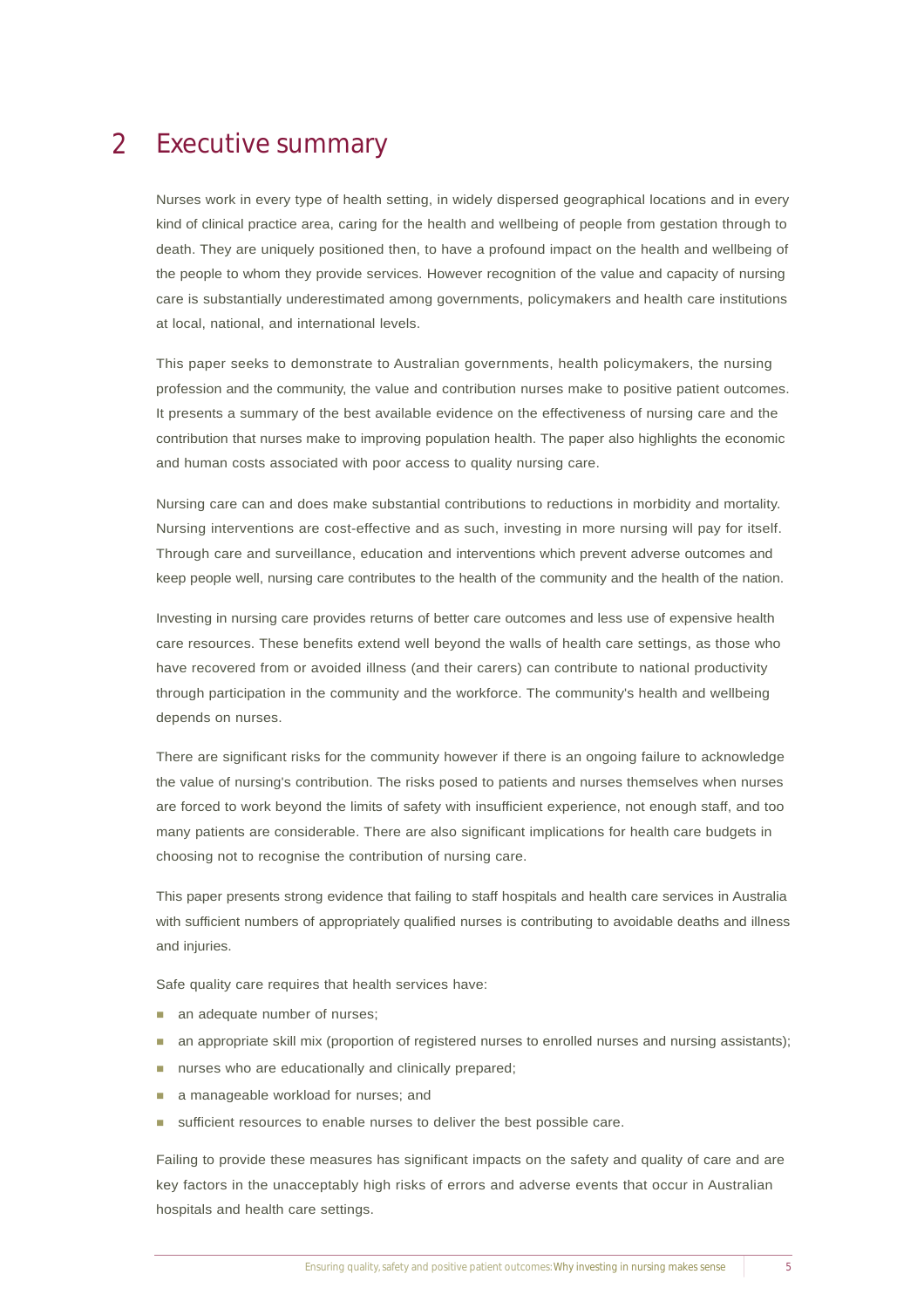However nurses are continually faced with the challenge of justifying their demands for adequate staffing and manageable workloads. Failing to provide nurses with organisational support and the power necessary to influence the allocation of resources in their workplaces is affecting the safety and quality of care.

Nursing research has for several decades evaluated the effectiveness of nursing care across a range of health care settings. A large body of evidence now exists that demonstrates the value and capacity of nurses in the delivery of health care, and the risks to health and safety, as well as the economic costs, of failing to invest in nurses.

Risks to mortality, morbidity, and the occurrence of adverse events are all greatly increased when an inadequate number of nurses are available for the delivery of safe, quality care.

The evidence shows that there are significant relationships between nursing education levels and patient outcomes; nurse staffing and patient outcomes; nursing workload and patient outcomes; nurses' work environment and patient outcomes; and between the skill mix of nurses providing care and patient outcomes.

The provision of nursing care can avoid many adverse patient outcomes, such as urinary tract infections, pressure ulcers, pneumonia, deep vein thrombosis, falls, postoperative wound infections, medication errors, upper gastrointestinal bleeds, sepsis, increased length of stay (indicative of complications), and death.

There are also significant relationships between nurse staffing, nursing workload, and nurses' work environment and the wellbeing of nurses themselves: identified over and over again as stress, burnout, occupational injuries, and ultimately, a loss to the profession, the health sector and the community, when nurses are forced to choose to end their professional career.

Table 1 provides an overview of some of the evidence of the impact of nursing interventions on the quality and safety of health care.

#### Table 1 - Effect of nursing interventions on quality and safety of health care

| <b>Nurse</b><br>staffing    | Nurse staffing levels of health care settings have a significant effect on morbidity and mortality<br>and the occurrence of adverse events, with higher staffing levels associated with lower mortality,<br>lower incidence of infections, decubitus ulcers, <sup>5</sup> postoperative pulmonary complications, pneumonia,<br>and septicaemia. <sup>6</sup>                                                                                                                                                |
|-----------------------------|-------------------------------------------------------------------------------------------------------------------------------------------------------------------------------------------------------------------------------------------------------------------------------------------------------------------------------------------------------------------------------------------------------------------------------------------------------------------------------------------------------------|
| <b>Nursing</b><br>workload  | Each additional patient allocated to nursing workload increases the likelihood of patient death; <sup>7</sup><br>increased overtime is associated with urinary tract infections, decubitus ulcers, <sup>8</sup> and increased<br>workload with patient falls, respiratory infections, and patient complaints. <sup>9</sup> Nurses working shifts<br>of 12.5 hours or more are three times more likely to make an error; and working more than 40<br>hours a week increases the risk of error. <sup>10</sup> |
| <b>Nursing</b><br>skill-mix | An increase in registered nurse staffing is associated with decrease in pneumonia, <sup>11,12</sup> lower<br>rates of "failure to rescue", and reduced incidence of death from shock or cardiac arrest,<br>gastrointestinal bleeding, sepsis, deep vein thrombosis, or pneumonia. <sup>13</sup>                                                                                                                                                                                                             |
| <b>Work</b><br>environment  | Each additional patient allocated to nursing workload is associated with a 23% increase in<br>nurse burnout and a 15% increase in nurses' job dissatisfaction. <sup>14</sup> Insufficient resources,<br>inadequate support and inadequate equipment are all associated with an increase in injuries<br>to nurses, <sup>15</sup> higher nurse turnover, <sup>16</sup> and an increase in errors. <sup>17</sup>                                                                                               |

<sup>6</sup> Ensuring quality, safety and positive patient outcomes:Why investing in nursing makes sense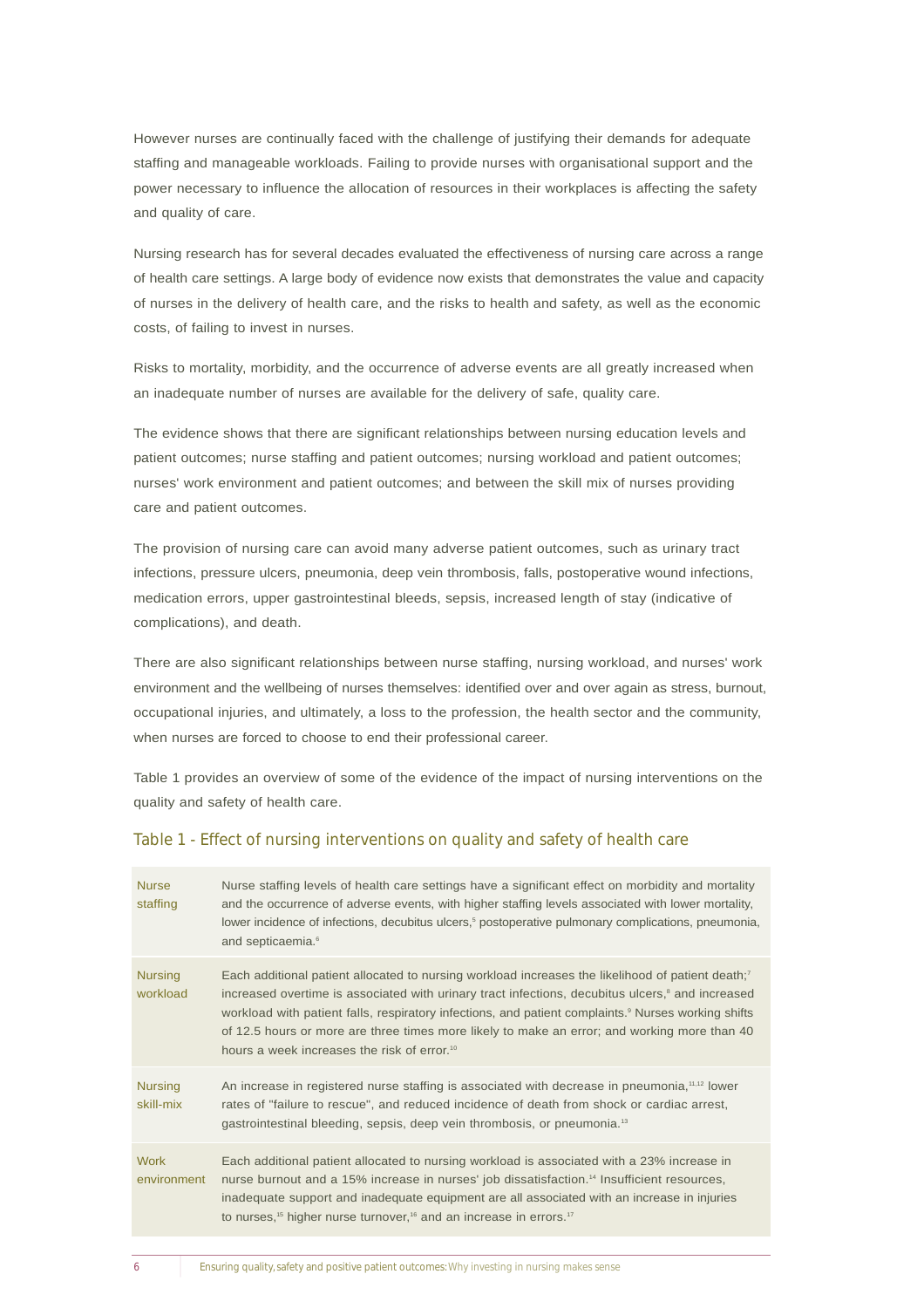Table 2 provides an overview of some of the research on the financial costs associated with inadequate nurse staffing, inadequate skill mix, and an inadequate work environment for nurses.

### Table 2 - Financial costs of inadequate staffing, skill-mix and work environment

| <b>Nurse</b><br>staffing    | Decrease in nurse staffing is associated with increased health care costs of 40%; <sup>18</sup> and inadequate<br>nurse staffing is positively associated with adverse events, which are estimated to cost AUD<br>\$4 billion annually. <sup>19</sup> Short staffed units have higher costs and patients a longer length of stay. <sup>20</sup><br>It is estimated 26.7% of all infections could be avoided by appropriate nurse-to-patient ratios. <sup>21</sup>                                                                                                                                                                                                       |
|-----------------------------|-------------------------------------------------------------------------------------------------------------------------------------------------------------------------------------------------------------------------------------------------------------------------------------------------------------------------------------------------------------------------------------------------------------------------------------------------------------------------------------------------------------------------------------------------------------------------------------------------------------------------------------------------------------------------|
| <b>Nursing</b><br>workload  | Reducing nursing workload by one patient per nurse (from five to four patients per nurse) is<br>associated with one life saved per 1000 admissions, at a cost of US\$136,000 per life saved.<br>Compared to the cost of other health care interventions, such as routine cervical screening<br>(which costs \$432,000 per life saved) implementing nurse to patient ratios of 1:4 is cost-effective. <sup>22</sup><br>Increasing nurse staffing by one RN hour per patient day (HPPD) may cost \$US659 per case,<br>but when compared with the cost per case of adverse events (US\$2,384 per case), investing in<br>nurse staffing can lead to a saving. <sup>23</sup> |
| <b>Nursing</b><br>skill-mix | Registered nursing care is positively associated with reducing adverse events like pneumonia, a<br>complication which adds five days to a patient's average length of stay and is estimated to cost<br>US\$4,000 - \$5,000 per additional day. <sup>24</sup> Pneumonia is responsible for increasing length of stay<br>by 75%, a 220% increase in the probability of death, and an 84% increase in costs. <sup>25</sup>                                                                                                                                                                                                                                                 |
| <b>Work</b><br>environment  | Poor work environments contribute substantially to nursing turnover, with turnover estimated to<br>cost AUD\$150,000 per nurse. <sup>26</sup>                                                                                                                                                                                                                                                                                                                                                                                                                                                                                                                           |

Table 3 outlines the numbers of nurses in Australia, the annual health care budget, and expenditure by sector (latest available figures are from 2005).

### Table 3 - Nursing workforce and health expenditure

| Number of nurses in Australia            | Registered nurses:<br>Enrolled nurses:<br>Nurse practitioners: | 230,578<br>55,042<br>$200^{27}$ |
|------------------------------------------|----------------------------------------------------------------|---------------------------------|
| Annual health budget                     | \$86.8 billion <sup>28</sup> (NB: 2006 figure)                 |                                 |
| Annual expenditure on public hospitals   | $$31 billion^{29}$                                             |                                 |
| Annual expenditure residential aged care | $$7.5$ billion <sup>30</sup>                                   |                                 |

Improving the staffing and thus the workload of nurses in Australian health care settings is crucial to improving the health care outcomes of the approximately seven million people admitted to hospital each year, the 200,000 people in residential aged care facilities in Australia, and the many thousands regularly accessing the services of nurses and midwives in health care settings across the country.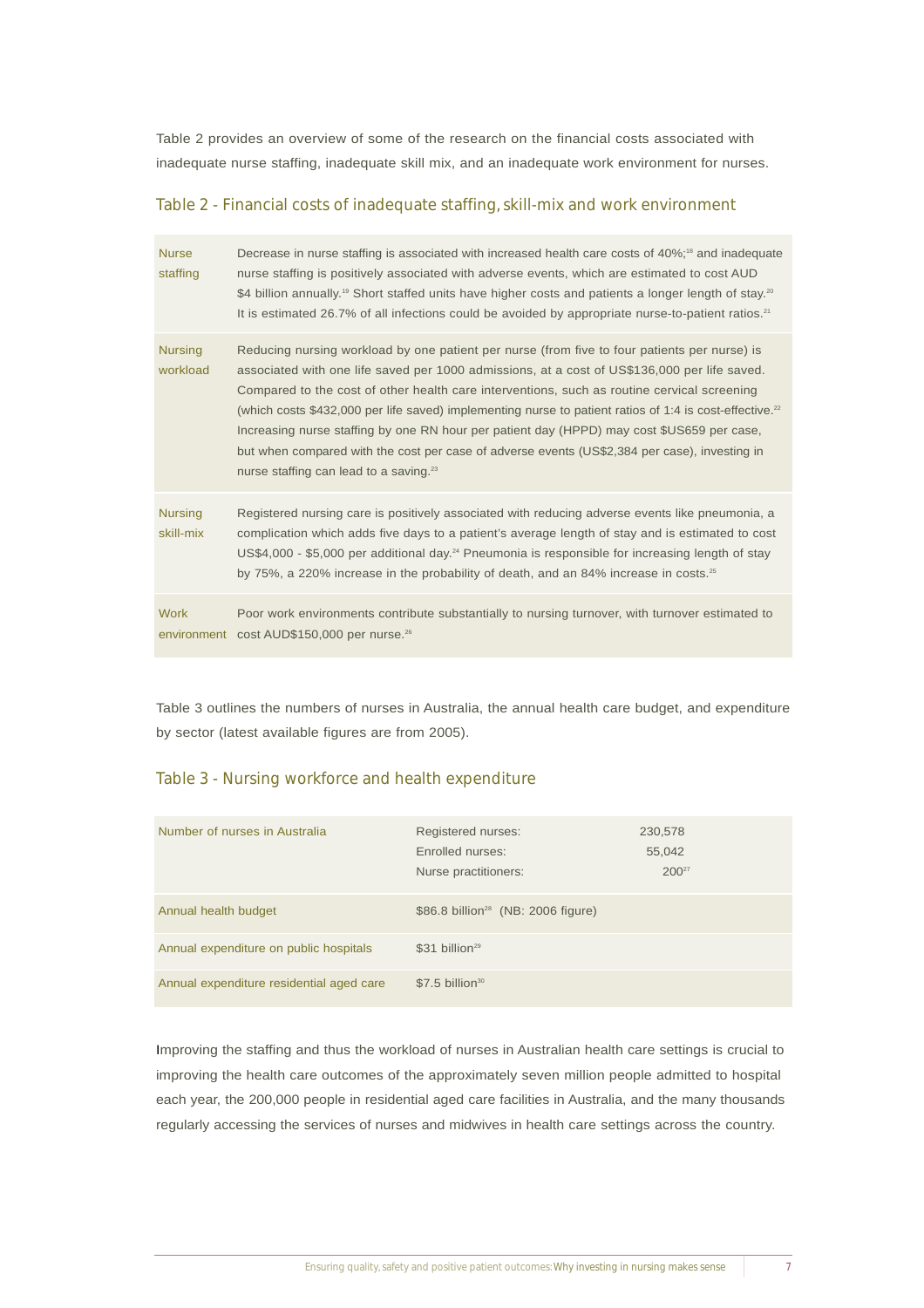It is the responsibility of government to ensure that the \$88 billion dollars spent each year on health care in Australia is allocated to interventions and services that are demonstrated to be effective. Nurses can and do contribute significantly to better health, but as outlined in the evidence that follows, this is largely underestimated and in too many instances nurses are constrained from providing the best possible nursing care.

Too often hospital and health care administrators and governments have viewed nurses as a cost, and failed to appreciate the benefits that result from good nursing practice. Failing to invest in nursing, by ensuring there are sufficient numbers of appropriately educated and experienced nurses in work environments that support and value their practice, represents a poor allocation of a valuable health care resource. This needs to be exposed for the poor economic management that it is.

There are also legal liability issues to be considered when failing to provide a safe environment through understaffing is corporate negligence.

The recommendations that follow include calls for: a cost-benefit analysis of nursing care to demonstrate its effectiveness; improvements in organisational support for nurses; investment by all governments in nursing care to ensure nurses are able to provide safe, quality care; and for hospital and health care performance measures to include indicators that demonstrate patient outcomes that are sensitive to nursing interventions.

The evidence presented in this paper demonstrates a strong economic case for investing in nursing care. It discusses the potential and actual contribution of nursing to national productivity and argues that investing in nursing, through employment of more registered nurses in health and aged care, with better working conditions, can lead not only to financial savings for the health system but also contribute significantly to national economic growth.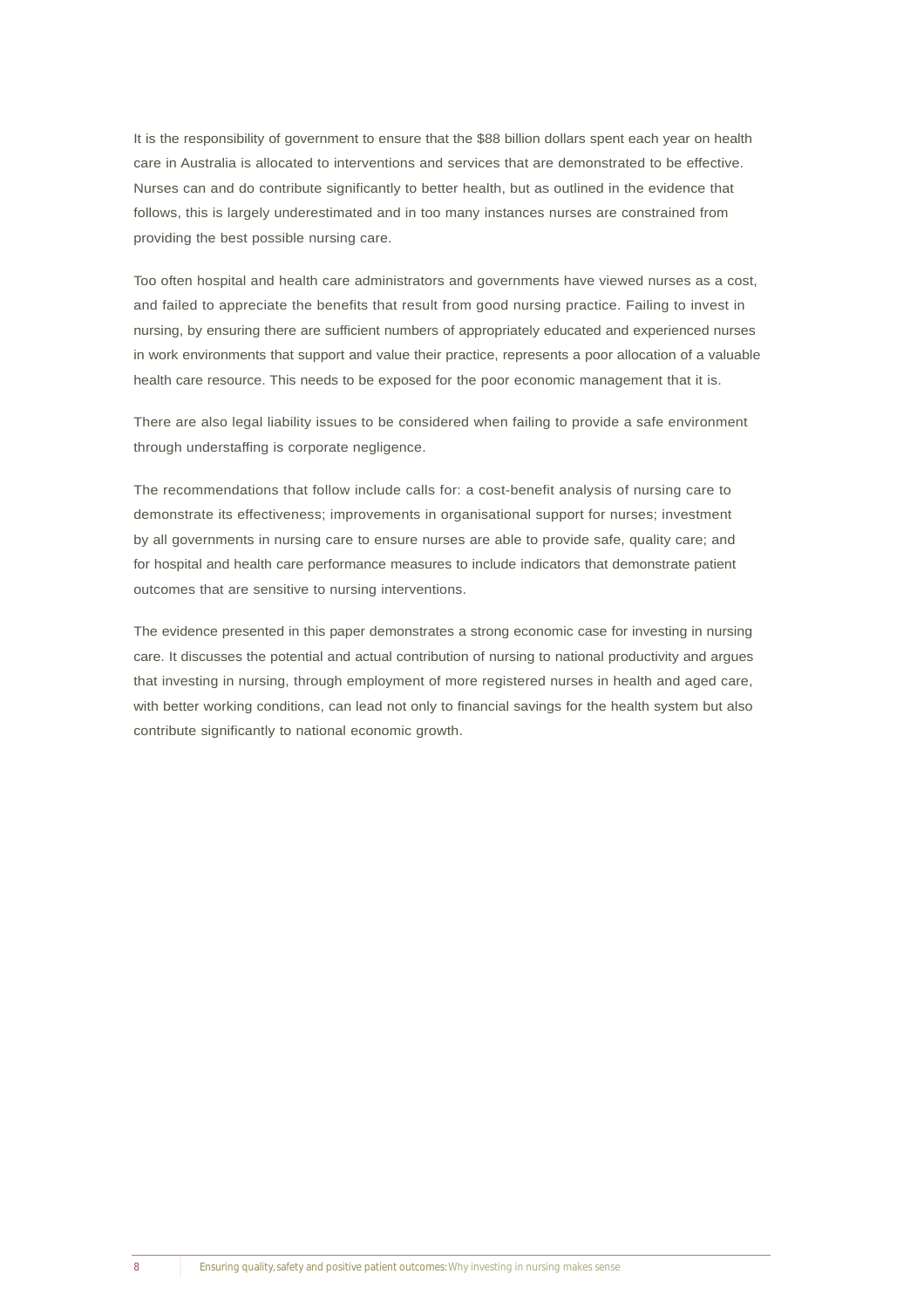# Recommendations

Based on strong evidence the ANF recommends that:

- 1. The federal government commissions a cost-benefit analysis to determine the cost-effectiveness of nursing and midwifery care as a matter of priority.
- 2. The federal government funds a national research project to develop a set of agreed national nursing indicators against which health care services can be evaluated.
- 3. A national system of indicators to evaluate the performance of all health care services (both public and private) include nurse sensitive outcome indicators as well as indicators for nursing workload, staffing and skill-mix.
- 4. These indicators require the utilisation of an appropriate staffing methodology that considers patient acuity and "churn", as well as workload measures to ensure safe nurse to patient ratios.
- 5. The contribution of nursing interventions to positive patient outcomes be recognised in organisational budgetary allocations and risk management plans, and reflected in nursing salaries.
- 6. The federal government fund a national project to develop evidence-based skill-mix ratios of registered nurses (RN), enrolled nurses (EN), assistants in nursing (AIN), and others who assist with the provision of nursing services in a range of settings, and these be included in national health care services performance indicators.
- 7. Residential aged care providers should ensure a registered nurse is available on duty and accessible 24 hours a day, seven days a week, and a registered nurse employed as the director of nursing.
- 8. Health care providers must ensure a safe skill-mix which includes experienced nurses working each shift to ensure that graduate and beginner nurses are adequately mentored and supervised.
- 9. Health care organisations should implement strategies which ensure that:
	- nurses occupy significant positions of authority in every organisation;
	- ! nurses are supported to exercise professional autonomy and control over their practice;
	- strategies are implemented to ensure effective, collaborative and egalitarian interdisciplinary and intra-organisational communication;
	- nurses are supported and encouraged to participate in policy decisions at all levels of the organisation;
	- ! the organisation demonstrates and promotes its recognition of the value of nursing work;
	- **nurses have access to and are supported to participate in regular, high quality professional** development activities;
	- ! nurses are provided with supportive work environments, which include adequate remuneration, manageable workloads, and access to child care.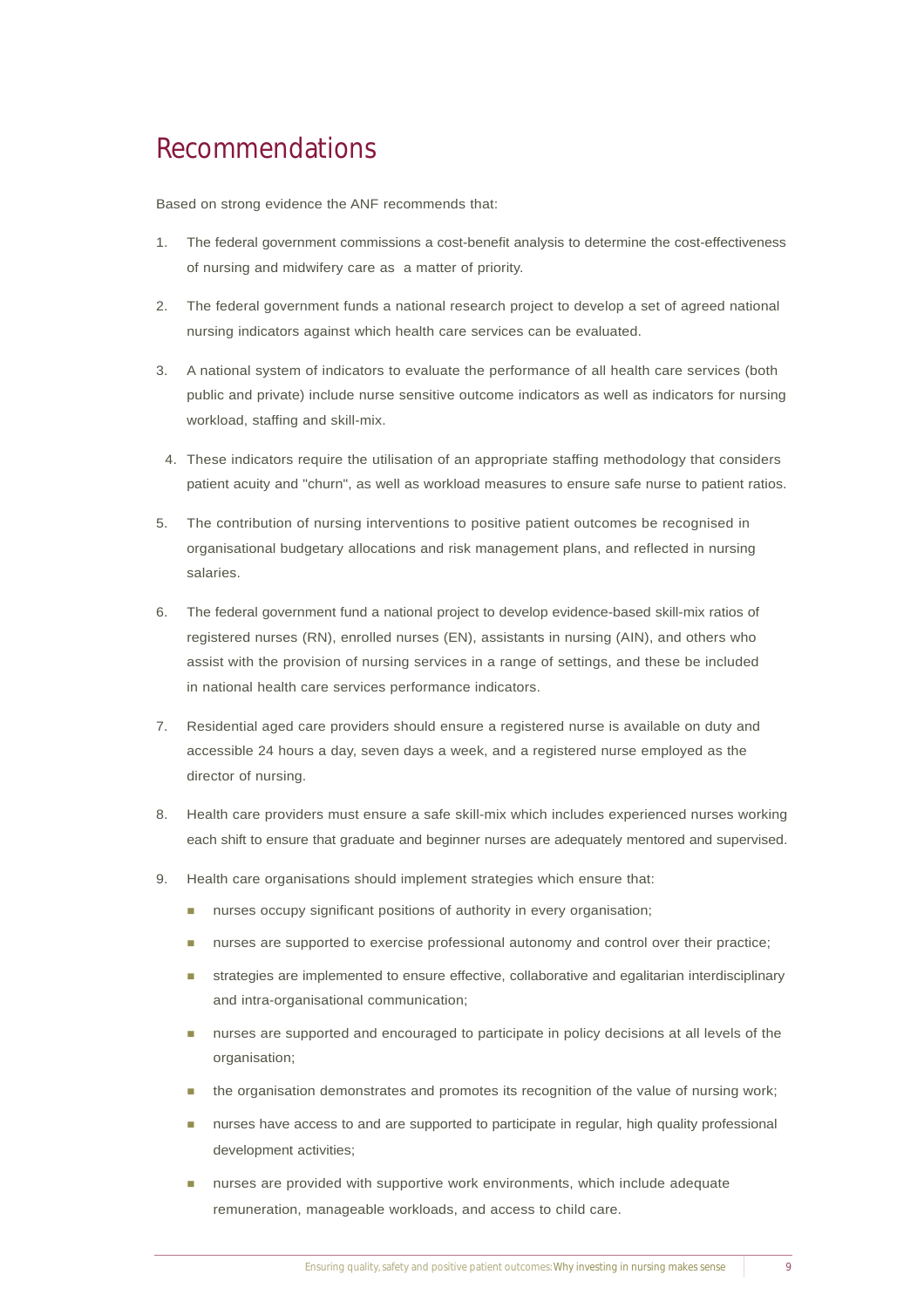- 10. The federal government must:
	- **EXECTED ENDIRIES A** mechanism to ascertain workforce figures that can usefully predict current and future workforce shortages;
	- **I** invest further in nursing education by increasing undergraduate nursing places (including funding for clinical placements and clinical supervision);
	- **n** provide significant additional postgraduate scholarships; and
	- **n** increase the funding for nursing education to reflect the true cost of course delivery.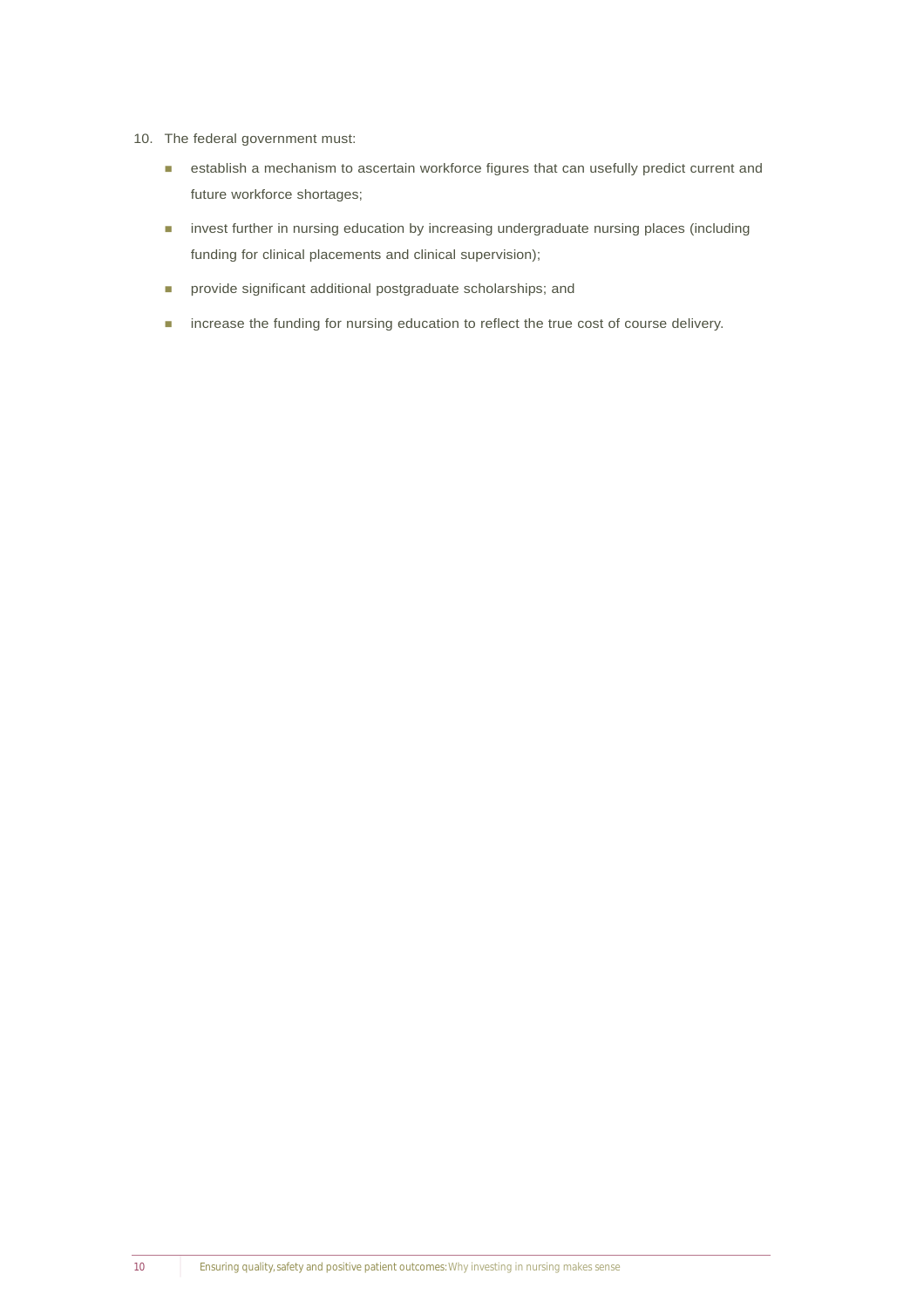#### Nurse staffing, skill-mix and patient outcomes 3

The effectiveness of nursing care can be demonstrated by its effect on patient outcomes. Much evidence exists to demonstrate links between nurse staffing and skill-mix and adverse patient outcomes. There are significant risks to patients of understaffing and inadequate skill-mix, including compromised safety and diminished quality of care; increasing morbidity (incidence of disease) and mortality (death rate); and an increased occurrence of adverse or sentinel events (injury or death resulting from a health care intervention, not the underlying condition of the patient). These factors can also increase the length of stay for patients in health care settings.

### Nurse staffing

Nurse staffing levels (i.e. the number of nurses available to provide nursing care) have obvious and demonstrable effects on the ability of nurses to provide safe, quality care, resulting in positive patient outcomes. With more nurses available, patients receive better care and nurses report greater job satisfaction.

Improving nurse staffing in Australian health care settings is crucial to improving the health care outcomes of the approximately seven million people admitted to hospital each year<sup>33</sup> and the 200,000 people in residential aged care facilities in Australia.<sup>34</sup> An estimated fifty Australians die every day, and another 140 sustain permanent injury as a result of their health care,<sup>35</sup> so the need for urgent action to ensure patients' receive safe, high quality health care is impossible to deny. Nurses are intrinsic to this goal.

Many more specific effects outlining the impact of nursing factors on the safety and wellbeing of patients and the associated costs to individuals, health care providers, and the community, have been demonstrated by research and are outlined below.

No analysis of nurse staffing and workload can be complete without acknowledging the work of Linda Aiken, the US nurse academic who is responsible for the original and landmark studies of the relationship between patient outcomes and nursing workforce and workload undertaken since the 1980s.

Aiken's work has documented the effect of nurse staffing on patient mortality; of the relationship of inadequate staffing to nurse "burnout" and job dissatisfaction;<sup>36</sup> the effect of positive work environments (such as those found in "magnet" hospitals) on patient outcomes: $37$  and compared nurse staffing across five countries to demonstrate how working conditions and workload can affect quality of care, medical errors and adverse patient outcomes.<sup>38</sup>

Simply put, Aiken's research over several decades, demonstrates that more nurses equals fewer deaths.<sup>39</sup>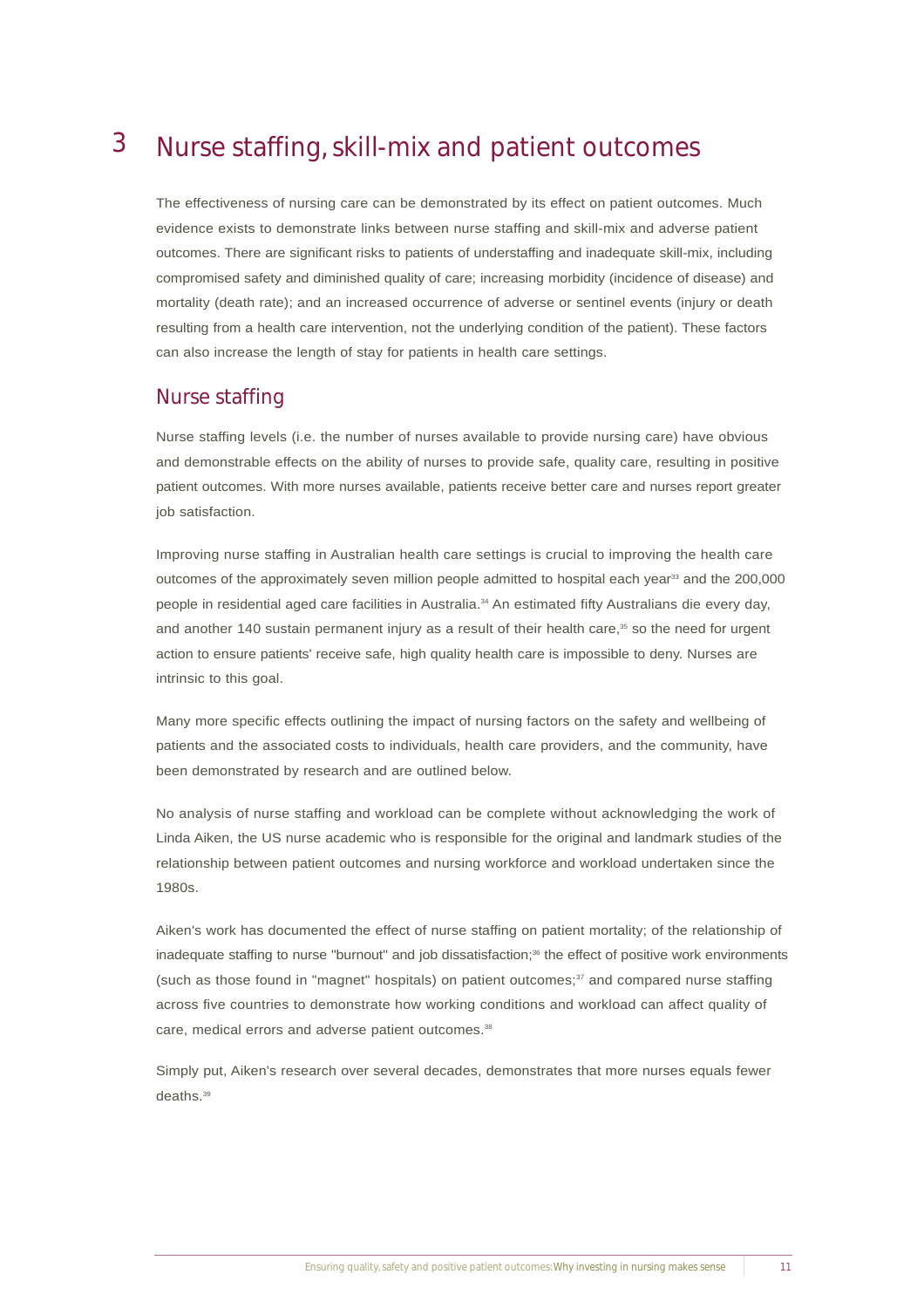This is well supported by a recent UK study (Rafferty et al, 2007) which found patients and nurses in hospitals with the highest nurse-to-patient ratios had consistently better outcomes than those in hospitals with less favourable staffing. Patients in the hospitals with the lowest nurse to patient ratios had 26% higher mortality; and the nurses in those hospitals were twice as likely to be dissatisfied with their jobs, to show high burnout levels, and to report low or deteriorating quality of care on their wards and hospitals.<sup>40</sup>

Another study (Hugonnet, 2007) found that the availability of sufficient numbers of nurses was a 'key determinant' of health care associated infections. Researchers from this Swiss study of 1,883 patients admitted to one intensive care unit over four years found 26.7% of all infections could be avoided if nurse-to-patient ratios were maintained.<sup>41</sup>

The care of fragile infants requires a high level of skill and expertise, as well as the availability of nurses with sufficient resources and time to deliver the best possible care. Failure to do so risks the recovery and the lives of this vulnerable group of patients, and the impact of failing to staff appropriately is evident in a large US study (Ream et al, 2007).<sup>42</sup>

This study of almost 2,000 admissions to a paediatric intensive care unit found that the occurrence of unplanned extubations, the most frequently occurring adverse event in paediatric intensive care, is greatly increased when nurse staffing is inadequate and nurses' workload is increased. An unplanned extubation is when an infant dislodges or removes their breathing tube, which greatly increases their risk of developing respiratory complications and the duration ventilation is required, which is itself a risk factor for respiratory complications. There is also an increase in the infant's length of stay in intensive care, and in the risk of them dying. The study demonstrated a four-fold increase in unplanned extubations associated with the patient acuity level assigned per nurse as well as a three-fold increase in the risk of unplanned extubations associated with a low nurse to patient ratio.

Another study of 2531 patients across 17 different settings found nurse to patient ratio was significantly related to in-hospital mortality, with the ratio of total nursing staff to patients found to be the best predictor of in-hospital mortality.43

Cho et al (2003) examined the relationship between nurse staffing and adverse events, and the effect of those adverse events on morbidity, mortality and health care costs. This study of 124,204 patients from 232 Californian hospitals found statistically significant relationships between nurse staffing and patient outcomes. An increase of one hour worked by registered nurses was associated with an 8.9% decreased risk of pneumonia and a 10% increase in the proportion of registered nurses decreased the risk of pneumonia by 9.5%. The findings in relation to costs concluded that all adverse events resulted in an increased length of stay, with adverse events such as pneumonia responsible for increasing length of stay by 75%.

In addition, pneumonia was associated with a 220% increase in the probability of death, and an 84% increase in costs (associated with length of stay), estimated at an additional \$22,390-\$28,905 per patient.<sup>44</sup>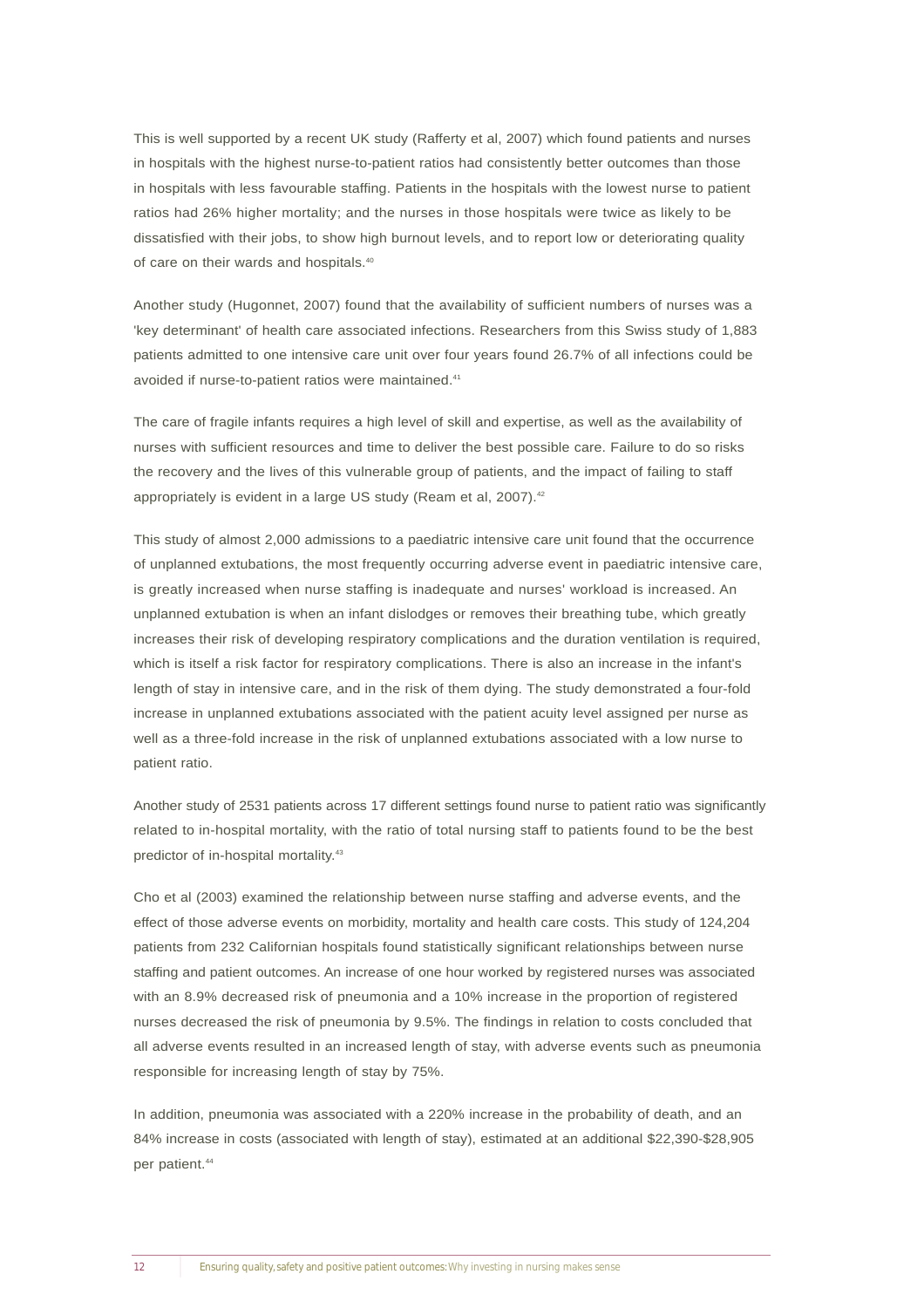The strong relationship demonstrated between registered nurse staffing and pneumonia underscores the importance of the high level of skill and knowledge registered nurses bring to caring for the lungs of postoperative patients. Having enough registered nurses to provide good infection control and avoid retained secretions and pain, can clearly provide considerable economic benefits as well as prevent a significant number of avoidable infections and deaths.

A huge US study (Marks et al, 2007) investigating the link between nurse staffing and adverse events in the care of children involved an analysis of 3.65 million paediatric patients in 286 Californian hospitals. This study found a greater number of registered nurse hours was associated with "significantly reduced occurrences of postoperative pulmonary complications, postoperative pneumonia, postoperative septicaemia, and urinary tract infections".<sup>45</sup>

The magnitude of these effects is demonstrated by the researchers' assessment that over the period of the study, from 1996 to 2001, an incremental increase in nurse staffing of one hour per patient day could have avoided:

- between 425 and 596 complications;
- between 95 and 124 postoperative pneumonia complications; and
- between 719 and 787 postoperative cases of septicaemia or other infections.

Most recently, Stone et al (2007) supported many other studies when it found higher staffing was linked to a lower incidence of bloodstream infections, pneumonia, decubitus ulcers (pressure sores) and urinary tract infections, with increased overtime worked by nurses also a risk factor for the two latter outcomes.

Stone uses the example of a postoperative patient in a vulnerable physical and psychological condition where there can be complications associated with their operation and recovery. Even just their presence in hospital puts them at risk of infection.<sup>46</sup> The evidence provided here demonstrates that increased nurse staffing levels can prevent complications which lead to an increased length of stay and additional human and economic costs.

One of the roles of the nurse is to plan the patient's path through the hospital stay, navigating their journey through admission to discharge and into the community. However there are many variables that prevent care being provided as planned, indeed much of nursing is about dealing with the unpredictable. It is a combination of the care plans nurses create, the constant observation and assessment that nurses undertake, and the interventions they perform when things don't go according to plan that makes the difference to patient outcomes. Potential problems need to be identified and acted upon quickly before they become more serious. It is the skills, experience and humanity that nurses bring to their clinical role that makes the difference.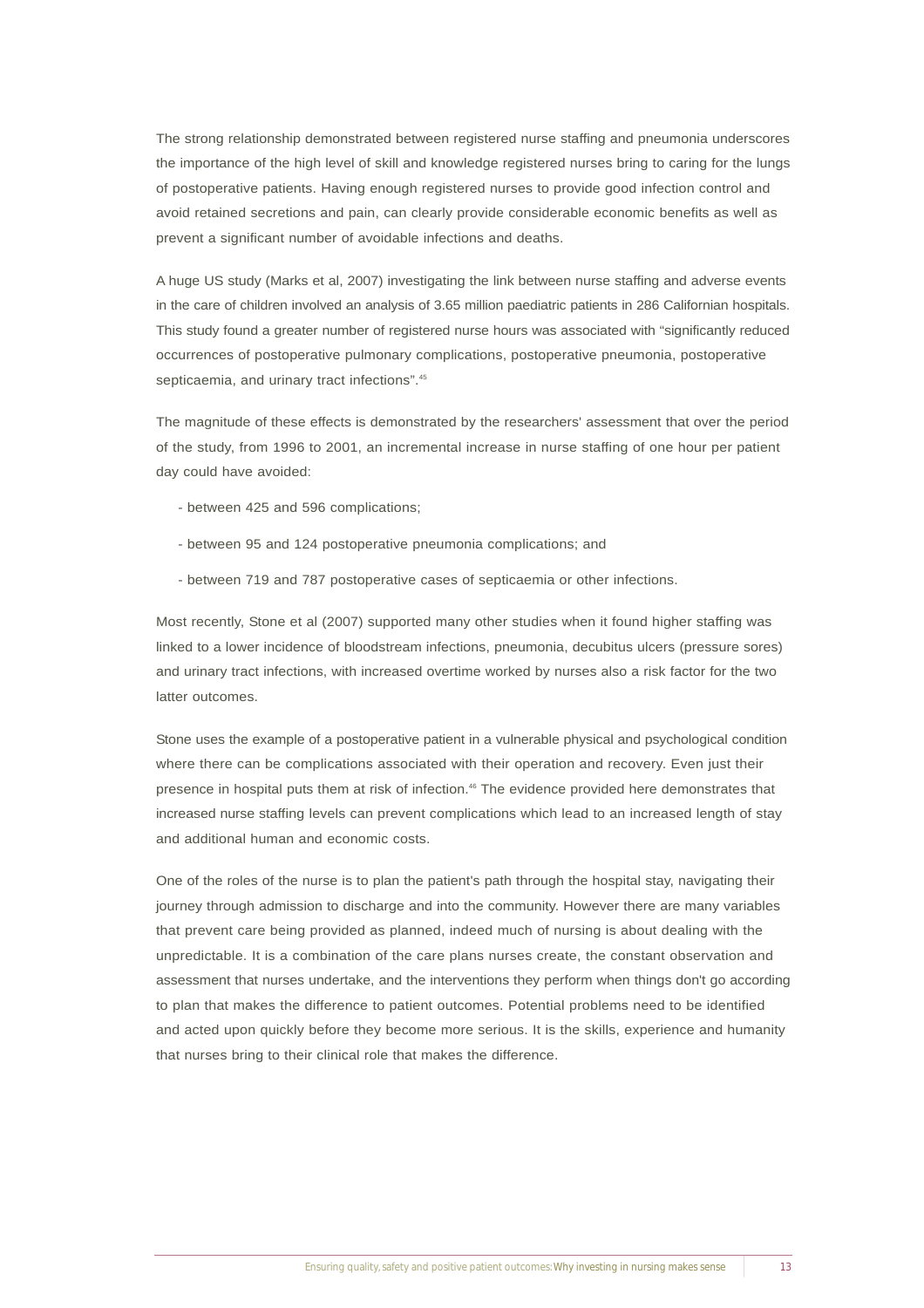### Nursing skill-mix

Many studies which support the research findings with regard to staffing and its effect on patient outcomes also emphasise the importance of skill-mix. Skill-mix refers to the proportions of different levels of nurse; for example, the proportion of registered nurses to enrolled nurses in a given health care setting.

To understand the implications of skill-mix it is necessary to understand how nurses are educated in Australia.

Registered nurses in Australia (Division 1 in Victoria) are educated through an undergraduate bachelor degree in the university sector following which they are eligible to apply for registration with one of the jurisdictional nursing and midwifery regulatory bodies. Postgraduate education in a range of practice areas is available in the form of Postgraduate Certificates, Postgraduate Diplomas, Masters and Postdoctoral (PhD) degrees. Nurse practitioners are authorised advanced registered nurses who work in an extended clinical role, and in most jurisdictions, nurse practitioner education is undertaken to Masters level.

Enrolled nurses (Division 2 in Victoria) are educated to two different levels in either the Technical and Further Education (TAFE) or Vocational Education and Training (VET) sectors; (Certificate IV in Victoria, New South Wales, Tasmania and the Northern Territory and Diploma in other states and territories), each of which enables enrollment with the relevant jurisdictional nursing and midwifery regulatory authority (NMRA). Enrolled nurses may also undertake further education in the form of an Advanced Diploma.

Once registered, authorised, or enrolled, nurses are then legally able to use the title for which they were educated, and which prescribes their scope of practice. A set of national competency standards relevant to their educational level further defines the standards to which their practice must comply in order to remain registered, authorised or enrolled, and thus able to practise.

A thirty year program of academic inquiry and scholarship in Australia has led to a highly qualified and skilled professional nursing workforce, educated within a framework that offers the opportunity for nurses to apply their high level critical thinking skills to deliver effective, evidence-based interventions, as well as evaluate their practice, and build on the significant body of knowledge that informs nursing practice through investigation and research.

The proportion of registered nurses and enrolled nurses in the nursing skill mix of the Australian health care sector has declined in recent decades. These changes to the mix of workers doing nursing work have occurred with little evaluation of the effect on patient care or outcomes.

The application of economic principles from outside the health sector have been applied to health with no consequent evaluation of the purported efficiencies of reducing nursing staffing levels or skill mix. Much of the research presented in this paper has been carried out in the USA as a result of the implementation of such restructures of their health services in an attempt to demonstrate that these efficiencies in the medium and longer terms are not cost effective and lead to poorer outcomes for the communities they are trying to serve.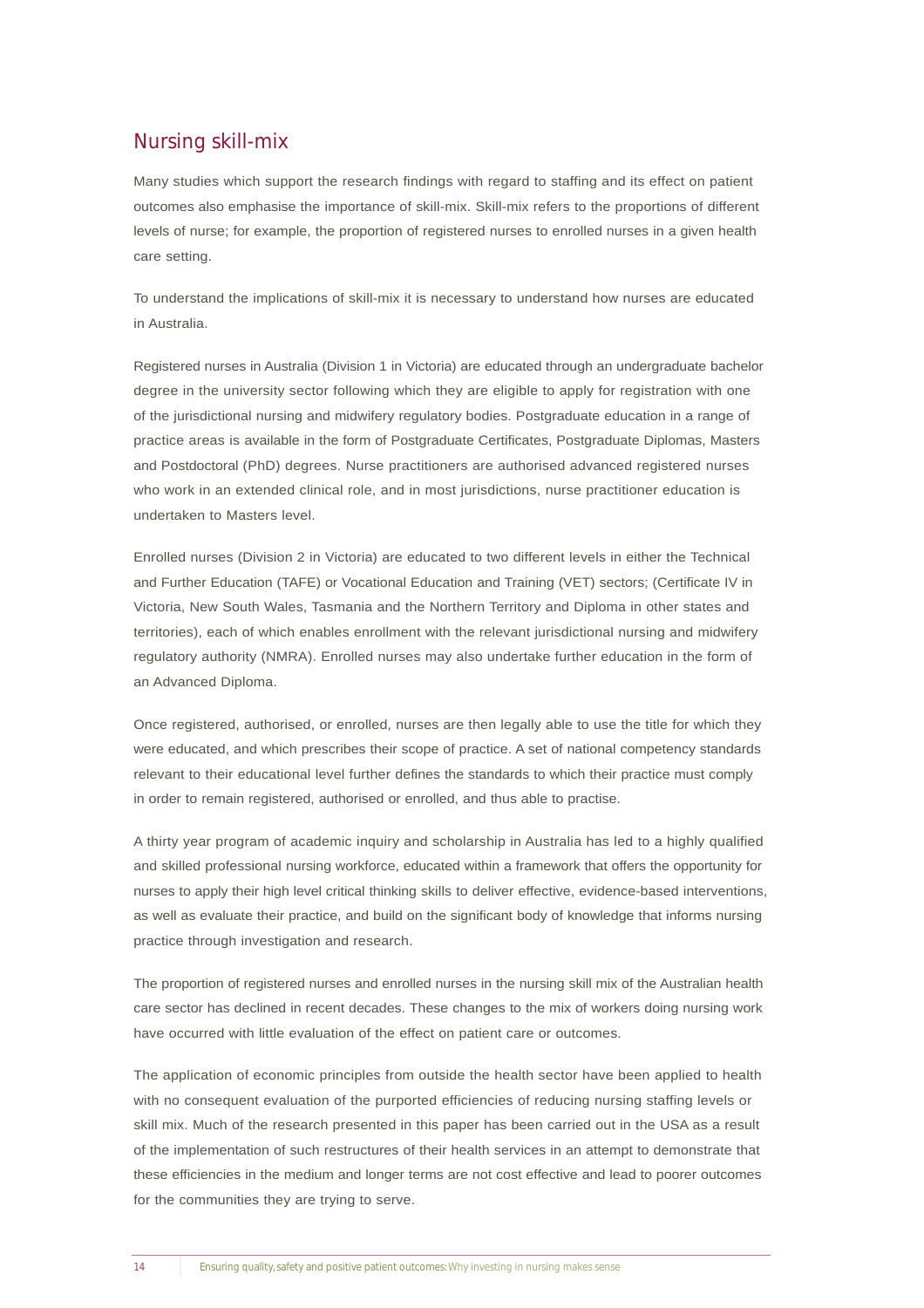Increasingly registered and enrolled nurses are finding their services substituted by unlicensed and unqualified workers, particularly in the aged care sector where unlicensed health care workers now represent the bulk of the workforce providing care. These workers now represent around 64% of staff in residential aged care, while the number of nurses has declined sharply to just 29%.<sup>47</sup>

Altering the skill mix of nursing staff is a practice which is clearly motivated by desire among service providers to drive down one of their major recurrent costs, that of nurse staffing. However, as outlined by the research, this can increase costs to the health service provider and to taxpayers. It also imposes costs on the recipients of care and to nurses themselves. Having the right mix of qualified and experienced nurses available to monitor patients' conditions and intervene to prevent the development of complications, deterioration of illness and to promote recovery is vital.

Altering the skill mix by reducing the proportions of the most highly educated nurses in health care settings can have catastrophic and expensive results.

A recent Australian study found skill mix was a significant predictor of patient outcomes. Reinforcing the findings of other international studies, a skill mix with a higher proportion of registered nurses produced statistically significant decreased rates of negative patient outcomes such as decubitus ulcers, gastrointestinal bleeding, sepsis, shock, physiologic/metabolic derangement, pulmonary failure and failure to rescue. The study found one extra registered nurse per day would reduce the incidence of decubitus ulcers by 20 per 1000 patients; one extra registered nurse per day would reduce the incidence of pneumonia by 16 per 1000 patients; one registered nurse per day would reduce the incidence of sepsis by eight per 1000 patients. Patients are also less likely to fall and suffer injury as registered nursing hours increase.<sup>48</sup>

In an analysis of the records of over five million medical patients and one million surgical patients, Needleman et al found a higher proportion of registered nurse staffing was associated with lower rates of "failure to rescue". Failure to rescue is the failure to prevent a clinical deterioration associated with an underlying illness or complication of health care, which can lead to permanent disability or death. This study demonstrated that a higher proportion of registered nursing hours and a greater number of hours of care per day by registered nurses reduced the incidence of death from one of five life threatening complications: pneumonia, shock or cardiac arrest, upper gastrointestinal bleeding, sepsis or deep vein thrombosis.<sup>49</sup>

Strong evidence of the link between nurse staffing and skill-mix on patient outcomes is provided by the US Agency for Health Research and Quality (AHRQ).<sup>50</sup> Successive reviews of published scientific literature by this agency since 2003 have called for an increase in registered nurse staffing as a key factor in improving patient outcomes. The latest report (March 2007) cites pooled results as showing that every additional registered nurse full time equivalent (FTE) per patient day was associated with a relative risk reduction in hospital-related mortality by 9% in intensive care units and 16% in surgical patients. The AHRQ estimates that an increase by one registered nurse FTE per patient day would save five lives per 1,000 medical patients, and six per 1,000 surgical patients. Reducing the workload from more than six to two or less patients per registered nurse per shift would save 25 lives per 1,000 hospitalised patients and five lives per 1,000 surgical patients.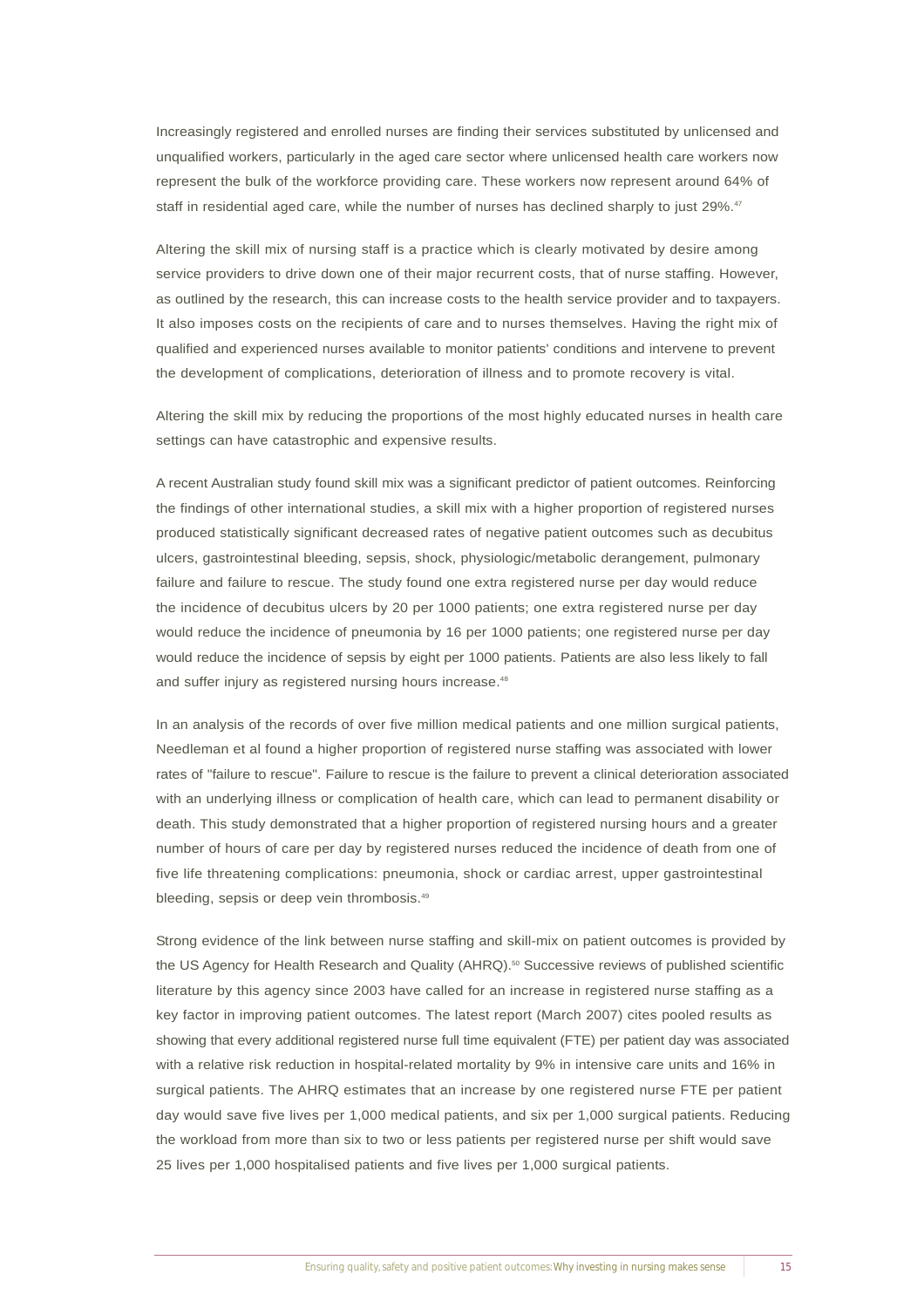A further reduction to less than 1.5 patients per registered nurse would save four lives per 1,000 hospitalised patients and nine lives per 1,000 surgical patients.

The AHRQ review notes that every additional patient per registered nurse per shift is associated with a 7% increase in the risk of pneumonia; a 53% increase in pulmonary failure; a 45% increase in unplanned extubations; and a 17% increase in medical complications.

The associations vary by clinical settings and patient population. In intensive care units (ICUs), an increase by one registered nurse FTE per patient day was associated with a consistent decrease in relative risk of these adverse patient outcomes: a 28% decrease of cardiopulmonary resuscitation, a 51% decrease of unplanned extubation, a 60% decrease of pulmonary failure, and a 30% decrease of hospital acquired pneumonia. In surgical patients, an increase of one registered nurse (FTE) per patient day was associated with a consistent reduction in the relative risk of failure to rescue by 16%, and in healthcare acquired (nosocomial) bloodstream infections by 31%.

In research published in 2007, Anne Tourangneau and other researchers from the University of Toronto identified skill-mix, nurse to patient ratios and better resources as key factors associated with lower mortality rates and better nurses' health.<sup>51</sup>

Important predicting factors for lower mortality revealed in this study were: a higher percentage of registered nurses (associated with six fewer deaths for every 1000 patients); a higher percentage of university educated registered nurses; better resources; and lower nurse burnout.

The cost of these adverse events to our health system clearly demonstrates the risks associated with reducing nurse staffing levels and skills-mix.

Cho (2001) found inadequate nurse staffing had implications for miscommunication between nurses and other health care providers, and forced new and inexperienced nurses to undertake tasks they were insufficiently experienced to do safely.<sup>52</sup>

These results further cement the evidence that a greater number of qualified nurses can, and does, prevent complications and save lives as well as ensure savings to our health system and community.

### Residential aged care

Much of the evidence so far has focused on acute health care, however powerful evidence is available about the role of nurses in improving patient outcomes and reducing adverse events in other settings. This is particularly important in healthcare settings such as residential aged care, where people receiving health care are increasingly frail and vulnerable with multiple chronic illnesses and at high risk of injury and side effects, requiring complex medication and health care treatment regimes. In Australian aged care facilities however, registered nurses are increasingly being substituted by unqualified and unlicensed health care workers, who are less expensive to employ, leading to a lower level of safety and quality of care and putting these vulnerable patients at risk.<sup>53</sup> The aged care accreditation data on failed standards reveals that this has led to a decline in quality of care with residents exposed to serious risk from neglect, poor infection control, malnutrition and dehydration, and assault.<sup>54</sup> Many nursing homes fail to ensure adequate staffing, nor adequately prepare new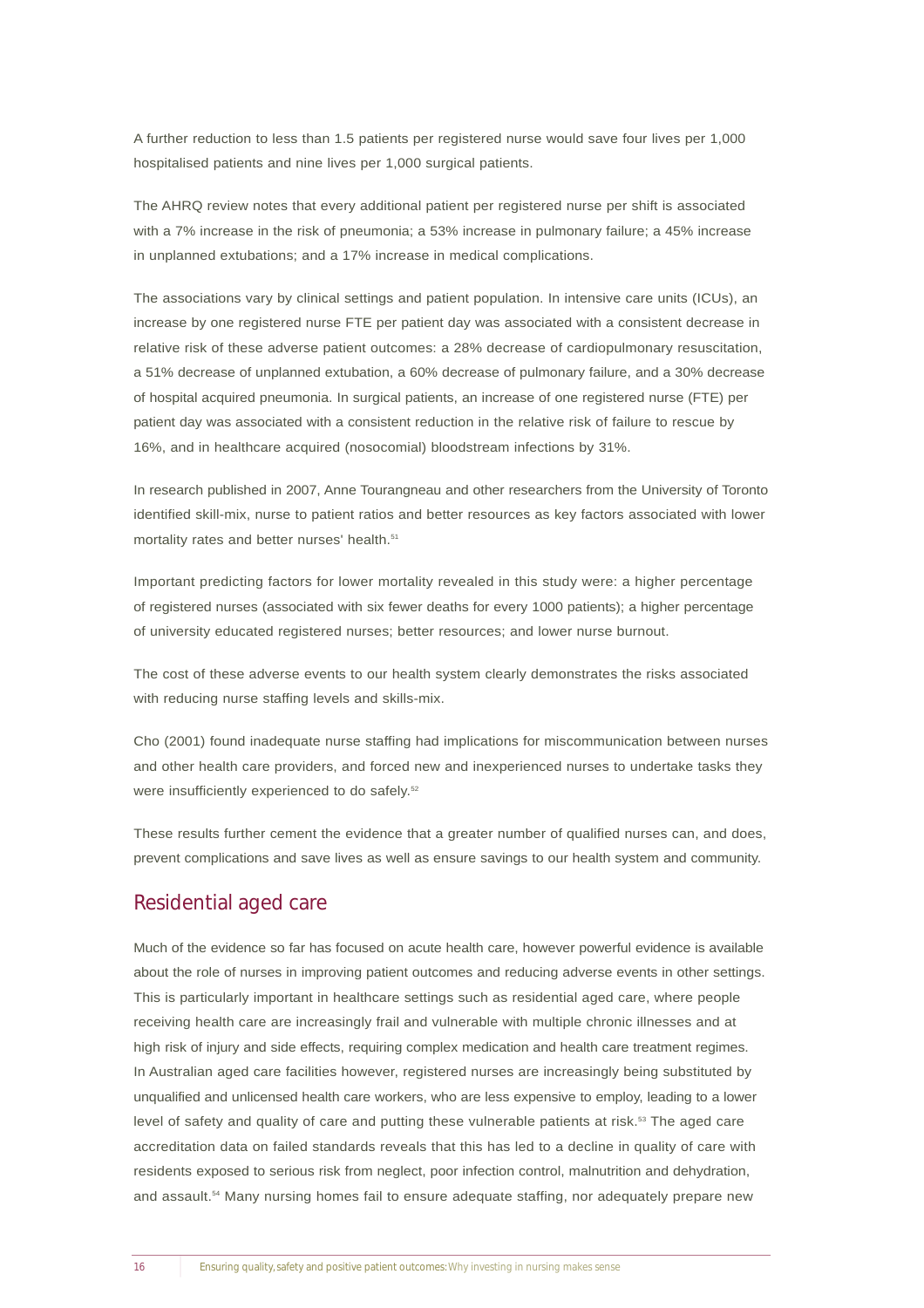staff for their roles. With specialised nursing care not available, clinical care is suffering, and so too are elderly people. Failure to treat residents adequately in the residential aged care setting or in their home leads to not only adverse outcomes for residents but also leads to costly admissions for hospital care. While many unlicensed health care workers are valued members of the nursing team, the ANF advocates regulation of all nursing workers to ensure they have appropriate qualifications to underpin the delivery of safe, quality care. This would also enable the articulation of training of these workers with registered nurse and enrolled nurse education.

Of particular concern is the view of nurses employed in the aged care sector that they are unable to complete their work in the time available, they have insufficient staff; their workload is heavy; they see their work stress as high; and they believe morale is poor and deteriorating.<sup>55</sup>

The community's increasing dissatisfaction with this situation can be seen from the following figures. In 2007, in just six months, the federal government's Office of Aged Care Quality and Compliance received nearly 4,000 complaints (more than triple the number of complaints lodged in the previous twelve month period) about the treatment of people that potentially breached the *Aged Care Act* 1997. This included 418 reportable assaults.<sup>56</sup>

Just as with hospitals, nursing research has demonstrated clear links between nurse staffing levels and the quality of nursing home care.<sup>57</sup>

The range of findings are summarised well in the 2005 study by Horn et al which found care delivered by registered nurses in aged care facilities was strongly associated with better resident outcomes, including: fewer pressure ulcers (a major risk factor for the frail aged); fewer hospitalisations; lower incidence of urinary tract infections (thus reducing the requirements for more intensive care, catherisation, and antibiotic therapy); less weight loss; and a much lower risk of deterioration in the resident's ability to perform activities of daily living, vital to optimising wellbeing and health status.<sup>58</sup>

The evidence creates a compelling case for improving the staffing levels of hospitals and aged care facilities through the urgent implementation of appropriate staffing methodologies, such as nurse to patient ratios and skill-mix ratios to ensure the safety and protection of the most vulnerable members of the community.<sup>59</sup>

As outlined above, there are now many studies that demonstrate the link between registered nurse staffing, skill-mix and increased risks for patients of developing complications, suffering adverse events, and increasing their length of stay.

Every complication, injury or deterioration in health status that could have been avoided with better staffing and skill-mix represents not only human loss and suffering but also a huge financial impost on the health system and the economy. This creates a strong argument for increasing registered nurse staffing and the maintenance of an appropriate balance of highly qualified and experienced registered nurses, enrolled nurses and new graduates to improve health care outcomes, reduce adverse events, and reduce financial costs.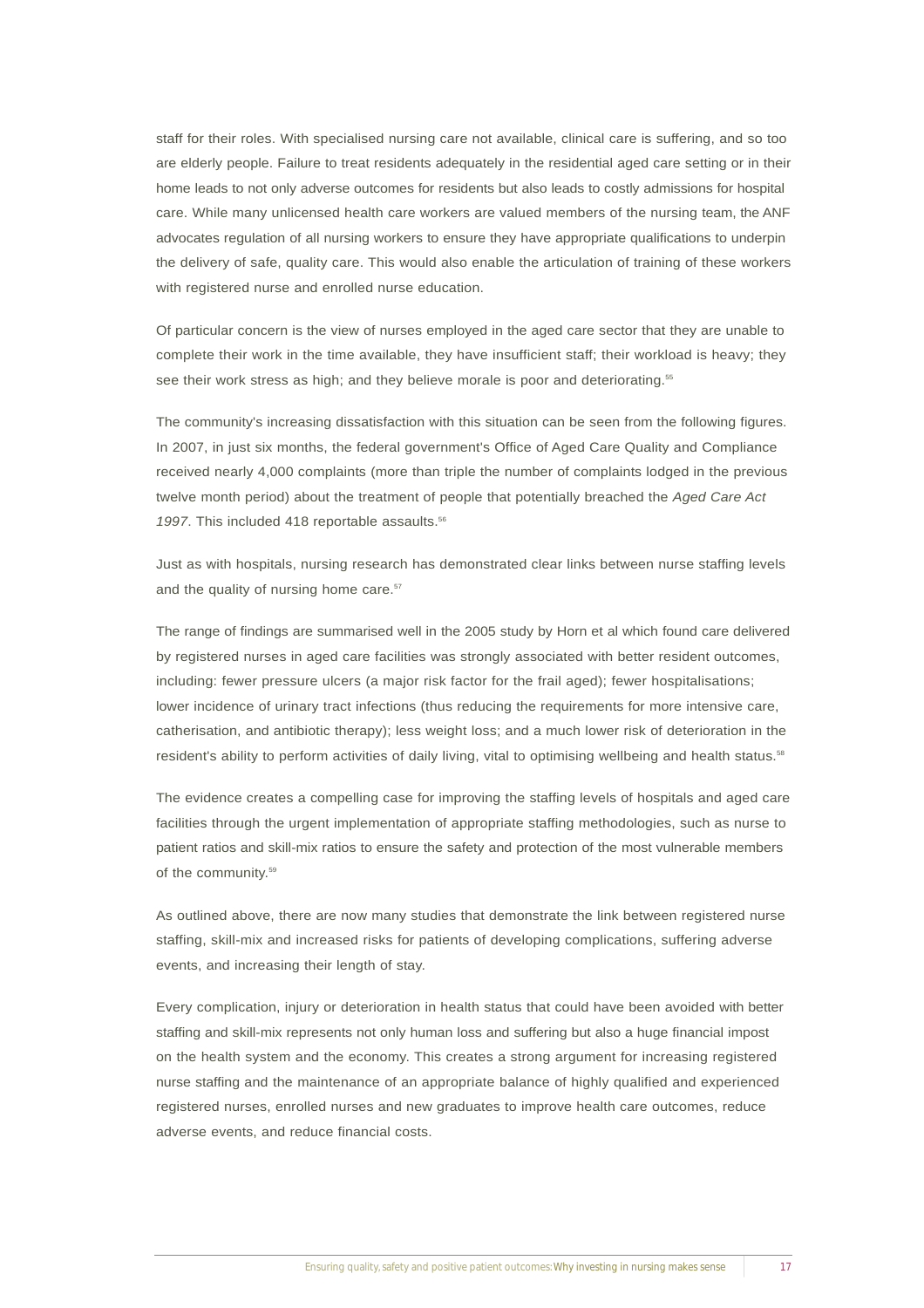#### Nursing workload and patient outcomes 4

Nurse staffing and nursing workloads are intrinsically linked. When there are not enough nurses, the workload of each nurse is increased. This means less time to attend to routine observations, hygiene, wound care, nutrition, patient education, paperwork, counselling, and taking rest and/or meal breaks.

Inadequate staffing and overwhelming workloads not only reduce nurses' ability to deliver all necessary care, but it also predisposes nurses to increased fatigue and increases the risk of errors. In considering the contribution of workload to patient outcomes, it is important to think not only of the work that nurses **do** that contributes to patient outcomes, but also the care they **do not do**, when rushing between too many patients prevents them from providing optimum nursing interventions.

Being forced to leave tasks undone due to excessive workloads is a common feature of Australian health care settings, with nurses in an Australian study of 286 wards within 27 hospitals reporting tasks undone on every shift, and 39.5% of nurses unable to even comfort or talk to their patients on their most recent shift.<sup>60</sup>

A US study (El-Jardali and Lagace, 2005) found unfinished nursing tasks played "a prominent role in increasing the frequency of adverse events".<sup>61</sup>

An Aiken study (2002) published in the Journal of the American Medical Association (JAMA) demonstrated how increasing a nurse's workload increases the likelihood of patient death with each additional patient per nurse associated with a 7% increase in mortality (likelihood of dying) within 30 days of admission. The effect on the nurse was that each additional patient was associated with a 23% increase in burnout and a 15% increase in job dissatisfaction.

The findings demonstrate that increased staffing of registered nurses substantially decreases patient mortality, and decreases the loss of nurses from the profession due to stress and burnout, two significant factors associated with nurse retention.<sup>62</sup>

Another factor affecting nursing workload is that of "churn", the movement of patients in and out of wards or services, coined by the authors of the 2007 Australian study referred to above.<sup>63</sup>

This important study of nurses' work environment and patient safety found "churn" had a "substantial impact" on nursing workload. Churn is a constant but unpredictable aspect of nursing work that is rarely considered in staffing allocations, for example, when nurses are required to accompany patients to and from other areas of an institution. These patients may be frail, suicidal, bleeding, on oxygen, or otherwise requiring high levels of clinical supervision. Taking nurses away from their other patients for unpredictable periods puts other patients at risk and contributes to nursing workload and stress. As with other studies, patient acuity, or the severity of patients' illness and injuries, also has a significant effect on nursing workload.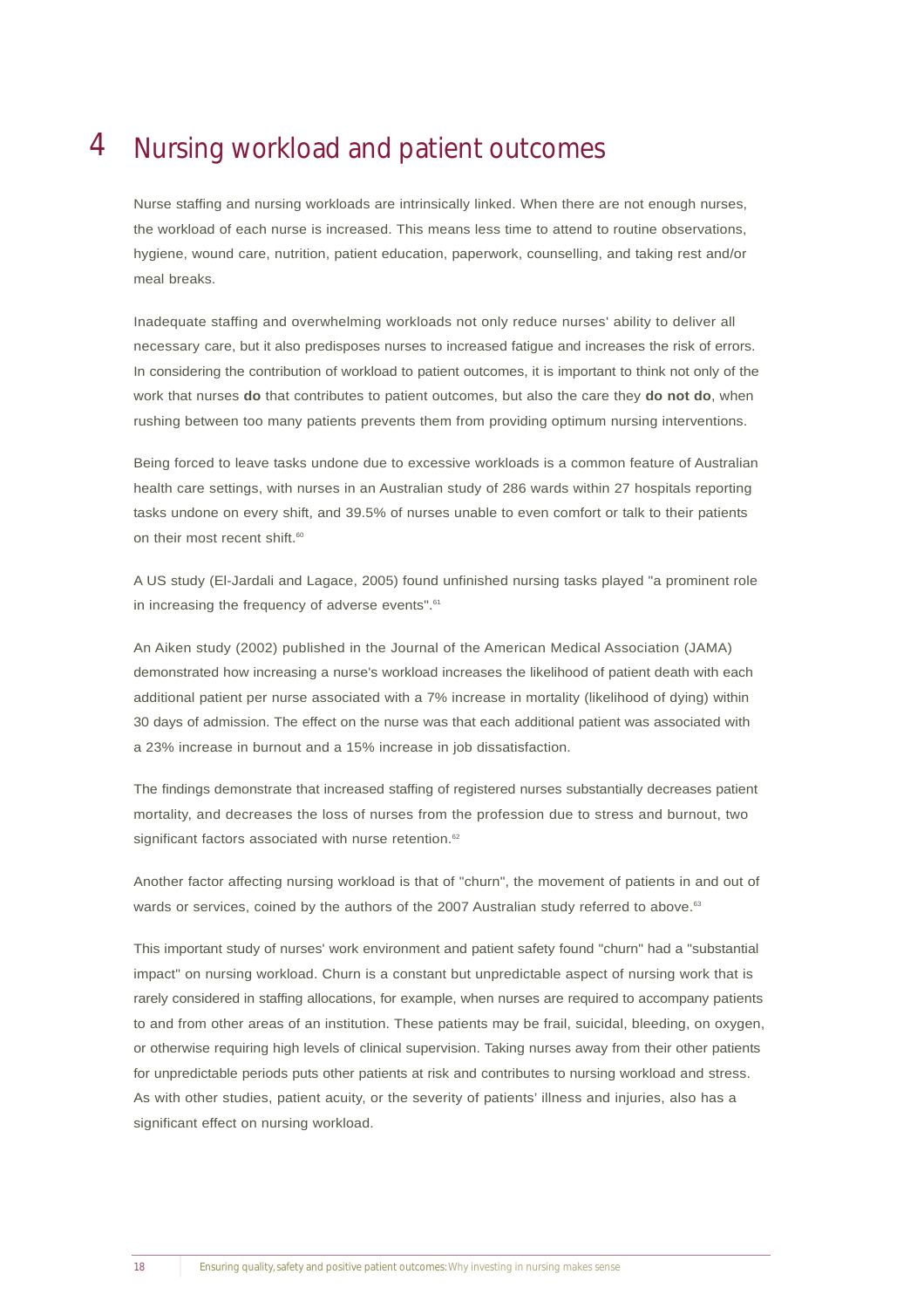Further evidence of the effect of nursing workload on patient safety and adverse events can be found in Rogers et al (2004), a US study which demonstrated work duration, overtime and the number of hours worked had significant effects on the incidence of adverse events. Nurses working shifts of 12.5 hours or more were three times more likely to make an error, working overtime (regardless of length) increased the risk of error and working more than 40 hours a week also increased the risk of error.<sup>64</sup>

Yang (2003) found nurse workload was the most powerful predictor of healthcare acquired (nosocomial) infections, and hours of direct care was the best predictor of the five adverse patient outcome indices used: patient falls, pressure ulcers, respiratory and urinary tract infections, and patient/family complaints.<sup>65</sup>

This is supported by Hugonnet et al (2004) who stated that "understaffing, or a misbalance between workload and resources, are important determinants of nosocomial infections".<sup>66</sup>

Managing nurses' workloads by providing adequate staffing is the key to improving safety and quality. Nurses that have too many patients to care for cannot provide optimal care. This risks patient safety and also increases the likelihood of nurses leaving, either their job or the profession entirely.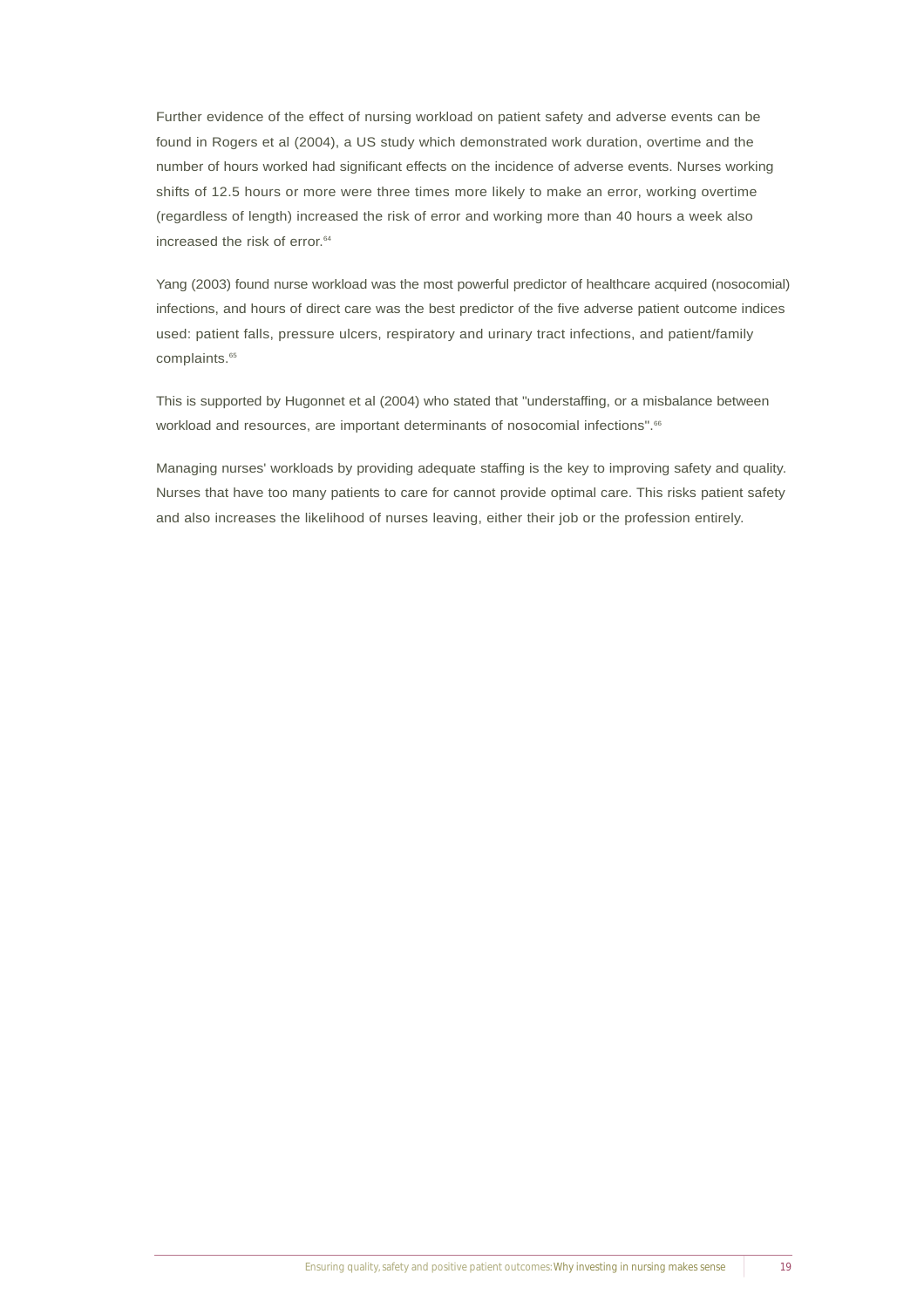### Nurses' work environment: the effect on patient outcomes and nurses 5

The costs to the community and to taxpayers through adverse events and increased length of stay as a result of excessive workloads and inadequate staffing in health care settings are well demonstrated by the research but the costs do not end there. There are significant personal costs to nurses themselves, which are also well documented in the following pages. The work environment of nurses is inextricably linked to their role in influencing patient outcomes. However many nurses work in an environment where they have responsibility but no real power. They lack access to opportunities to exercise organisational power as they frequently lack enough information, staff, support or resources.<sup>67</sup>

Nurses generally are experiencing high rates of emotional exhaustion, and they have high job dissatisfaction rates, primarily related to inadequate staffing. There are strong links, as indicated above, between higher job burnout and job dissatisfaction and workload, with an increase in the number of patients per nurse increasing the probability of burnout and job dissatisfaction.<sup>68</sup>

In research undertaken with the Queensland Nurses' Union (ANF Qld), nurses indicated they were increasingly unable to provide the care they needed to in the time available. Workload was a major concern with approximately 80% of nurses reporting it to be 'heavy'; over 95% of nurses said work stress was 'high'; and 61% said morale was deteriorating. Fifty-nine percent of nurses believed that their skills and experience were poorly rewarded (remunerated or recognised). This gloomy picture led the authors to state that: "the overwhelming impression ... is of a workforce continually frustrated and unable to provide safe and quality care to their patients/clients/residents within the time allocated".<sup>69</sup>

Other jurisdictions are no different. Victorian nurses say "work is more intense, and nurses are doing more with less resources".<sup>70</sup> Many nurses work for nothing with two-thirds of public sector nurses reporting that they work overtime on a regular basis, and that much of this remains unpaid.<sup>71, 72</sup>

Australian nurses not only find their job emotionally challenging, physically demanding, and stressful, it is also dangerous. Thirty percent of nurses in Duffield's 2007 study reported experiencing a physical or emotional threat or abuse during the last five shifts and one in five had experienced actual physical abuse.73 Occupational injuries are common. Morale in the profession is low and deteriorating. Nurses lack the autonomy necessary for professional satisfaction, and feel poorly valued by the health system and the community. They consider their pay rates to be poor, and their skills and experience unrewarded. They consider their working hours to be inconvenient, and while they value collegial support and teamwork, not all find it a feature of their workplace. Nurses also consider their career prospects to be limited.<sup>74</sup>

Linda Aiken's work on nurse staffing led her to investigate the links between nurses' workplace environment and patient outcomes. This research utilised the findings of earlier studies which revealed that workplaces with particular characteristics (known as "magnet" hospitals) fared better in the retention of qualified nursing staff in the midst of global shortages.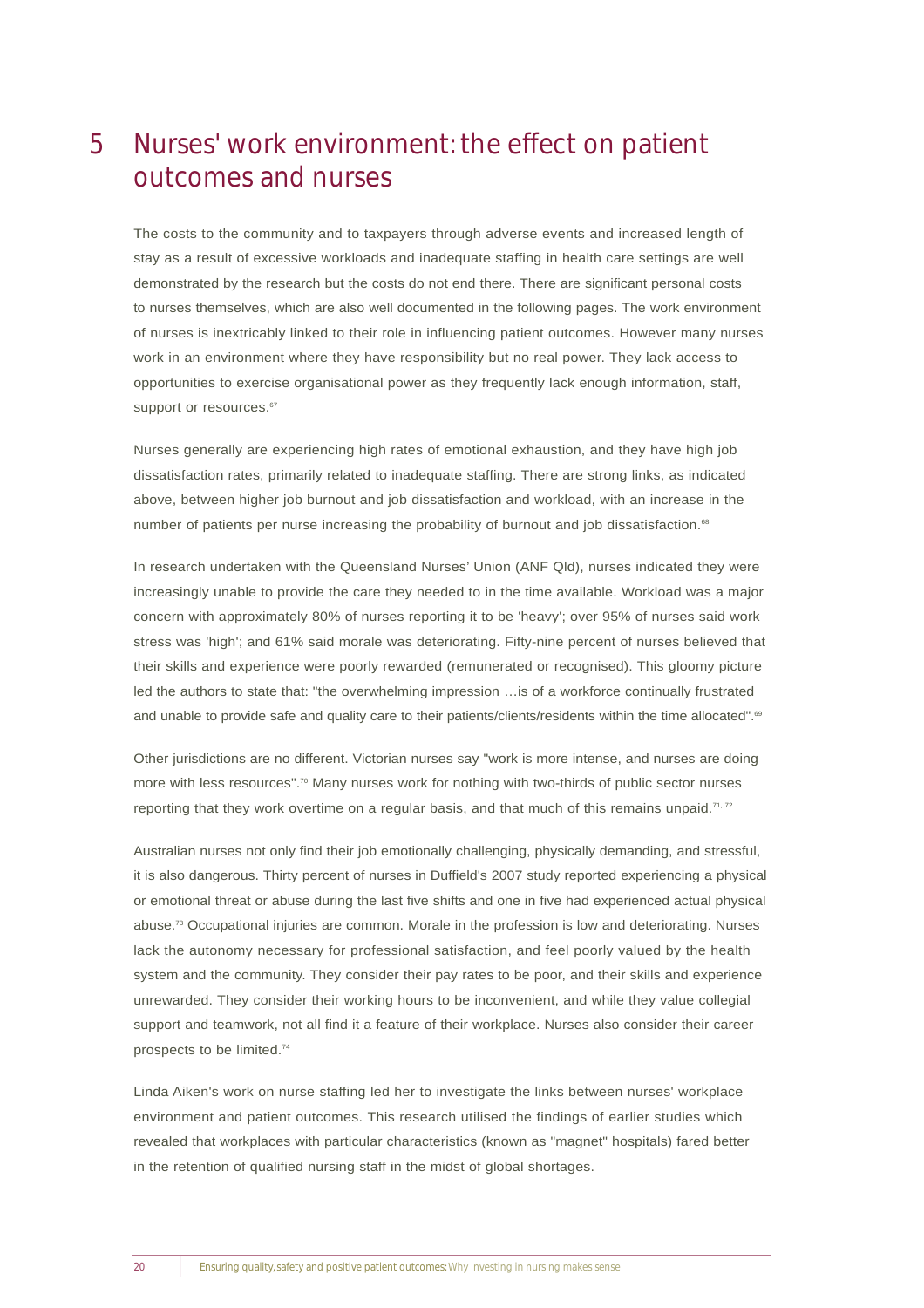These hospitals have particular organisational structures that recognise the importance of nurses throughout all levels of the hospitals administration and management from the top down. The first magnet hospitals were found to be places where nurses had autonomy and control over their practice settings; good relationships with their colleagues; adequate support services; enough staff to provide high quality care; time to discuss patient problems with their colleagues; the opportunity to participate in policy decisions; a powerful nursing leader; and an environment that recognised the value of their work.<sup>75, 76</sup>

Aiken's analysis of magnet hospitals, and the effect of these particular work environments on the quality of care and stability of the nursing workforce, found they provide greater autonomy for nurses and gives them greater control over their work. This not only improves nursing morale, but it leads to safer care.<sup>77</sup>

Organisational support also keeps nurses safe. Nurses working in settings where they have strong organisational support are 30% less likely to be injured.78

Improving nurses' work environment can reduce errors and preventable adverse outcomes, as well as address the underlying cause of the difficulty in recruiting and retaining sufficient numbers of qualified nurses.

Magnet hospitals are cost effective because they reduce the cost of staff turnover and reduce average patient costs by preventing expensive complications. They have lower mortality rates, fewer requirements for intensive care, lower average length of stay, use fewer pharmaceuticals, and undertake fewer tests, all of which contribute to more cost effective care.

Conversely, poor work environments contribute to errors, which can also lead to adverse events and poorer patient outcomes.

A report from the US Department of Health and Human Services in 2003 summarised the evidence about the impact of working conditions on patient safety and subsequently patient outcomes in an effort to understand how working conditions contribute to the estimated 44,000 to 98,000 deaths that occur in that country each year as result of medical errors.<sup>79</sup>

In a research process that mirrors human factors research approaches from the aviation and nuclear power industries, the Evidence Report/Technology Assessment Number 74 found there was clear evidence that working conditions did affect patient outcomes, in particular the staffing levels of licensed and unlicensed nurses and their level of experience. Information exchange between professionals and between health care settings was also important in contributing to reduced medication errors and hospital readmission.<sup>80</sup>

Long working hours, inadequate staffing and high levels of patient acuity all increase stress and fatigue among health professionals and leave them at risk of making potentially fatal or, at the very least, avoidable errors in their work. Whether the error involves the administration of a medication intended for someone else, the failure to detect a change in someone's vital signs, the incorrect identification of a baby discharged to a family, the failure to detect the loss of a surgical instrument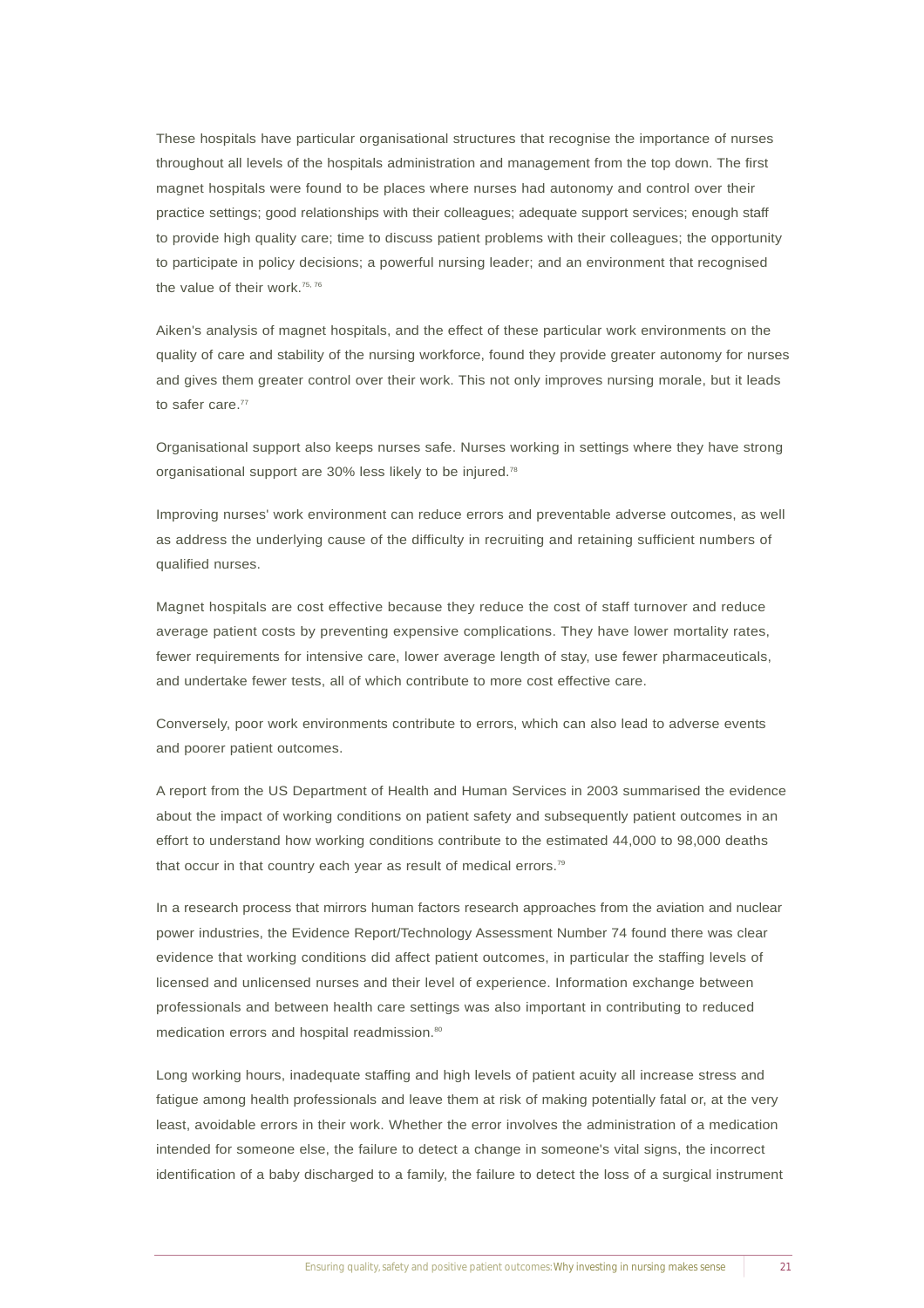during an operation, the incorrect identification of a patient awaiting a surgical procedure, or the administration of an incorrect dose of a medication, all these errors are potentially avoidable and must therefore be the focus of efforts to improve the safety and quality of care.

Nurses play an important role in surveillance in health care; one aspect of which is the identification and correction of avoidable errors. An example of this is the study by Leape et al (1995) which found that nurses were responsible for intercepting 86% of all medication errors made by physicians, pharmacists and others.<sup>81</sup> Another study supports this, finding that nurses are "particularly effective at discovering and correcting errors made by other nurses and other members of the health care team<sup>"82</sup>

Some of the factors linked to errors include shift work patterns and shift length - both significant risk factors for nurses in an environment of severe shortages when nurses are frequently under pressure to work longer shifts, stay longer to complete tasks undone, and to forgo rostered breaks between shifts.

Errors in health care obviously have profound consequences and subsequent efforts to improve safety and quality must consider ways to reduce the known risk factors for errors. Improving organisational support for nurses is an important factor, with a strong association between errors and insufficient resources, inadequate support, and inadequate equipment.<sup>83</sup>

As found in the work on magnet hospitals by Aiken and others, work environments (in terms of organisational and managerial approaches) and workplace cultures that offer nursing autonomy not only do better in terms of patient outcomes, but also face lesser personnel costs for recruitment and replacement of skilled and experienced staff. Job satisfaction increases when nurses have adequate administrative support, authority in defining their work and control over the resources they need to provide quality care.<sup>84</sup>

Supporting the magnet hospital research was the finding in Duffield's Australian study that good nursing leadership was a predictor of satisfaction with nursing and nurses' jobs.<sup>85</sup> This serves to highlight the point, made frequently by nursing and midwifery groups, that improving the work environment of nurses and giving them greater autonomy and influence in health care is vital to the attraction and retention of people in this highly significant profession. Greater power to influence resourcing and staffing decisions is also needed, but this requires the culture of health care to adequately value the expertise and capacity of nurses.

These sorts of findings have profound implications for the health and wellbeing of the Australian community and should prompt an emergency response for all sectors of government to address this workforce in crisis. In particular, the federal government should legislate to ensure safe staffing in all settings, including aged care; establish a mechanism to ascertain workforce figures that can usefully predict current and future workforce shortages; and introduce funding mechanisms that reflect and reward nursing care proportional to its value to the health sector and the health of the community. The implementation of nursing workload measures, such as nurse to patient ratios are vital to not only the safety and quality of care in health care settings, but also the wellbeing, ongoing employment, and occupational health and safety of nurses.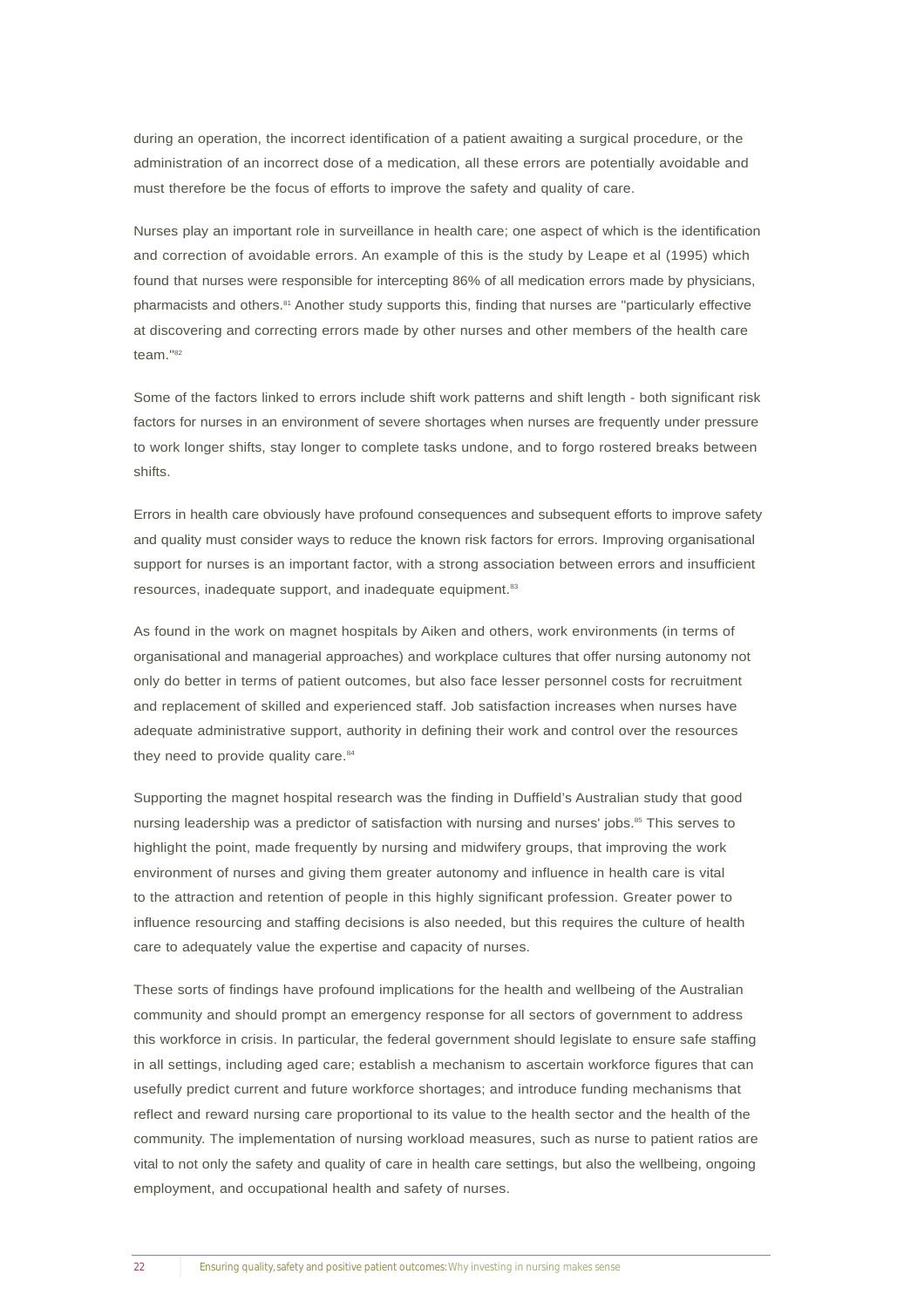#### Economic and human costs: the potential for savings 6

It is clear that failing to support nurses in their work is risking the health and the lives of people for whom they are caring. So, what are the drivers that are creating this situation?

Misplaced efforts to cut costs and achieve financial savings in health care through constraints on nurse staffing are actually driving up economic costs, affecting service delivery and health care practice, and compromising patient safety.<sup>86</sup>

An examination of the effect of cost control policies implemented in the public hospital sector in New Zealand in 1993, coupled with industrial reforms, found significant effects between the reduction in full time nurses and nursing hours and associated patient outcomes.<sup>87</sup>

These reforms saw nurse managers replaced with non-nurse business managers; nursing leadership in hospitals dismantled; nurses losing control of nursing budgets; and many senior nurses replaced with graduates. As a result of the decrease in nurse staffing due to the reforms, patient care quality declined, adverse clinical outcomes increased substantially and, significantly, health costs increased by 40%. A subsequent increase in negative patient outcomes included statistically significant increases in: central nervous system complications, decubitus ulcers, sepsis, urinary tract infections, physiological and metabolic derangement, pulmonary failure and wound infections.<sup>88</sup>

The researchers described the specific causes of these adverse outcomes as: *"Lower staffing levels … and the associated increased nursing workload can lead to delayed, omitted, fragmented or erroneous care. Inadequate nurse staffing precipitates errors, reduces opportunities to detect errors before they occur, and increases miscommunication between staff. The increased workload forces nurses to prioritise their interactions with patients, potentially causing them to omit important monitoring and clinical interventions that prevent adverse outcomes."*

With adverse events estimated to cost Australia \$4 billion annually, there are clear financial incentives to reduce their occurrence by addressing known causes.

The only major study of adverse events in Australian health care settings to date was undertaken in 1995. This found adverse events were associated with 16.6% of hospital admissions, with 51% deemed highly preventable. These adverse events were estimated at a 1992 cost of over \$2.2 billion, with over \$1.1 billion being preventable. The study authors suggest that if the costs estimated for other health care settings, such as mental health institutions, nursing homes, day surgeries, domiciliary care, GP and specialist rooms, and hospital emergency departments were included, the preventable cost of adverse events may be as much as \$5 billion annually, or 5% of the \$100 billion spent each year on health care. Additional costs arising from legal expenses and compensation for medical errors were estimated to consume a further 1% of the health budget.<sup>90</sup>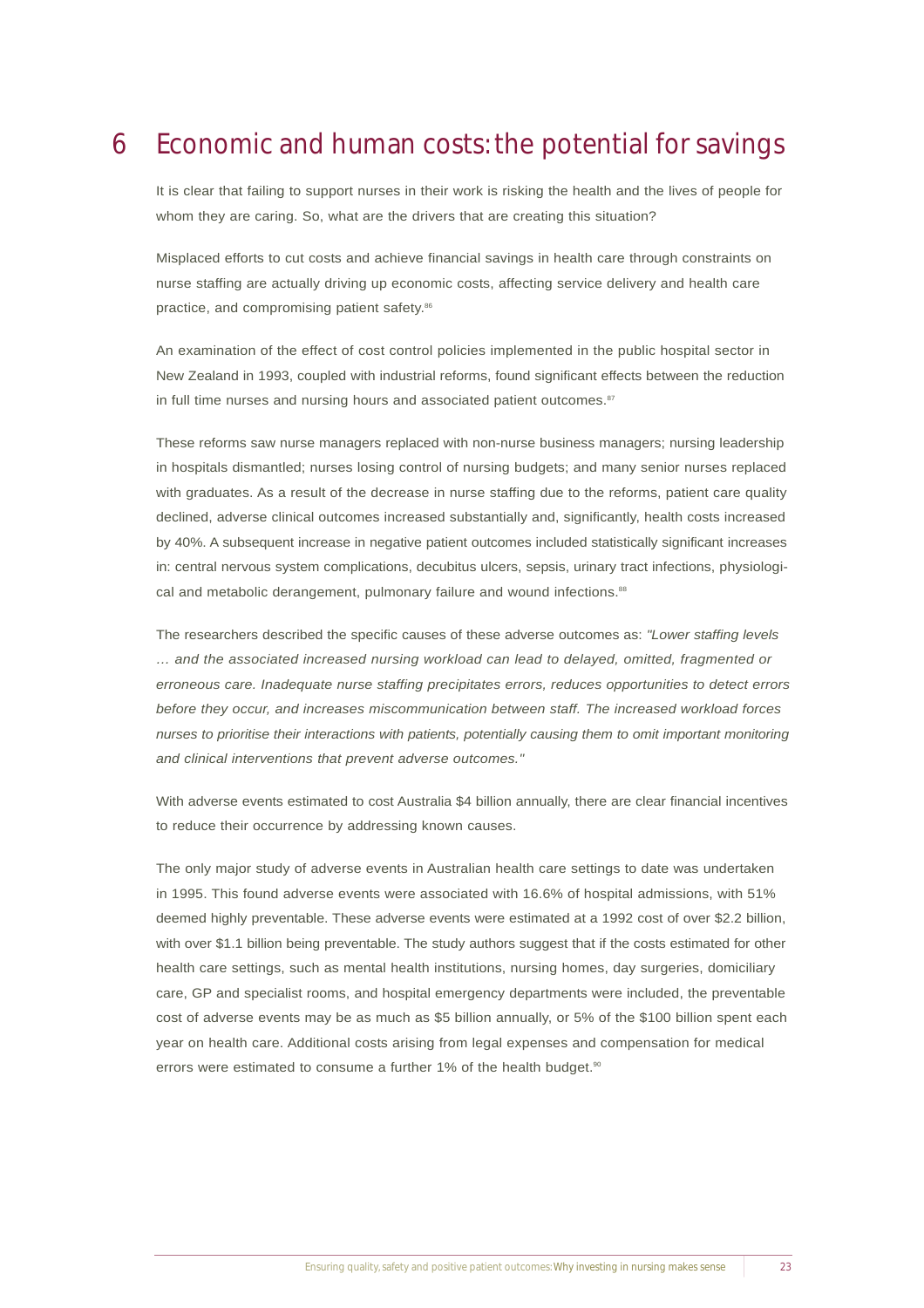The poor economic management that leads to cost cutting by limiting nurse staffing below optimum levels has the effect of driving up economic costs. Overworked nurses mean "errors of omission" occur, that is, changes in health status go unnoticed, patients' conditions decline, and costly, avoidable, adverse events occur. This is one of the most significant patient safety indicators known as "failure to rescue".

Many of the studies cited in this paper indicate that significant economies are possible through increasing nurse staffing and so avoiding adverse events and thus reducing length of stay. Cutting costs by reducing nurse staffing is not the answer, as indicated by the example of New Zealand above.

A US review of the literature on the links between nurse staffing and financial performance in 2003 supports this, finding short staffed units had higher costs and patients had a longer length of stay. A higher ratio of registered nurses was not associated with higher personnel or operational costs per admission. In fact, the study found "no statistically significant effect of registered nurse staffing on profit margins".<sup>91</sup>

Another even more recent review supports this, finding significant reductions in cost and length of stay with higher ratios of nursing staff. As demonstrated above, sufficient numbers of registered nurse can help prevent the adverse events that cause patients to stay longer than necessary. Patient costs can also be reduced with a skill-mix containing greater proportions of registered nurses, whose higher level knowledge and skill can not only "provide more effective nursing care" but can also "reduce patient resource consumption". The authors are unequivocal about the health and financial benefits of safe staffing: "Hospital administrators are encouraged to use higher ratios of registered nurses to non-licensed personnel to achieve their objectives of quality patient outcomes and cost containment".<sup>92</sup>

Workload management tools such as ratios can and do contribute to better patient care. Nurses in Victoria say that since the implementation of nurse to patient ratios, patients receive their medication on time more often, nurses have more time for providing personal care, more time for documentation and more time to talk to relatives.<sup>93</sup>

However despite the evidence of the effectiveness of nurse to patient ratios, there is a reluctance here in Australia for governments to mandate workload management tools such as nurse to patient ratios to protect patients and nurses. Even where mandated ratios do exist, such as in the public sector in Victoria, they are being undermined by hospital management. A recent study from Sydney University found nurse to patient ratios were being undermined by a rule known as the '50 per cent rule', which allowed understaffing if patient numbers were not evenly divisible by the mandated ratio.<sup>94</sup> The introduction of nurse to patient ratios have had a significant effect on the recruitment and retention of nurses, with thousands of nurses returning to the health system following their introduction. Without ratios however, they will leave with the study above finding two-thirds of nurses would reduce their hours, leave the public health system, or nursing altogether, if ratios were abolished.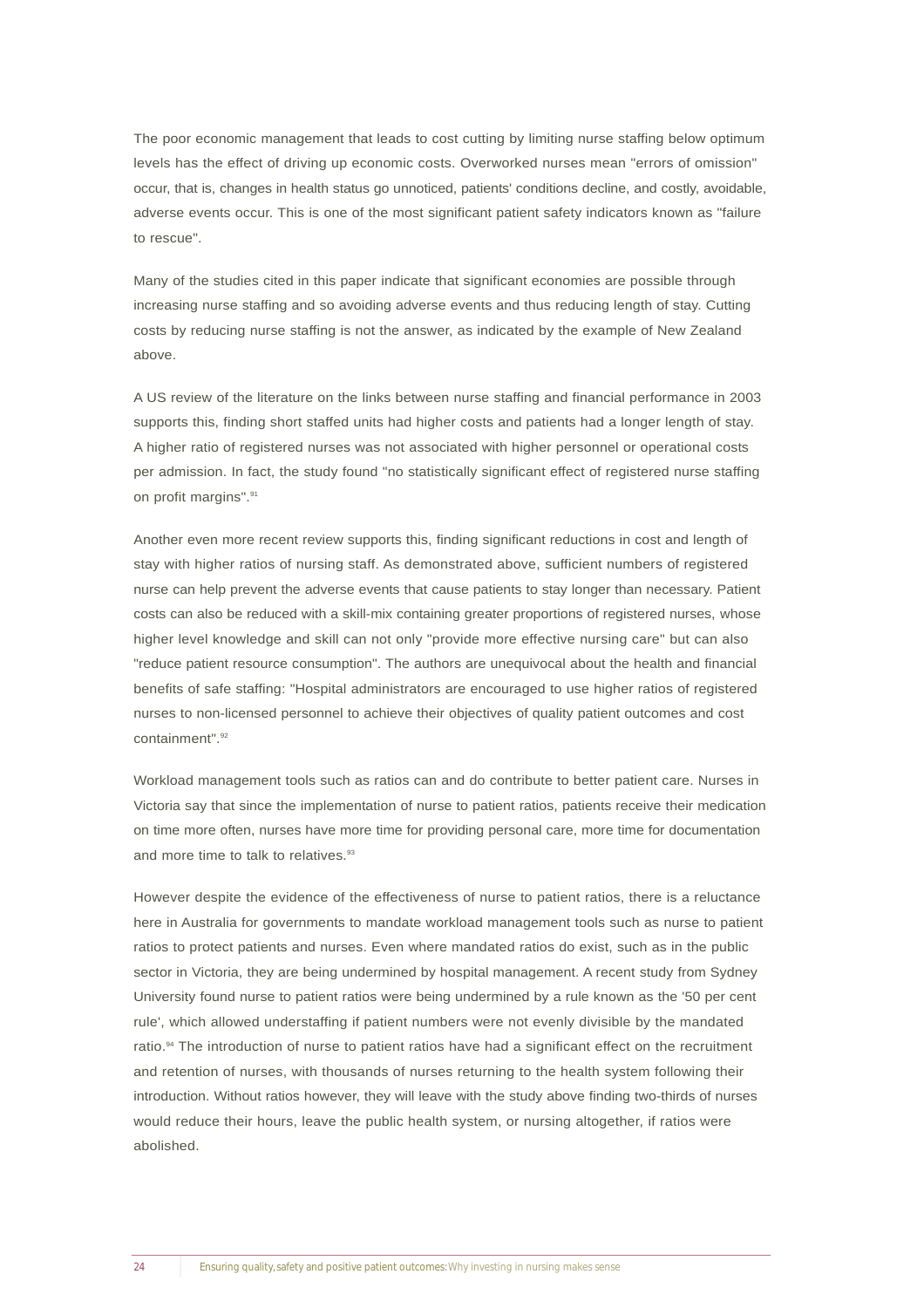Increasing nursing workloads might save money in terms of the outlay on labour costs, but the effect of this is to drive up other hospital expenditure and increase patient complications and deaths. A comparison of nurse-to-patient ratios of 1:8 with 1:4 found eight patients per nurse was associated with the highest patient mortality. Every additional patient a nurse has to care for beyond a ratio of 1:4 costs the hospital money in treating complications from a lack of nursing care. Decreasing a ratio of 1:5 by one patient might cost \$136,000 per life saved, but compared to other health care interventions, such as routine cervical screening, which costs \$432,000 per life saved, increasing nurse-to-patient ratios is extremely cost effective.<sup>95</sup>

This analysis of the implementation of nurse-to-patient ratios in the US found if nurse-to-patient ratios of 1:4 were implemented nationally, 72,000 lives could potentially be saved annually.<sup>96</sup> The researchers found that when nurses saved patients from pneumonia, they saved US\$4,000-US\$5,000 a day. When nurses prevented an adverse drug event, they saved US\$1,520 a day.

Another study has demonstrated that while increasing nurse staffing may increase costs, it does not necessarily result in a decrease in profits. This study also found that increasing the proportion of registered nurses in organisations with a high proportion of licensed practical nurses (LPNs, known as enrolled nurses in Australia) was more cost effective than simply increasing the number of LPNs, suggesting the roles are "complements, not substitutes".<sup>97</sup>

The costs of additional nurse staffing is more than justified when the costs of adverse events are calculated. An important study published earlier this year revealed that while increasing nurse staffing by one registered nurse hour per patient day (HPPD) added US\$659 to the "cost per case", each additional adverse event increased the cost per case by US\$1,029 for medical patients, and US\$903 for surgical patients. Costs varied according to the type of adverse event, with urinary tract infections associated with a US\$1,005 increase per case, and pressure ulcers even more expensive at US\$2,384 per case.<sup>98</sup>

There are other implications for profit margins associated with inadequate nurse staffing. It leads to higher turnover, and nursing turnover is expensive. Every nurse that leaves the profession represents a loss of public funds with each exit from the profession worth (conservatively) AUD\$150,000.<sup>99</sup>

Common causes of nurse turnover have been identified as: a lack of professional respect and recognition from health care administrators, doctors and the community,<sup>100</sup> burnout as a result of workplace stress,<sup>101</sup> job dissatisfaction,<sup>102</sup> organisational climate,<sup>103</sup> poor relationships with medical colleagues,<sup>104</sup> bullying and inflexible schedules.<sup>105</sup>

Addressing turnover and ensuring adequate staffing are just one part of the picture. As demonstrated in the research presented earlier, it is the effectiveness of nursing interventions, as well as having enough nurses that is critical to positive patient outcomes and health care savings. Nursing care, when it is delivered by qualified, experienced staff, who are supported with enough staff and have an appropriate skill-mix, can contribute enormously to reduced morbidity and mortality. This obviously leads to less use of expensive health care resources and it means more quality adjusted life years (QALYS) for those members of the community who have avoided illness and adverse outcomes. This goes beyond the individual, as poor health affects families, and so this too applies to carers of those who would otherwise be incapacitated.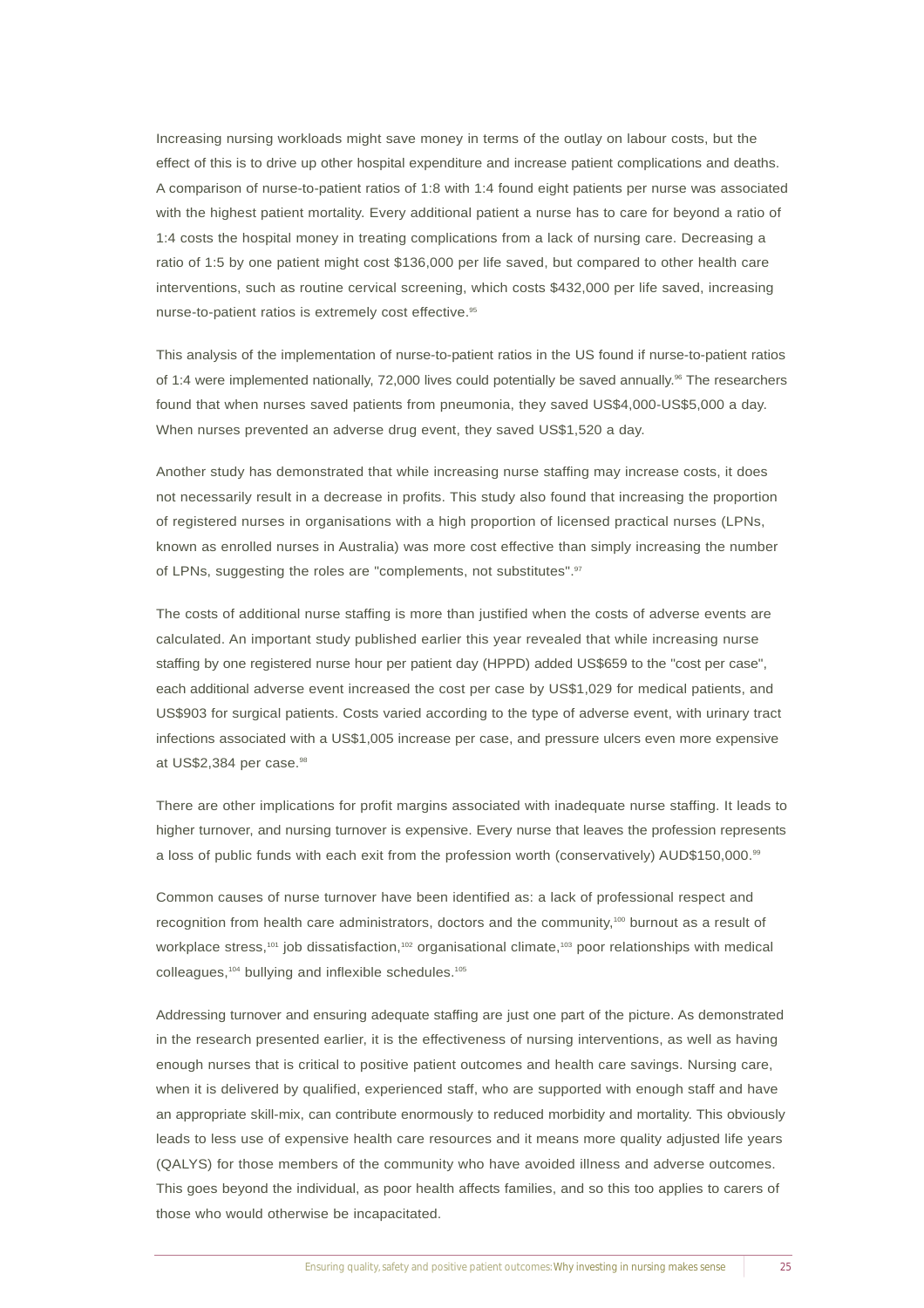Nursing interventions can prevent injury and illness, and where models of care support these being implemented and evaluated effectively, the evidence for effective care and cost savings is very strong.

Preventing patient falls is an area where there is strong evidence that nursing intervention can prevent deaths, reduce injuries, and save considerable sums of money. A 2006 Canadian study found that the costs of implementing a nursing driven falls prevention program could easily be covered by the money saved in preventing falls. With falls the sixth largest cause of death in Canada, and annual direct costs of \$2.4 billion there are clear imperatives for taking action. Fall rates in hospitals internationally range from 2.2 to seven per 1000 bed days in acute hospitals; 11 to 24.9 per 1000 bed days in long term care; and eight to 19.8 per 1000 bed days in rehabilitation hospitals.

The Quality of Australian Health Care Study<sup>106</sup> estimated as many as 62% of falls in hospital are preventable, a staggering human and financial cost, and one which has cost one health centre, the McGill University Health Centre (MUHC) in Canada, \$4.6 million in settling falls related claims between 2001-2004. Falls at MUHC were causing an additional 4,554 patient bed days of which (if the conservative estimate of 50% being preventable were applied) would mean 2,277 beds available for other admissions.<sup>107</sup>

A 2003 study of the role of a specialist nurse in managing chronic heart failure found enormous clinical and economic benefits associated with their care. Not only did the program reduce recurrent hospital stay by 30-50% relative to usual care, hospital costs were also reduced by one-third. The estimated economic benefits of a similar specialist nurse program in the UK indicate every specialist heart failure nurse could save that health system £49,000 per annum, with a potential saving of £18 million in one year alone.<sup>108</sup>

The UK is recognising the value and capacity of nursing led teams, with nurses being put in charge of multidisciplinary night teams in National Health Service (NHS) hospitals as clinical coordinators. The evidence from this intervention suggests there are benefits to patients as well as organisations, with a reduction in mortality and a 20% drop in average length of stay since the move took effect.<sup>109</sup>

International evidence on the role of nursing in primary health care demonstrates powerfully the contribution nurses make in delivering care in community settings: as community nurses, occupational health nurses, sexual health nurses, mental health nurses, maternal and child health nurses, and in many other roles, providing services in a diverse range of settings including homes, schools, community centres, general practices, outreach services and in rural and remote areas. However while a significant number of services are delivered by nurses in Australia in these sorts of settings, there is currently a dearth of evidence on the quality, safety, and cost effectiveness of care provided by primary health care nurses in this country.

The evidence we do have however is compelling: a review of 25 articles, involving 16 studies (Laurant et al 2004) found appropriately trained nurses can produce a quality of primary care that is equivalent to that of doctors and achieve health outcomes for patients that are just as effective. Not only that, patients receive more health advice and report higher levels of satisfaction with the services of nurses. This evidence alone should be sufficient to encourage governments to place a greater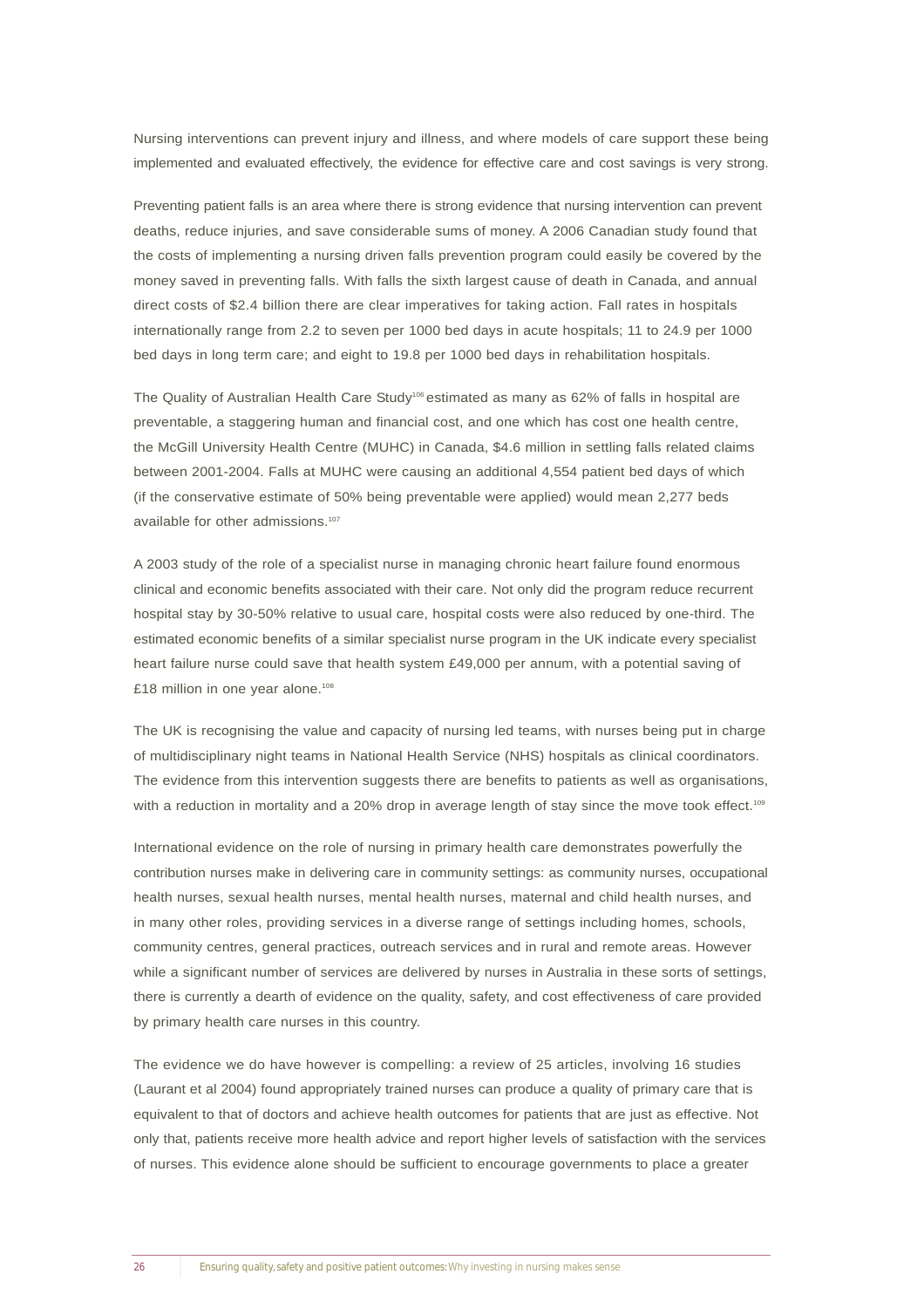emphasis on ensuring that nurses are widely utilised in the delivery of primary health care services, and for extensive evaluations to occur across all settings to establish the health care outcomes and the economic benefits of using nurses in primary health care more widely.

Expenditure on nursing by federal and state governments through the Australian Health Care Agreements (AHCAs) on public hospitals and by the federal government on residential aged care are the two principal areas in which Australian governments fund nursing services. Collectively the federal, state and territory governments spent \$100 billion in the 2003-2008 AHCAs.<sup>111</sup> Expenditure by the federal government on residential aged care in 2004-05 was \$5.5 billion.<sup>112</sup>

Part of the accountability for that expenditure should be to demonstrate that the public funds provided for these health services is being used effectively. If governments are failing to staff hospitals and aged care facilities with sufficient numbers of adequately trained nurses and this results in additional costs associated with preventable injury, illness or death for people accessing those services then there is not only a moral obligation to address this but there is also one of accountability for expenditure of public funds. The community has a right to demand that the taxpayer dollars being spent in this sector are put to the best possible use in delivering safe, high quality care that optimises the quality of life and wellbeing of the community.

Nursing not only offers the opportunity to reduce costs by minimising adverse events, avoiding otherwise preventable admissions and reducing length of stay but there are also savings associated with the availability of specialist nursing care by reducing demand for hospital beds and keeping people well.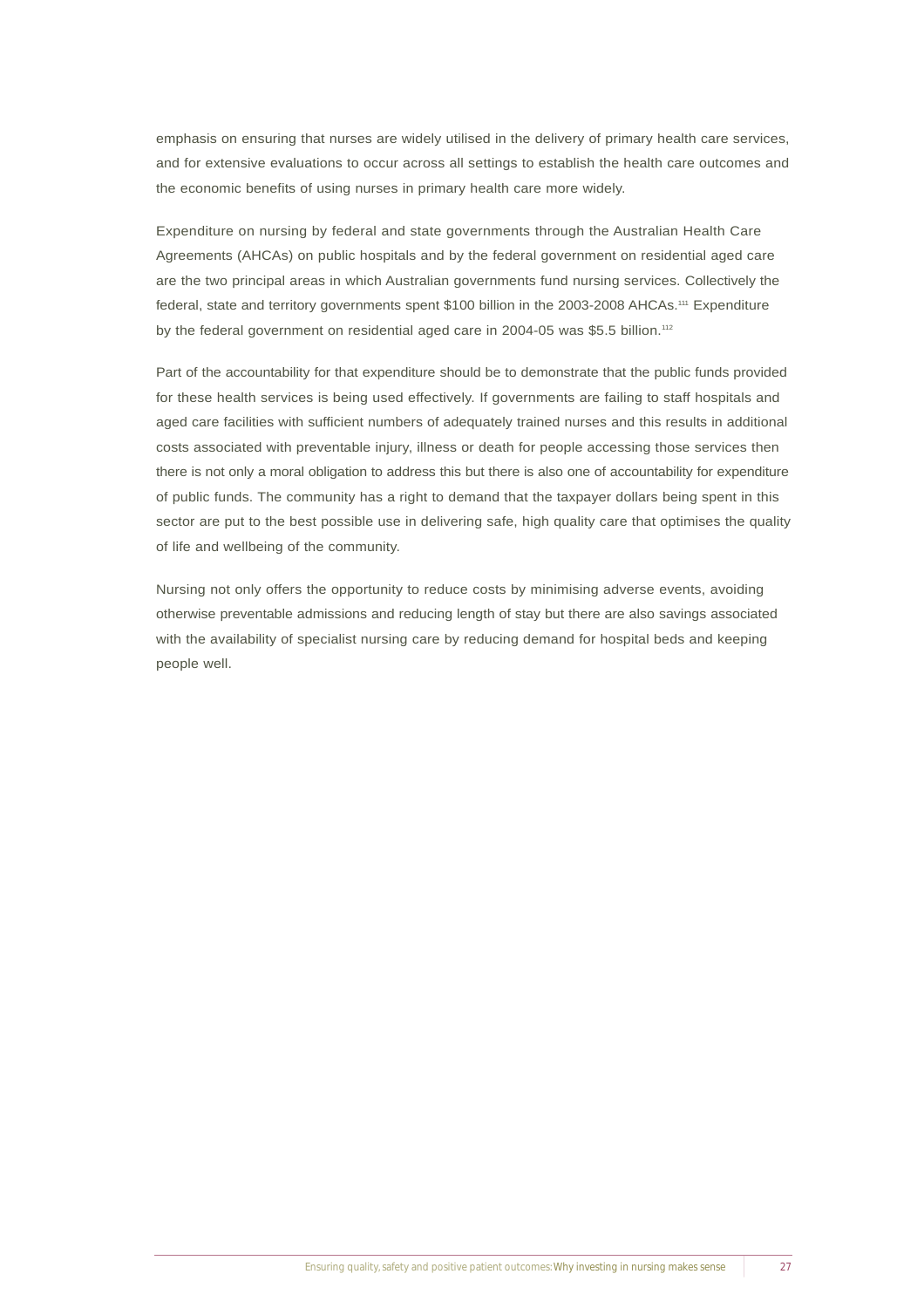### Legal liabilities: unsafe staffing and excessive workloads 7

Other factors to be considered by governments and health care institutions in relation to the economic costs of nursing care are the costs associated with negligence and vicarious liability claims arising from inadequate staffing, particularly in residential aged care settings, but as a significant threat in any health care setting.

Class actions being launched by groups of patients whose health has been endangered by health care institutions in the United States should give Australian governments and health care providers pause for thought in relation to risk. One pending lawsuit is a breach-of-contract class action on behalf of residents in an aged care facility who were not provided adequate care in accordance with current state and federal regulations and another is for "abuse and neglect of nursing home residents". Most cases cite understaffing as the main problem. The other problem cited is inadequate skill-mix, with the bulk of care being delivered by nursing assistants who are the "least trained, lowest paid, and most over-worked employees in nursing homes".<sup>113</sup>

In 2006, a woman from Kansas, USA, filed a class action lawsuit against hospital giant HCA accusing the chain of causing her husband's death through their inadequate supply of qualified nurses. Mildred Spires said her husband died at HCA's Wesley Medical Center in 2004 as a result of inadequate care. Her action seeks to force the hospital chain to pay damages of \$12.5 billion to patients who have been treated at its facilities over the past decade. Mrs Spires's lawyer is using research linking understaffing with poor health outcomes to argue HCA put revenues ahead of patient safety and employee wellbeing.<sup>114</sup>

Harvard lawyer George Annas is an expert in the field of law and medicine, and director of the Boston University School of Law's Center for Law and Health Sciences. In a recent article in the New England Journal of Medicine, Annas argues that hospitals have a legal duty to implement patient safety measures, and failure to do so could be "viewed as negligent, leaving them open to malpractice lawsuits when a violation of the [patient's] right to safety results in injury".

He goes on to say that "the major safety reasons for which hospitals have been successfully sued are inadequate nursing staff and inadequate facilities. Since providing a safe environment for patient care is a corporate responsibility, understaffing is corporate negligence."115

This is supported by the finding against a US health care facility found to be liable for a patient's death by "deliberately allowing the facility to go understaffed".<sup>116</sup>

The potential liability for Australian governments and health care providers of failing to staff health care settings with sufficient numbers of appropriately educated and experienced nurses should provide them with a strong incentive to act.

It follows that all employers, including governments, must be held accountable for their actions when, through unsafe systems of work or unrealistic work expectations of nurses, they put at risk not only patients/residents but also the licence (as regulated health professionals) and livelihood of nurses.<sup>117</sup>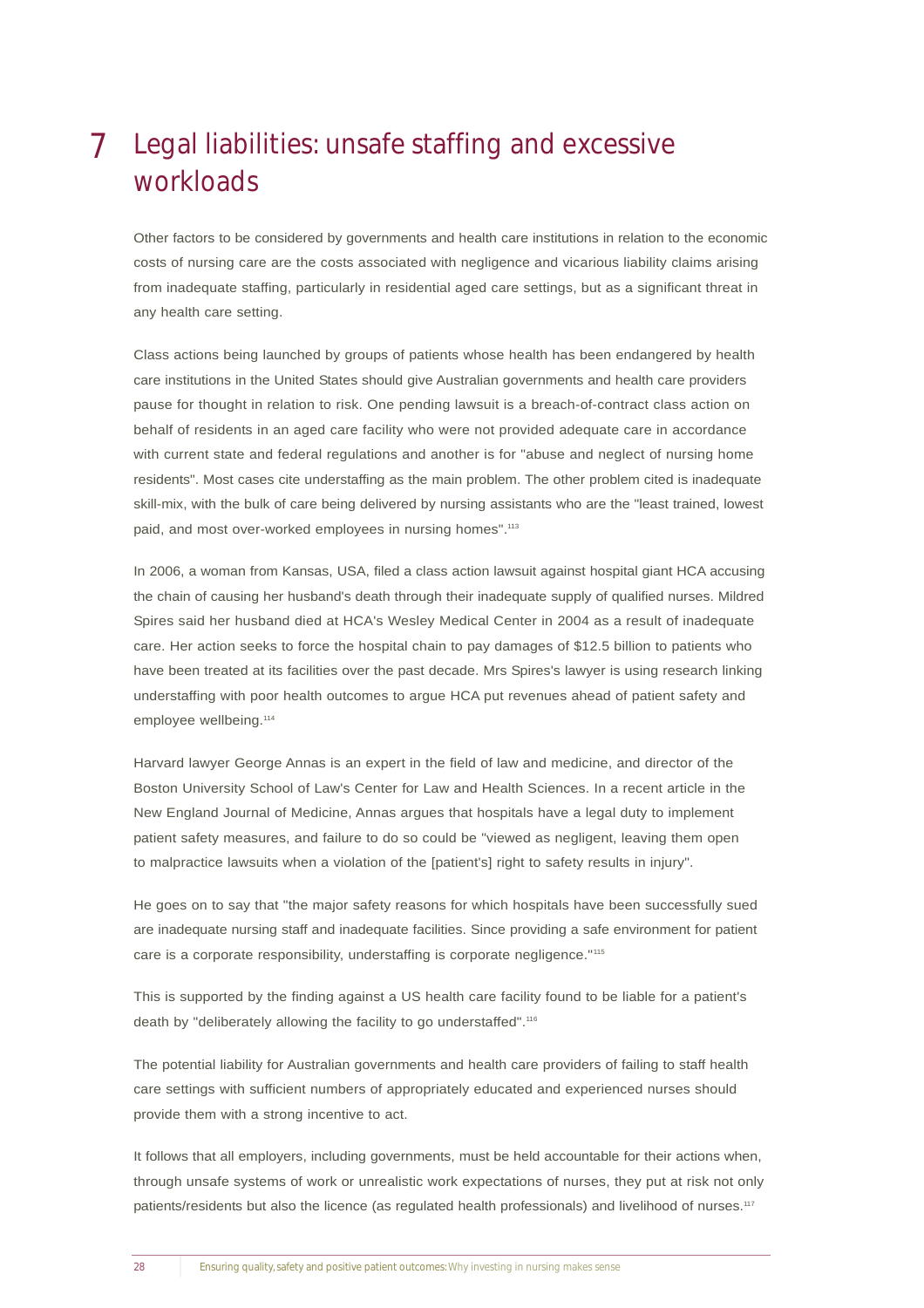This was made plain in a recent inquest into a death in the Northern Territory, which found the NT government's policy for staffing its hospitals had contributed to the death of a woman in 2006 who fell whilst in hospital. In the findings reported on 4 September 2008, Coroner Greg Cavanagh stated that "Nursing staff deficiencies …contributed to both the fall and failure to do observations; the total number of nurses was too low; the proportion of agency (casual) and overtime nurses and nurses from a different part of the hospital was too high, and the nursing skills-mix was problematic".<sup>118</sup>

As a result of the inadequate staffing of nurses and poor skill-mix, the fall, which ultimately led to the patient's death, failed to be prevented and resulted in the inability of nursing staff to attend to the patient's neurological observations in the appropriate time frame.

The lack of nursing staff was attributed to the policy and actions of the NT Department of Health which, Mr Cavanagh reported, made "three policy decisions in 2006" which had "significant detrimental effects on nursing staffing arrangements". These policies, instituted in order to contain staffing levels for "budgetary reasons" meant that the Department had taken responsibility for recruitment away from the management of the Royal Darwin Hospital, and failed to respond to applications in a timely manner. The Department did not ascertain the required nurse staffing levels appropriately, nor did it use "any evidence-based methodology about the numbers required for safe care", with staffing instead "set in response to budgetary considerations". Another policy that led to inadequate staffing was the requirement for nursing requests for extra staff to be approved by the Assistant Secretary of the Department. This could hardly be considered a mechanism by which inadequate staffing could be addressed in an appropriate time frame to respond to the sudden deteriorations in a patient's condition, emergency admissions, or other fluctuations in staffing requirements that could be expected in the 24/7 environment of a busy public hospital.

This extremely tragic death is, unfortunately, a clear example of the risks of failing to staff health care settings appropriately. It also demonstrates the problems that arise when nurses are not sufficiently empowered to influence nurse staffing decisions, over which surely they are the experts.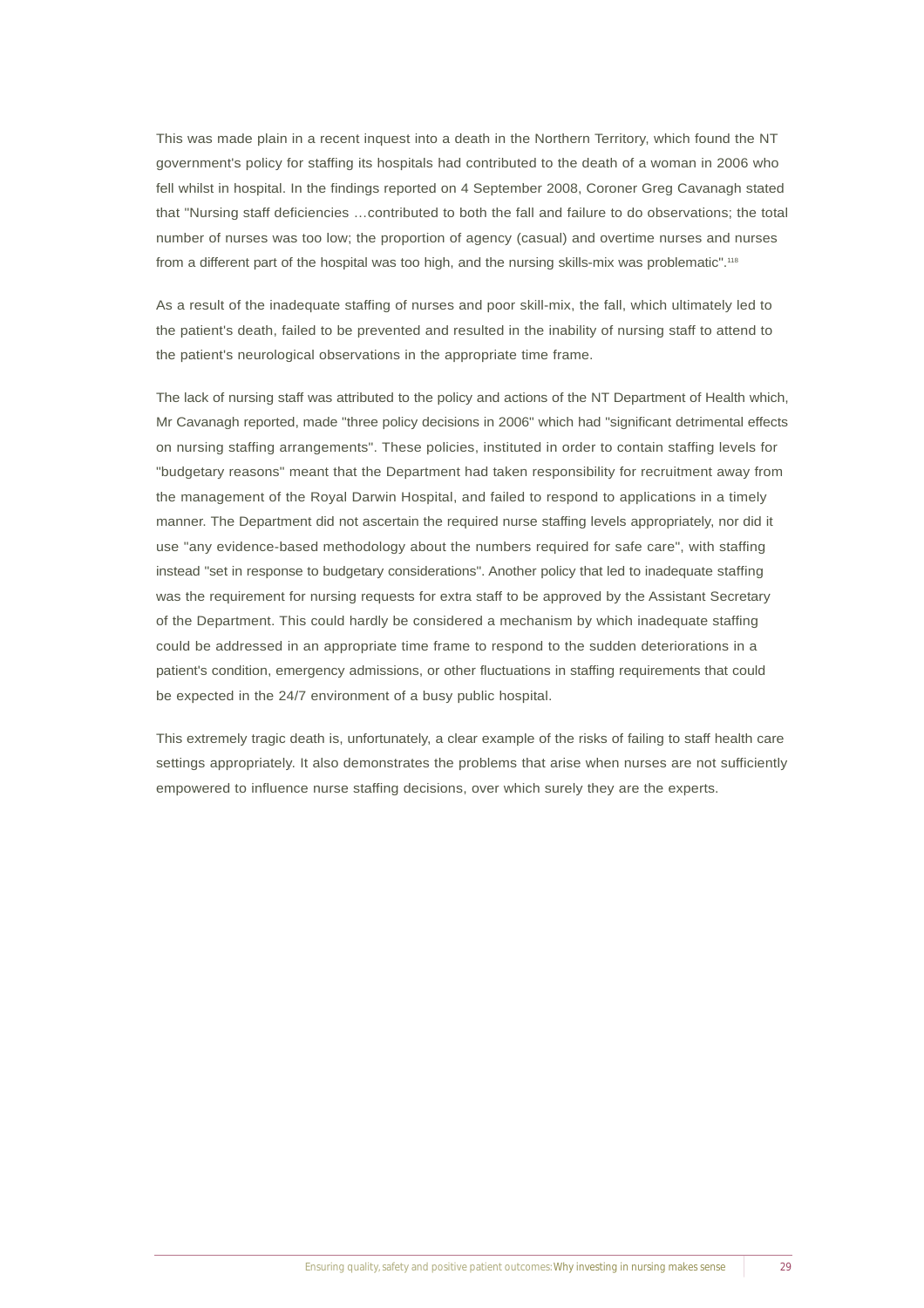#### **Discussion** 8

The nursing profession has evolved and changed dramatically over the last 50 years, however the management and design of health systems in which they work have not recognised or acknowledged this evolution. These issues are central to the global nursing shortage and the problems with the safety and quality of contemporary health care.<sup>119</sup>

As many nursing organisations argue, there is not only a shortage of nurses, there is also a shortage of nurses willing to work in the current health care environment. This is one in which nurses are disempowered, their workloads are too high, their contribution is not recognised by managers or their medical colleagues, and they are forced to work in an environment that prevents them from delivering safe, quality care.

However multiple studies have demonstrated that retention can be dramatically improved if nurses' work environment is improved.

The magnet research refutes the often quoted tale of woe from hospital administrators and governments that their ability to attract and retain qualified nurses in the health system is linked to the national and global shortages of nurses. The fact that magnet hospitals are able to maintain healthy work environments with safe staffing, professionally satisfied nurses and positive patient outcomes demonstrates that there is not only a shortage of nurses, but there is also a shortage of nurses willing to work in dysfunctional, under resourced, unsafe, unsupported health systems. As the research shows, and as the response of Victorian nurses to mandatory nurse to patient ratios shows, if nurses are provided with a work environment in which they are adequately staffed and supported, they will come and they will stay.

Better support for nurses to undertake education is required. The financial costs of undertaking nurse education compared to the economic returns of working in the profession are insufficient. This can have the effect of either deterring nurses from undertaking additional education to upgrade their skills during their career or even discourage others from considering the profession at all. There is therefore an urgent need to continue to expand the enrollment of nursing students by increasing the numbers of undergraduate and postgraduate nursing places in universities for registered nurses and in the technical and further education (TAFE) sector for enrolled nurses. Additional funding for clinical placements is also vital, as there are currently too few clinical places available to accommodate the existing number of students and care must be taken to ensure that any increases in the number of students do not place an additional burden on a system already stretched in this regard.

Supporting nurses through the provision of child care services, access to paid continuing professional development, and improving their workplace environments through incorporation of principles seen to be effective in magnet institutions will also assist in improving nurse recruitment and retention.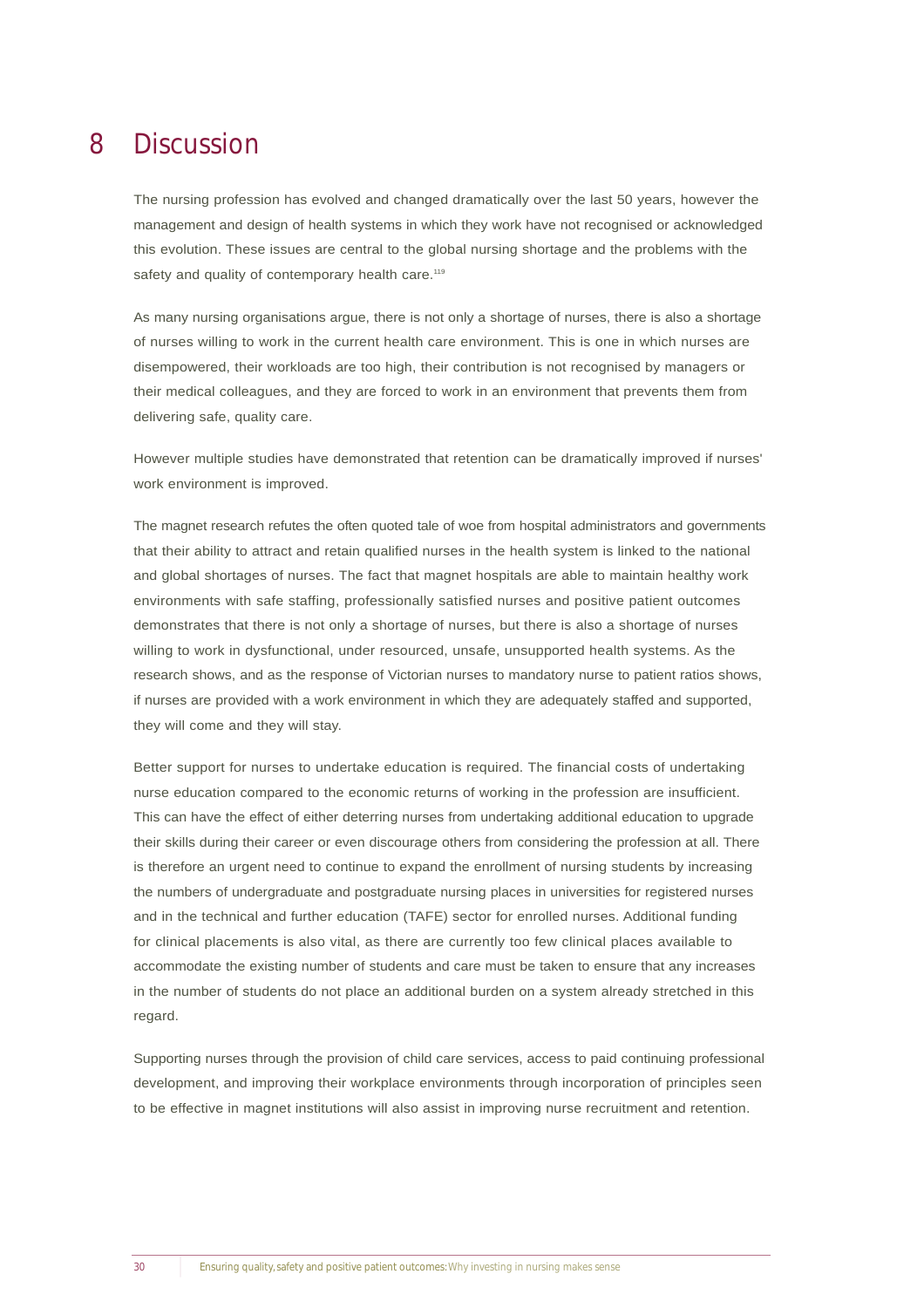There is evidence that increasing nurses' salaries increases nurse labour participation, making income a strong factor in the choices nurses make about workforce participation and working hours. Recent research indicates reimbursement is a significant issue, and nurses regard it as a key factor in the nursing shortage.<sup>120</sup>

However it is in the area of quantifying the economic contribution that nurses make to health system performance that much work needs to be done. With such strong evidence of the impact of nursing care in avoiding adverse outcomes, increased length of stay, and avoidable death, it is also essential to establish national data systems with indicators that can demonstrate those patient outcomes that are sensitive to the input of nurses.<sup>121</sup>

There are now well established frameworks internationally to provide a mechanism against which to evaluate the effectiveness of nursing interventions. The American Nurses Association established the National Database of Nursing Quality Indicators in 1998 (see Appendix C), which collects data on a range of nurse sensitive indicators, such as patient falls, pressure ulcers, staff mix, nursing hours per patient day, job satisfaction, education, psychiatric patient assault rate, restraints prevalence, nurse turnover, and healthcare acquired (nosocomial) infections.

Ensuring an appropriate allocation of nursing resources to provide safe, quality care requires the utilisation of nurse sensitive indicators to assist nurses in demonstrating what it is that nurses do, what outcomes they achieve, and at what cost.<sup>122</sup>

The effect of the composition and adequacy of the nursing and midwifery workforce and nurses' and midwives' work environment on the safety and quality of care has received far too little attention to date in hospital and health care performance evaluation. It is time a set of nurse sensitive quality indicators was developed for Australian health care settings to demonstrate the capacity of nursing care to contribute to positive patient outcomes.

The framework for a workforce reporting database which includes nurse sensitive indicators should be included in the hospital and health care funding agreements and performance frameworks. It is proposed that in addition to nurse sensitive indicators such as those referred to above, that indicators be developed for the following:

- staffing (including numbers of nurses and midwives per service provider);
- workload (including patient "churn");
- skill-mix (proportion of assistants in nursing, enrolled nurses and registered nurses);
- ! education (proportion of nursing staff with undergraduate and post graduate qualifications);
- staff satisfaction:
- staff turnover (to demonstrate the level to which staffing concerns are being addressed); and
- ! occupational health and safety benchmarks, such as workplace injuries (risks to staff) and compliance with occupational health and safety legislation.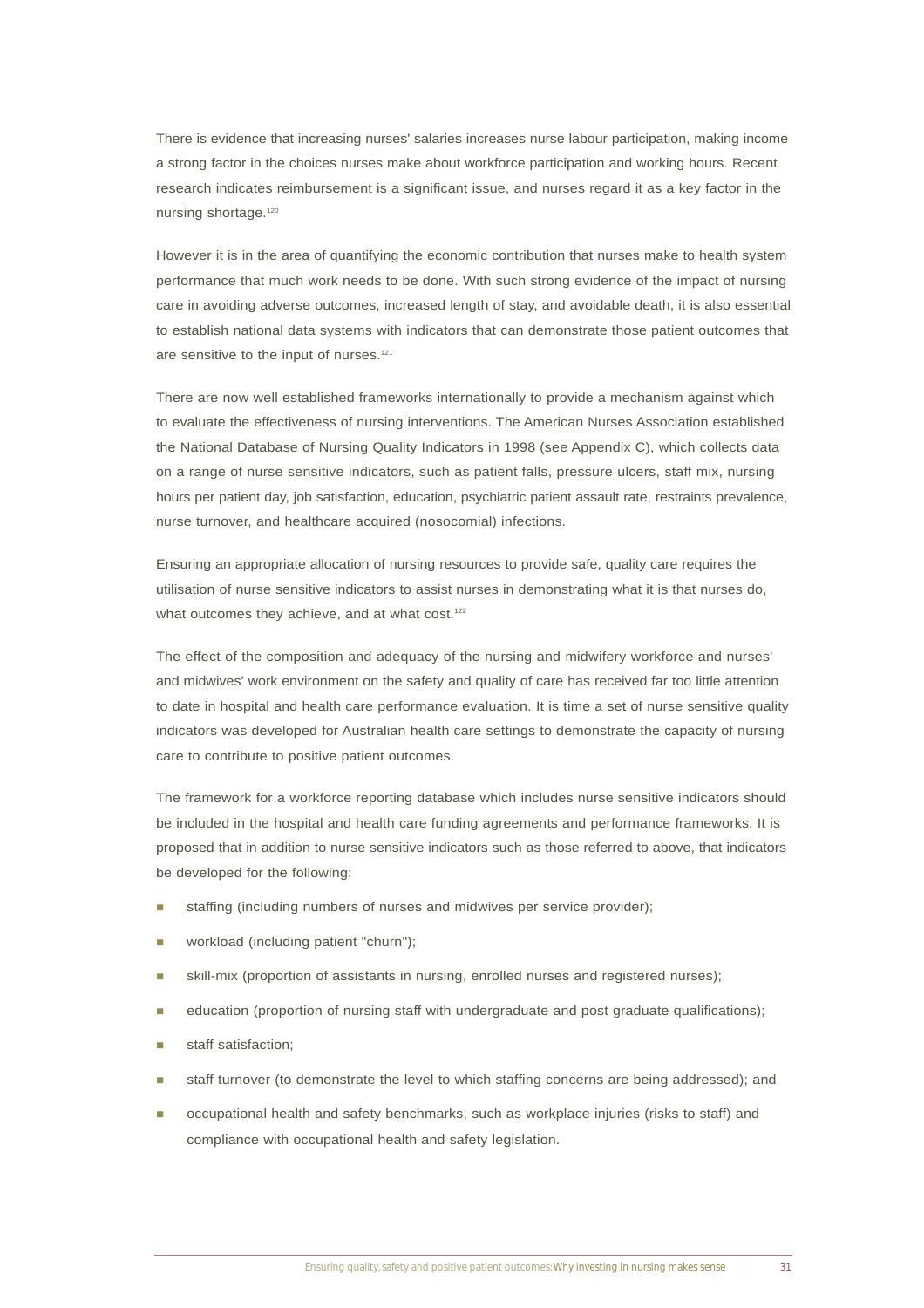Furthermore, consideration should be given to altering the current system of reimbursement for nursing services that sees nurses "bundled" into hospital operating costs. Efforts to identify the actual costs of nursing care and have them reflected in the patient classification system known as diagnostic related groups (DRGs) are underway in the US, where nurse intensity billing systems are being developed to quantify the actual costs of nursing care.<sup>123</sup>

Such a system has the potential to address the current situation in which nursing is seen as a cost, and which leads to a "significant distortion of the economic value of nursing care and therefore a significant under representation of the amount and quality of nursing care needed"124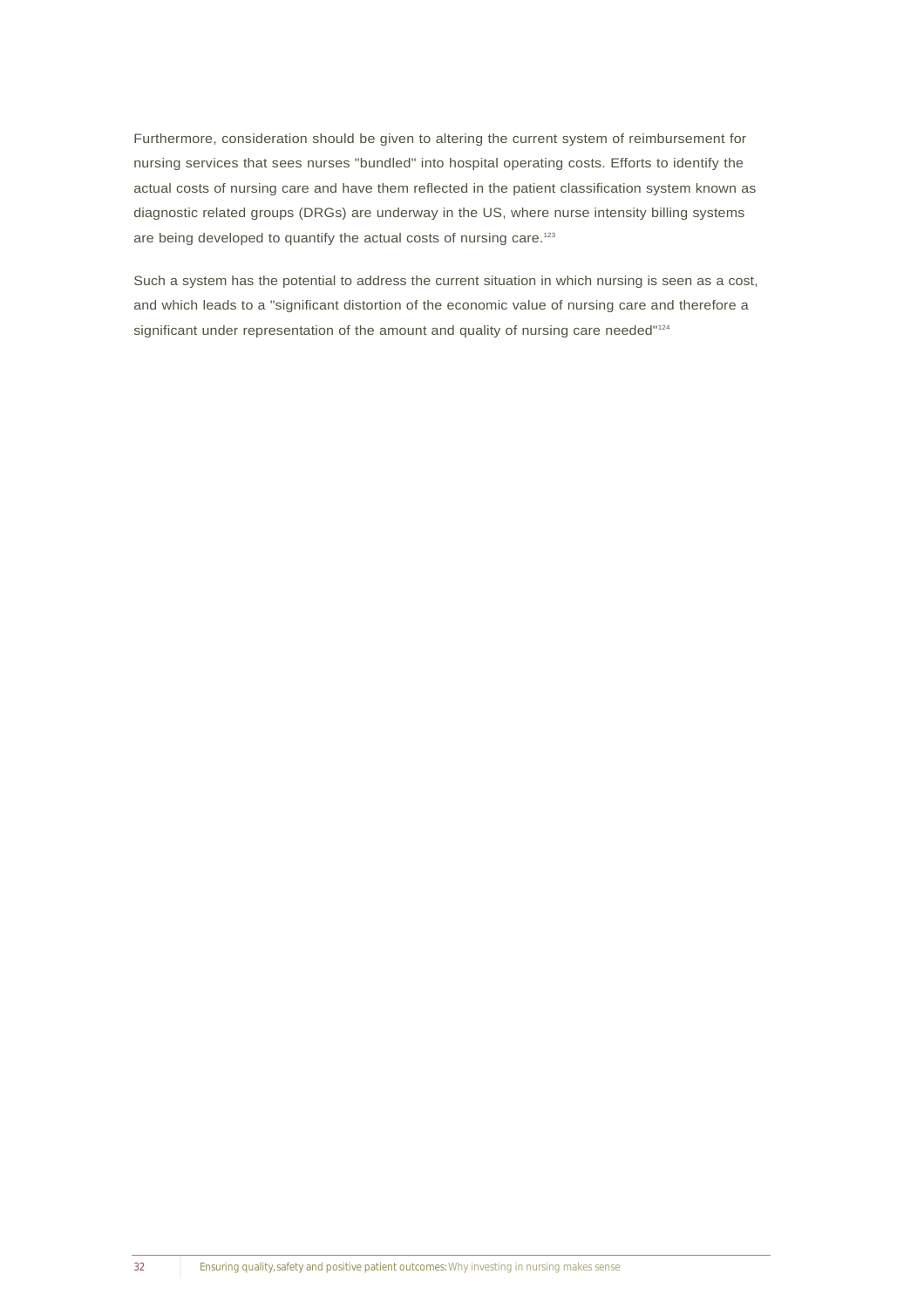#### Conclusion 9

In a climate of global nursing shortages, improvements in nurse staffing and nursing workload can only be achieved by investing in the nursing workforce through the development of incentives that reward nurse retention, and by educating the workforce in sufficient numbers to meet community demand. Acting to ensure the existence of those workplace characteristics that are proven to attract and retain nurses is also vital to ensure the community has access to safe, quality nursing care.

Given that quality of care is affected by higher staffing, but profit is not, and lower staffing increases turnover, there are compelling economic arguments for higher skill-mix and staffing levels in Australian health care settings. The implementation of staffing and workload measures such as minimum nurse to patient ratios offer a predictable and consistent method of planning nurse staffing, which can safeguard nurses from burnout and reduce the risk of adverse patient outcomes.<sup>125</sup>

The evidence presented here clearly demonstrates the links between nurse staffing and patient mortality, nurse staffing and patient outcomes, nurse education and patient outcomes, nursing skill-mix and patient outcomes, nurse workload and nurse retention, nurse workload and job satisfaction and the effect on financial performance of health care institutions and organisations of failing to ensure adequately staffed health care settings with enough appropriately educated and experienced nurses.

Some of the world's leading nursing workforce researchers have summarised the situation: "The stakes are high, not only because of the potential for poor patient outcomes, but also for the potential result of disgruntled, disillusioned, and un-empowered health care providers that may lead to even further erosion of hospital quality".<sup>126</sup>

The costs to the community, as outlined above, of failing to invest in nurses, of not acting to address the poor working environment of nurses and the problems associated with the nursing workforce are grave.

Traditionally, nursing care has been regarded by hospital administrators as an intrinsic cost as part of hospital infrastructure. But with strong evidence about effects of inadequate nurse staffing on mortality, complications, and length of stay, it is time to consider nurse staffing as the clinically significant and economically valuable intervention that it is.

Hospital expenditure is by far the largest component of health expenditure. With total government health expenditure projected to increase substantially in the next three decades, there are compelling reasons to reduce unnecessary hospitalisation to reduce not only individual burden, but also to reduce costs. Funds that are unused in hospital care will always be welcome in other areas of the health sector, perhaps in health promotion and illness prevention programs, which can further reduce health care costs.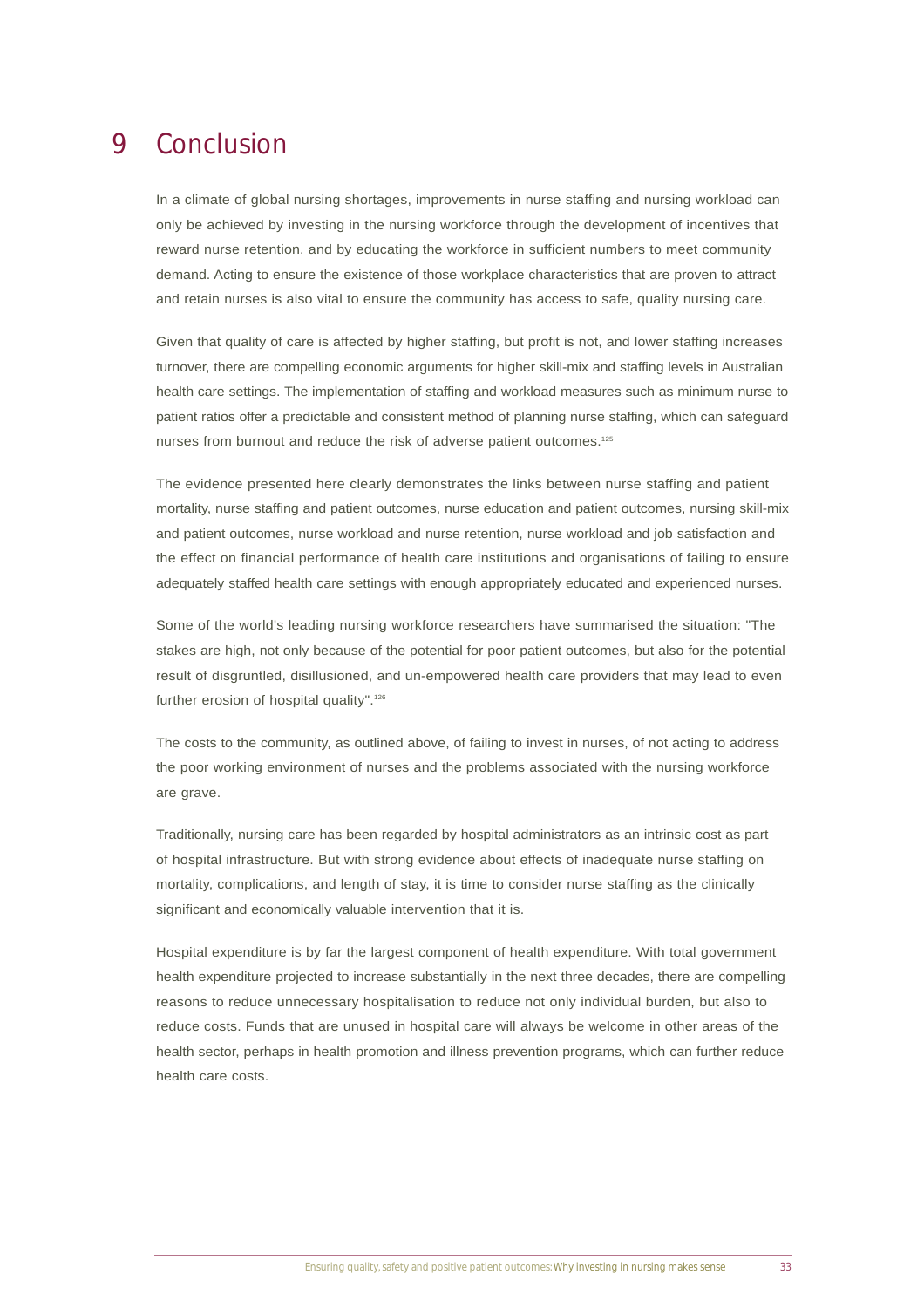Current funding mechanisms for hospitals and health care do not identify or quantify the specific costs associated with the largest portion of their financial outlays - nursing costs.

Rewarding nursing and resourcing it appropriately requires that payment formulations for hospitals and health care institutions be developed to reflect the quality and types of nursing services being provided. Only when the true costs of nursing are established, can the full economic benefit of nursing care be known and provision made to ensure funding goes where it is needed, to provide safe, quality care.<sup>127</sup>

As Rothberg says, "if a hospital decided, for economic reasons, not to provide thrombolytic therapy for acute myocardial infarction, physicians would refuse to admit their patients to that hospital, and people would fear to go there. Physicians, hospital administrators and the public must now begin to see safe staffing levels in the same light as other patient safety measures".<sup>128</sup>

Hospital administrators and other health professionals should also apply the same thinking to nursing care. If safe staffing is not available, patients and admitting physicians should stay away.

Only in making nursing work and its associated outcomes more visible will it be possible to demonstrate, and appreciate, the value and capacity of nursing care.

There are few health issues in Australia today that require as high a priority as the recruitment and retention of an appropriately educated nursing workforce that is sufficient in quantity to enable nurses to provide safe, quality care.

Governments have a particular responsibility to the community, not only to ensure the delivery of safe, quality care and provide safe workplaces, but for sound economic management. That requires investing in nursing.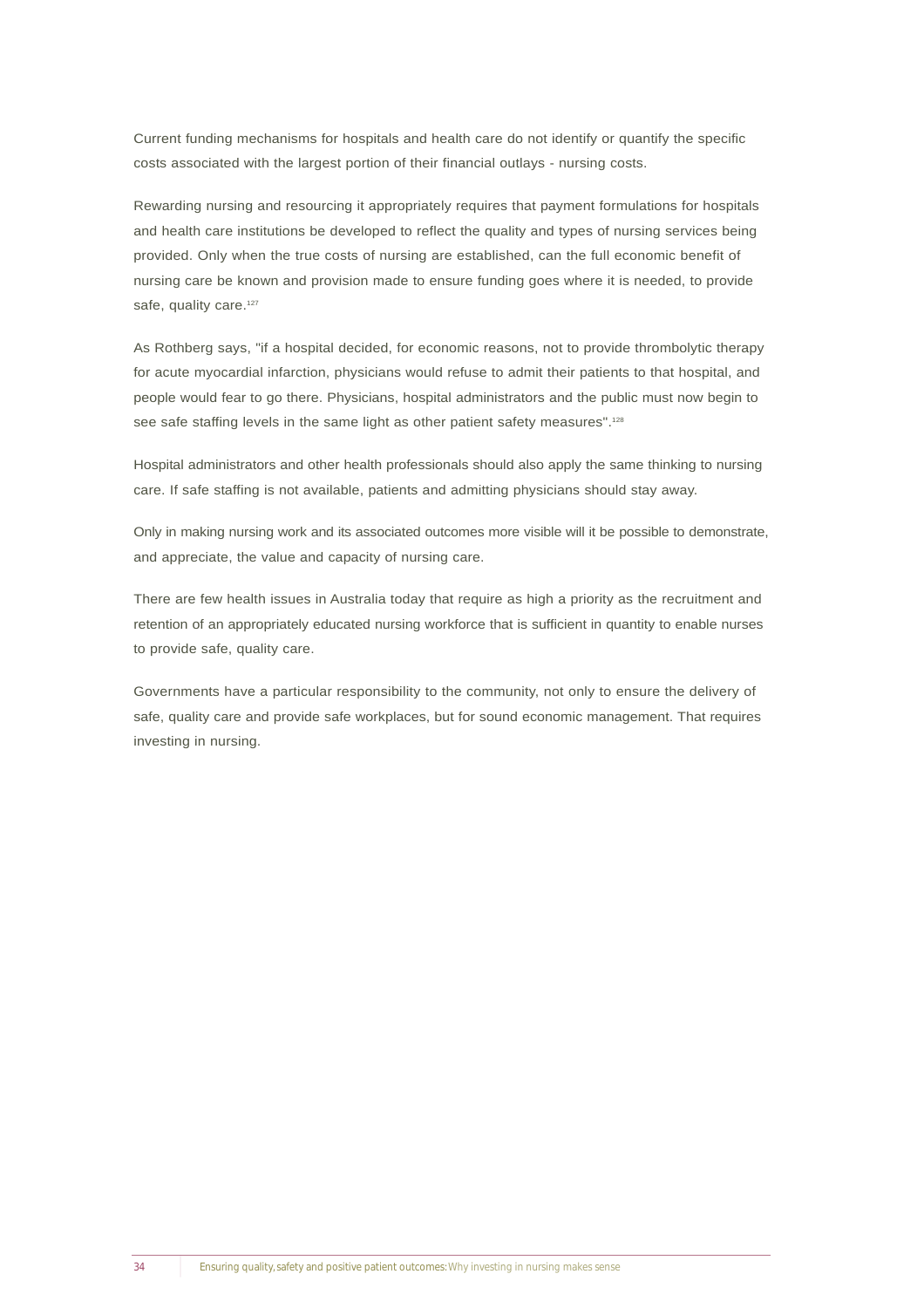# 10 Recommendations

Based on strong evidence the ANF recommends that:

- 1. The federal government commissions a cost-benefit analysis to determine the cost-effectiveness of nursing and midwifery care as a matter of priority.
- 2. The federal government funds a national research project to develop a set of agreed national nursing indicators against which health care services can be evaluated.
- 3. A national system of indicators to evaluate the performance of all health care services (both public and private) include nurse sensitive outcome indicators as well as indicators for nursing workload, staffing and skill-mix.
- 4. These indicators require the utilisation of an appropriate staffing methodology that considers patient acuity and "churn", as well as workload measures to ensure safe nurse to patient ratios.
- 5. The contribution of nursing interventions to positive patient outcomes be recognised in organisational budgetary allocations and risk management plans, and reflected in nursing salaries.
- 6. The federal government fund a national project to develop evidence-based skill-mix ratios of registered nurses (RN), enrolled nurses (EN), assistants in nursing (AIN), and others who assist with the provision of nursing services in a range of settings, and these be included in national health care services performance indicators.
- 7. Residential aged care providers should ensure a registered nurse is available on duty and accessible 24 hours a day, seven days a week, and a registered nurse employed as the director of nursing.
- 8. Health care providers must ensure a safe skill-mix which includes experienced nurses working each shift to ensure that graduate and beginner nurses are adequately mentored and supervised.
- 9. Health care organisations should implement strategies which ensure that:
	- **nurses occupy significant positions of authority in every organisation;**
	- **nurses are supported to exercise professional autonomy and control over their practice;**
	- **In strategies are implemented to ensure effective, collaborative and egalitarian interdisciplinary** and intra-organisational communication;
	- ! nurses are supported and encouraged to participate in policy decisions at all levels of the organisation;
	- ! the organisation demonstrates and promotes its recognition of the value of nursing work;
	- **nurses have access to and are supported to participate in regular, high quality professional** development activities;
	- ! nurses are provided with supportive work environments, which include adequate remuneration, manageable workloads, and access to child care.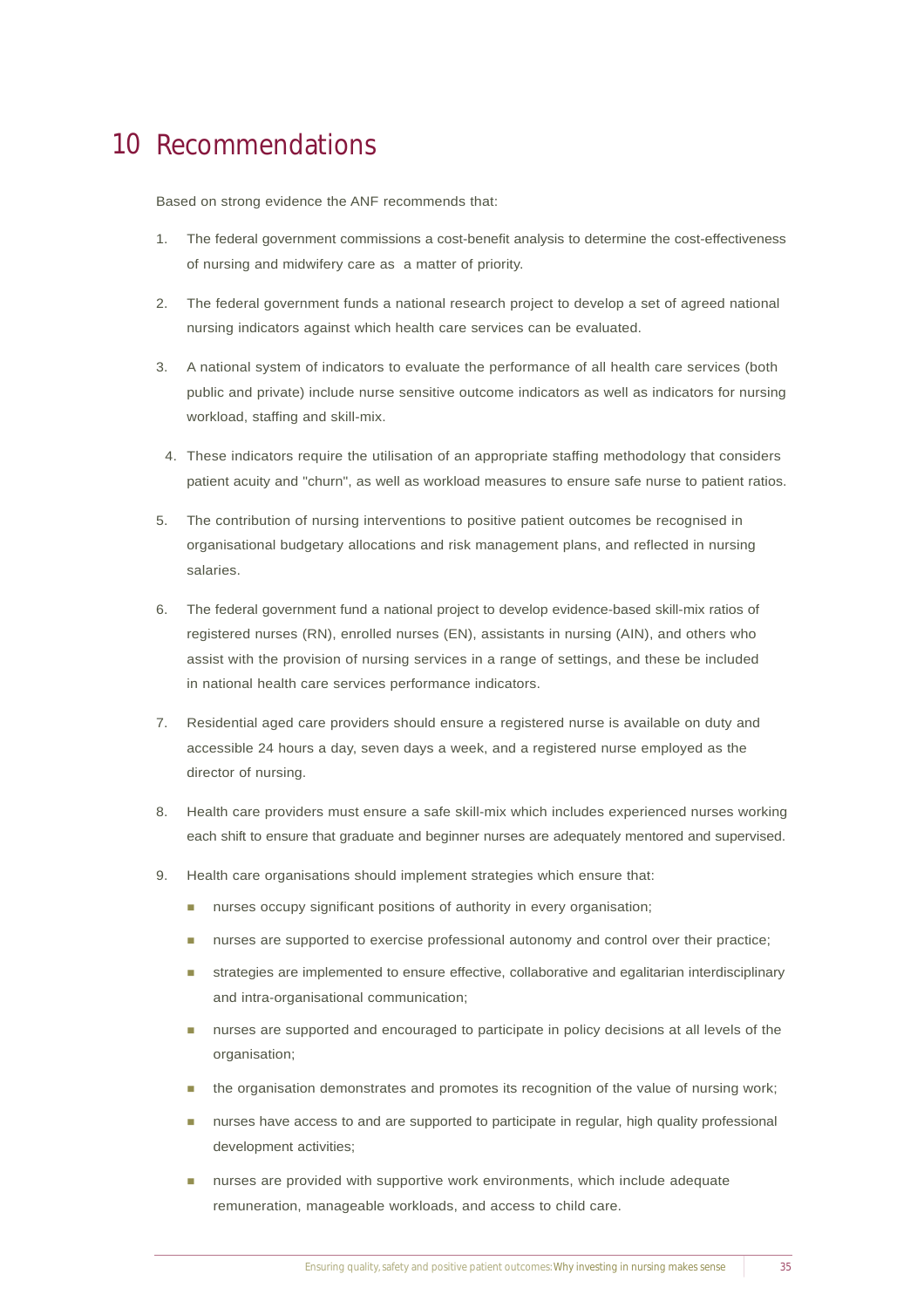- 10. The federal government must:
	- **EXECTED EXECTED EXECTED EXECTED** rstablish a mechanism to ascertain workforce figures that can usefully predict current and future workforce shortages;
	- **I** invest further in nursing education by increasing undergraduate nursing places (including funding for clinical placements and clinical supervision);
	- **n** provide significant additional postgraduate scholarships; and
	- **n** increase the funding for nursing education to reflect the true cost of course delivery.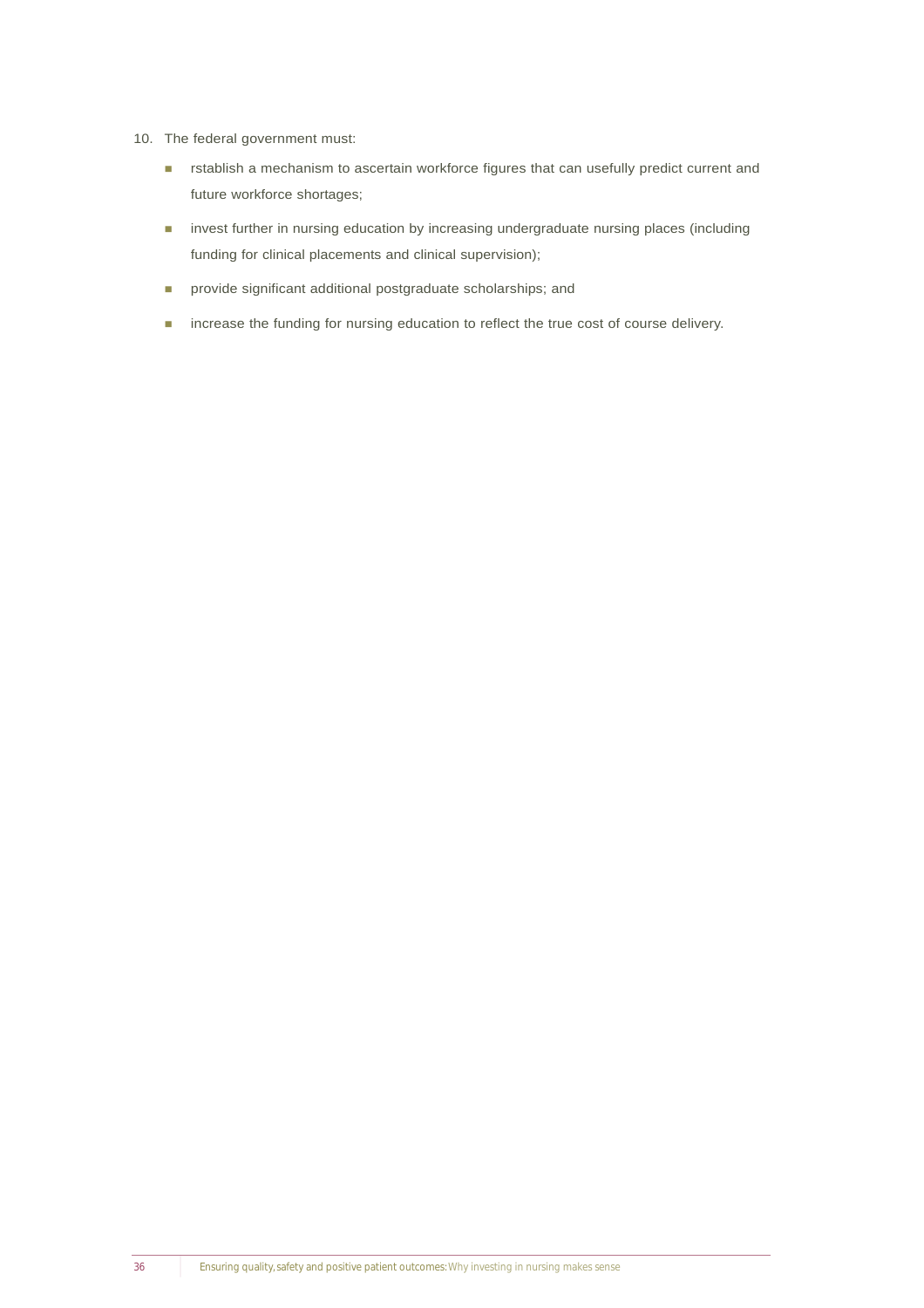# 11 Glossary

#### Adverse event

An incident where harm resulted to a person while in the care of the health system.

#### Adverse outcome

The harm caused to the person resulting from the adverse event.

#### **Churn**

The movement of patients in and out of wards, which affects nursing workload.

#### Failure to rescue

Failure to prevent a clinical deterioration associated with an underlying illness or complication.

#### Magnet hospital

A health care facility which meets defined standards. Magnet characteristics embody a professional environment guided by a strong and visionary nursing leader who advocates and supports excellence in nursing practice.

#### Skill-mix

Relative proportions of registered nurses to enrolled nurses and nursing assistants.

#### Unlicensed health care worker

Assistants in nursing or midwifery and other unlicensed workers (however titled) who assist nurses and midwives in the provision of nursing and midwifery care.

#### Unplanned extubation

An accidental or purposeful removal of the endotracheal tube by a patient.

#### Workload measures

Mechanisms which assist in determining and allocating nursing resources to manage their workloads e.g. nurse: patient ratios; nursing hours per patient day (NHPPD).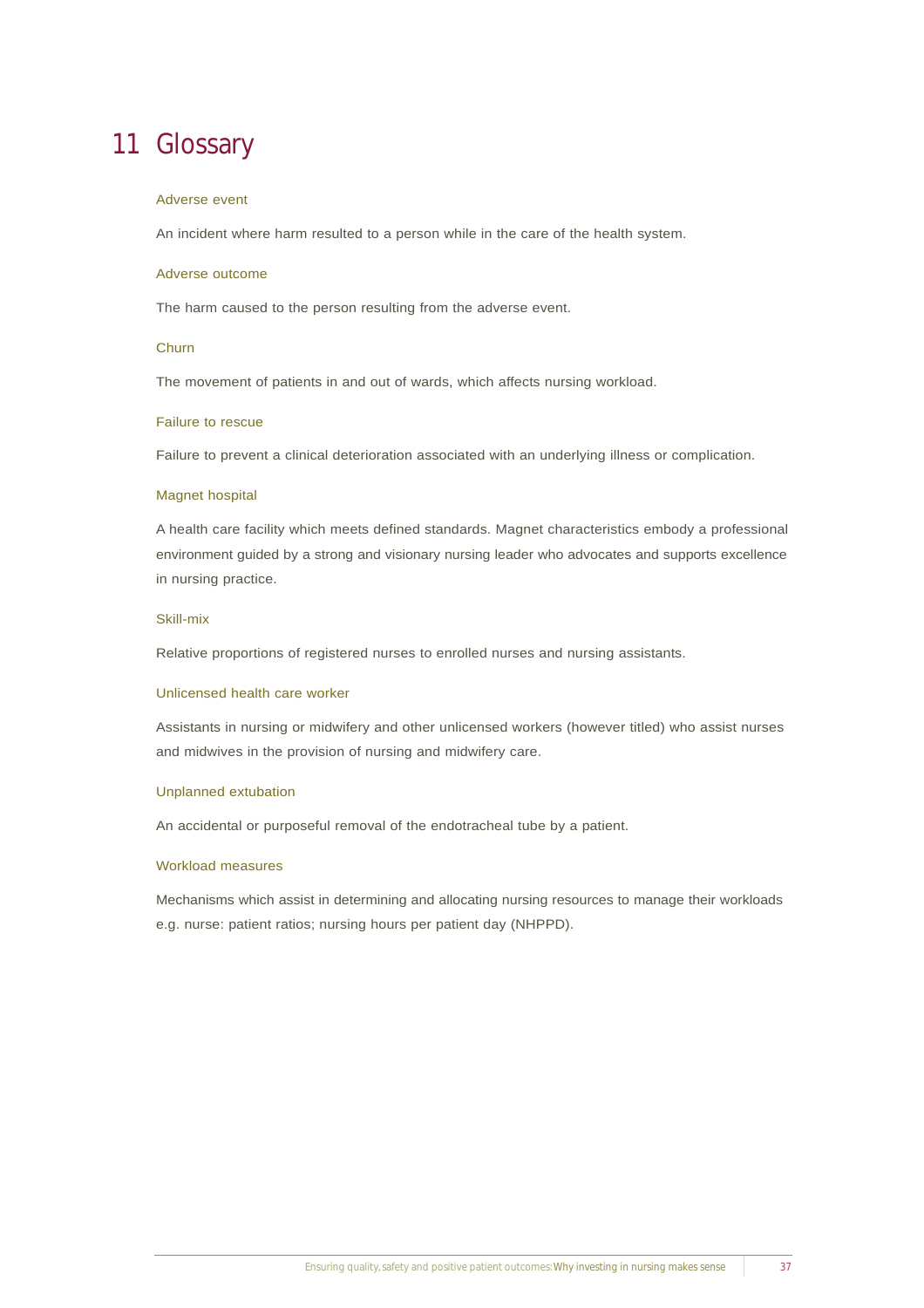# Appendix A

#### World Health Assembly Resolution WHA59.27 and the Islamabad Declaration

In May 2006 the World Health Assembly reaffirmed the crucial role of nursing and midwifery to "health systems, to the health of the people they serve, and to efforts to achieve the internationally agreed health-related development goals".

This resolution calls for:

- ! the establishment of comprehensive programmes for the development of human resources which support recruitment and retention, while ensuring equitable geographical distribution, in sufficient numbers of a balanced skill-mix, and a skilled and motivated nursing and midwifery workforce within their health services;
- the need to actively involve nurses and midwives in the development of their health systems and in the framing, planning and implementation of health policy at all levels, including ensuring that nursing and midwifery is represented at all appropriate governmental levels, and have real influence;
- ! continued progress toward implementation at country level of the World Health Organisations' (WHO) strategic directions for nursing and midwifery;
- regularly reviewing legislation and regulatory processes relating to nursing and midwifery in order to ensure that they enable nurses and midwives to make their optimum contribution in the light of changing conditions and requirements;
- to provide support for the collection and use of nursing and midwifery core data as part of national health-information systems; and
- to support the development and implementation of ethical recruitment of national and international nursing and midwifery staff.

In support of resolution WHA59.27, the WHO, the International Council of Nurses (ICN) and the International Confederation of Midwives (ICM) issued a declaration, the Islamabad Declaration, declaring that increasing nursing workforce capacity, improving skill-mix and creating positive workplace environments were vital to supporting efficient, effective nursing and midwifery services that are "critical… to the general health of all nations".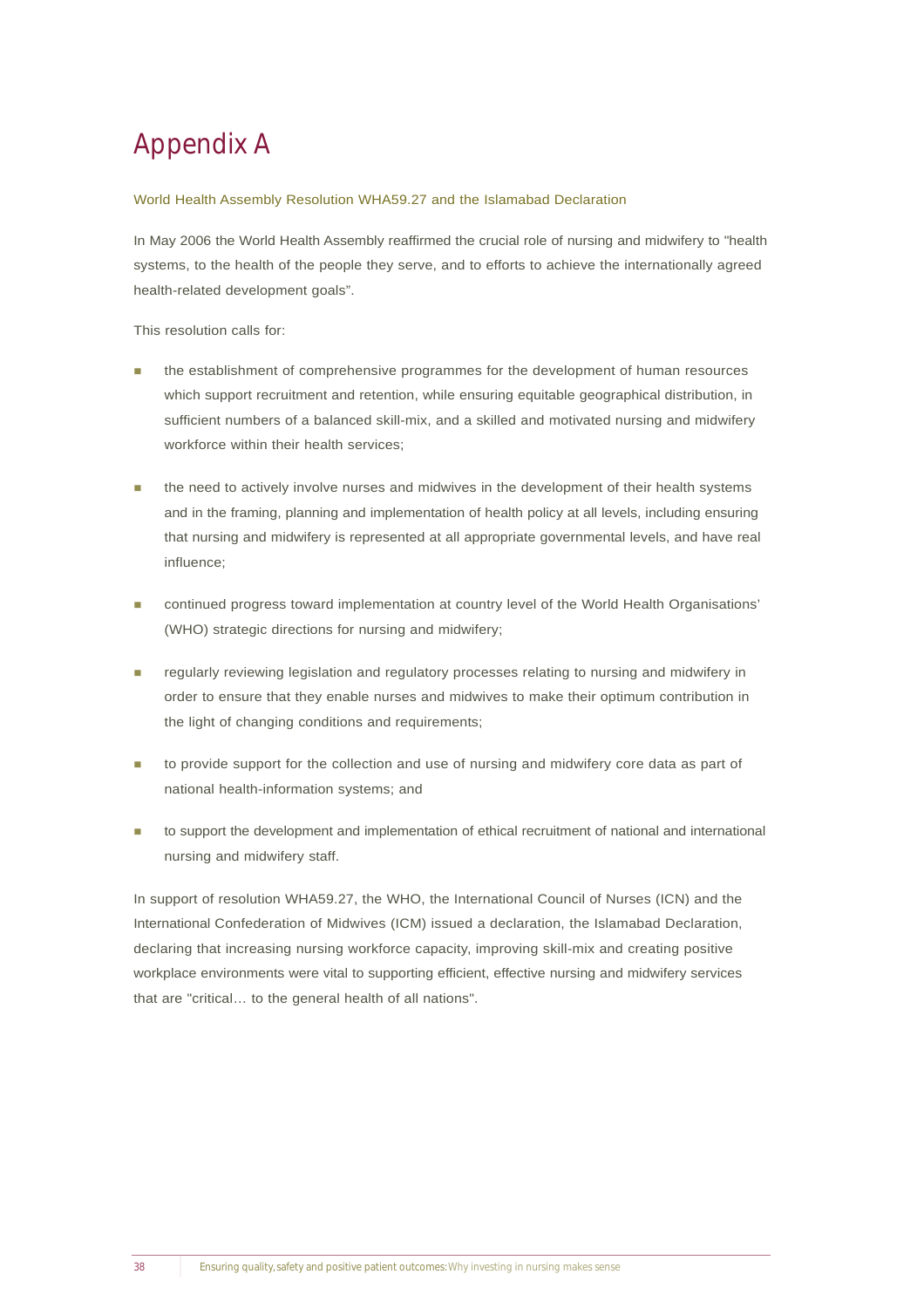# Appendix B

#### Islamabad Declaration on Strengthening Nursing and Midwifery | 4-6 March 2007

#### Preamble

In May 2006, the World Health Assembly endorsed Resolution WHA59.27, reaffirming the crucial contribution of the nursing and midwifery professions to health systems and the health of the people they serve. In response, the Federal Minister of Health for Pakistan, Mr Mohammad Nasir Khan, former chair of the World Health Organisation Executive Board, hosted a high level global consultation on nursing and midwifery in March 2007, organised in collaboration with the WHO, the International Council of Nurses and the International Confederation of Midwives.

This Declaration is founded on our belief that efficient, effective nursing and midwifery services are critical to achieving the Millennium Development Goals, country priority programmes including primary health care, health systems strengthening, and the general health of all nations.

Therefore, we believe:

- 1. All people should have access to competent nurses and midwives who provide care, supervision and support in all settings.
- 2. A coordinated, integrated, collaborative, sustainable approach to planning, policy and health care delivery is necessary to strengthen nursing and midwifery services and acknowledge that countries in crisis or conflict have unique needs.
- 3. Urgent attention is needed in three key areas:
	- scaling up nursing and midwifery capacity
	- skill-mix of existing and new cadres of workers
	- positive workplace environments.

We affirm that equitable, efficient and effective nursing and midwifery service delivery requires a range of personnel and that, prior to creating new cadres, investments should be made in mobilizing nurses and midwives currently under-utilized, unemployed, working in other sectors, or who have left active practice.

We declare the following principles fundamental to decision making, effective policy development, planning, implementation, evaluation and quality assurance of education and health services, and of value to a wide range of stakeholders.

#### Principles for scaling up nursing and midwifery capacity

Scaling up nursing and midwifery capacity encompasses a range of strategies that address workforce planning, education, skill-mix, maximum utilization of roles, career frameworks, work environments and regulatory frameworks to ensure efficient, effective, and safe health systems.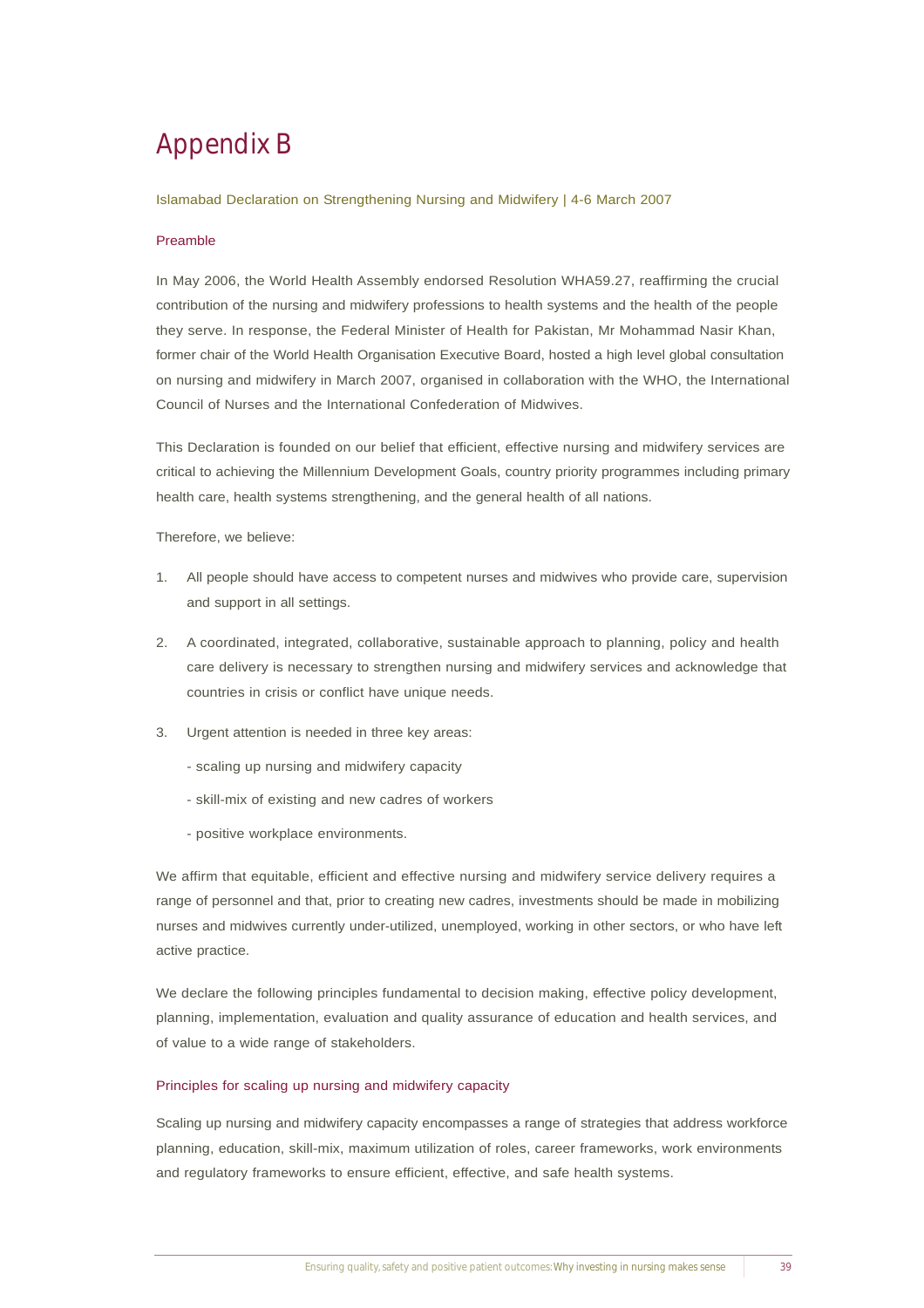High level political leadership and commitment, a multi-sectoral approach, significant financial investment in education and employment expansion, and active participation of nursing and midwifery leaders are required to enhance scaling up of the nursing and midwifery workforce.

Each country must establish policies and practices to ensure self-sufficiency in workforce production within the limits of its own resources.

Nursing and midwifery capacity development requires ongoing data collection and its integration into health information systems, as well as regular and rigorous monitoring and evaluation to enhance evidence-based decision making.

Rapid scaling-up measures may be appropriate in country specific crisis situations; such measures should contribute to longer term sustainable development of the nursing and midwifery workforce.

#### Principles for scaling up nursing and midwifery capacity

Employment practices that address workload, scheduling, necessary infrastructure and support systems, and provide safe, secure working conditions are necessary to assure occupational health and patient and health care provider safety.

Workplace policies that assure gender equity, adequate employee compensation, recognition, professional development opportunities and continuing education are essential contributors to recruitment and retention of a committed, productive and efficient workforce.

Policy frameworks that support participatory decision making, autonomy, authority and accountability along with positive interdisciplinary relationships and effective nursing and midwifery management are essential to creating and sustaining positive practice environments.

Positive practice environments are facilitated when nursing and midwifery leadership is part of, and actively involved in, all governance structures.

#### In conclusion

We reaffirm the importance of WHO and Members States, the International Council of Nurses, the International Confederation of Midwives, national nursing and midwifery organisations and other partner organisations committing to active measures to strengthen nursing and midwifery, in line with the Millennium Development Goals, Resolution WHA59.27, priority programmes and other initiatives.

We urge policy makers, planners, politicians, employers, health professions and their associations, donors, educators, regulators, and patient representative organisations to utilise these principles as they strive to ensure better health and health care for the people of all nations.

We pledge to work at the sub-national, national, regional, and international level, in partnership with all relevant ministries and bodies, statutory and non-governmental organisations, and the private sector, to realize the aspiration of this Declaration.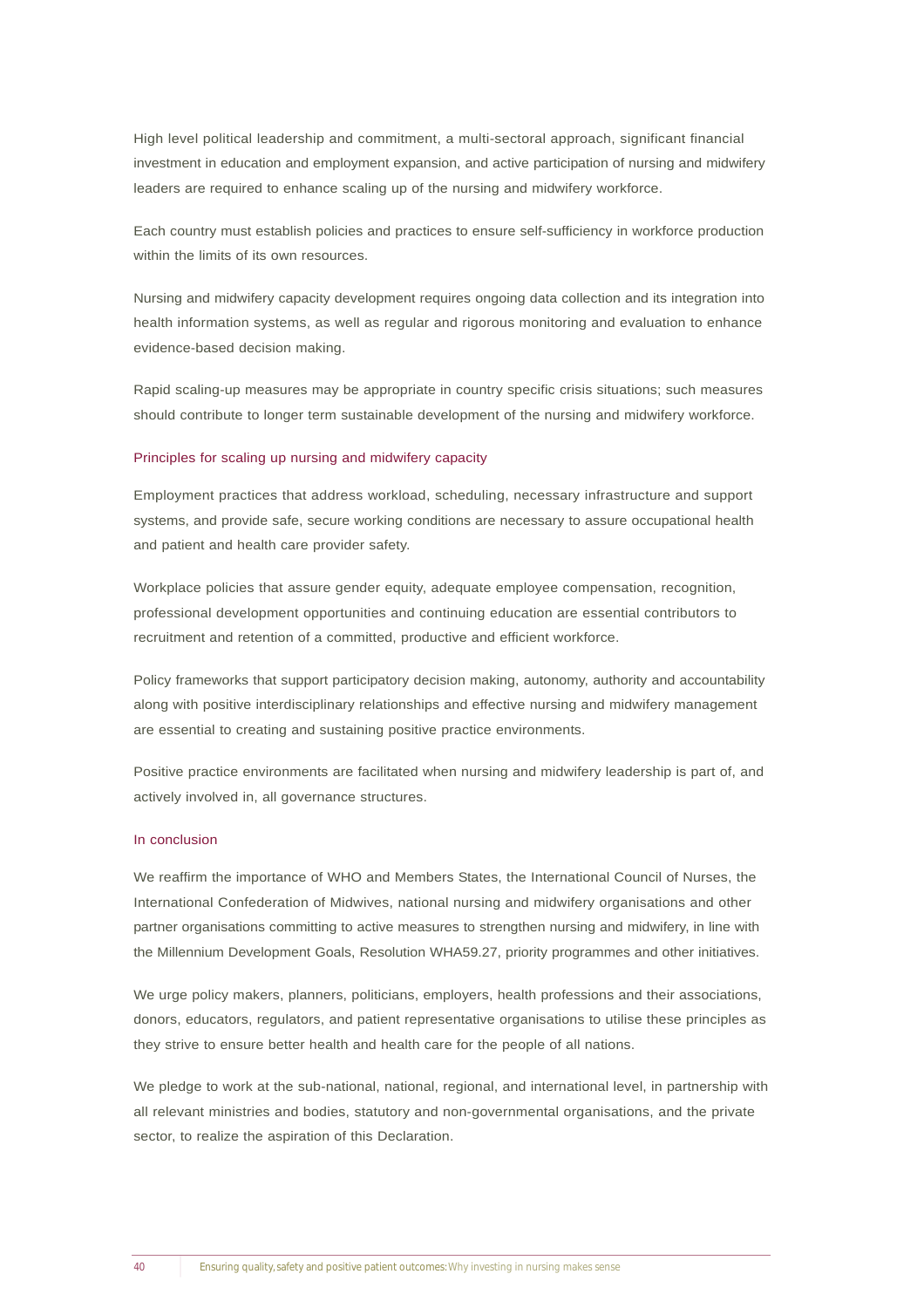# Appendix C

#### National Database of Nursing Quality Indicators

The National Database of Nursing Quality Indicators (NDNQI) is a nursing quality measurement program that was established by the American Nurses Association and is administered by the University of Kansas School of Nursing.

The database provides over 1,200 US hospitals with unit-level performance reports with comparisons to national averages, percentile rankings and other important data. All indicator data are collected and reported at the nursing unit level.

It provides research-based national comparative data on nursing care and its' relationship to patient outcomes.

NDNQI nursing-sensitive indicators reflect the structure, process, and outcomes of nursing care. It provides data on the following nurse-sensitive indicators:

- Patient falls
- Patient falls with injury
- ! Pressure ulcers: community acquired / hospital acquired / unit acquired
- Staff mix
- Nursing hours per patient day
- Registered nurse surveys: job satisfaction / practice environment scale
- ! Registered nurse education and certification
- Paediatric pain assessment cycle
- Paediatric intravenous infiltration rate
- Psychiatric patient assault rate
- Restraints prevalence
- Nurse turnover
- ! Nosocomial infections: Ventilator-assisted pneumonia (VAP) / Central line associated blood stream infection (CLABSI) / Catheter associated urinary tract infections (CAUTI).

Many of the NDNQI indicators are endorsed by the National Quality Forum (NQF), the body responsible for health care quality measurement and reporting, as part of the NQF's Nursing-Sensitive Measure Set.

Source: www.nursingquality.org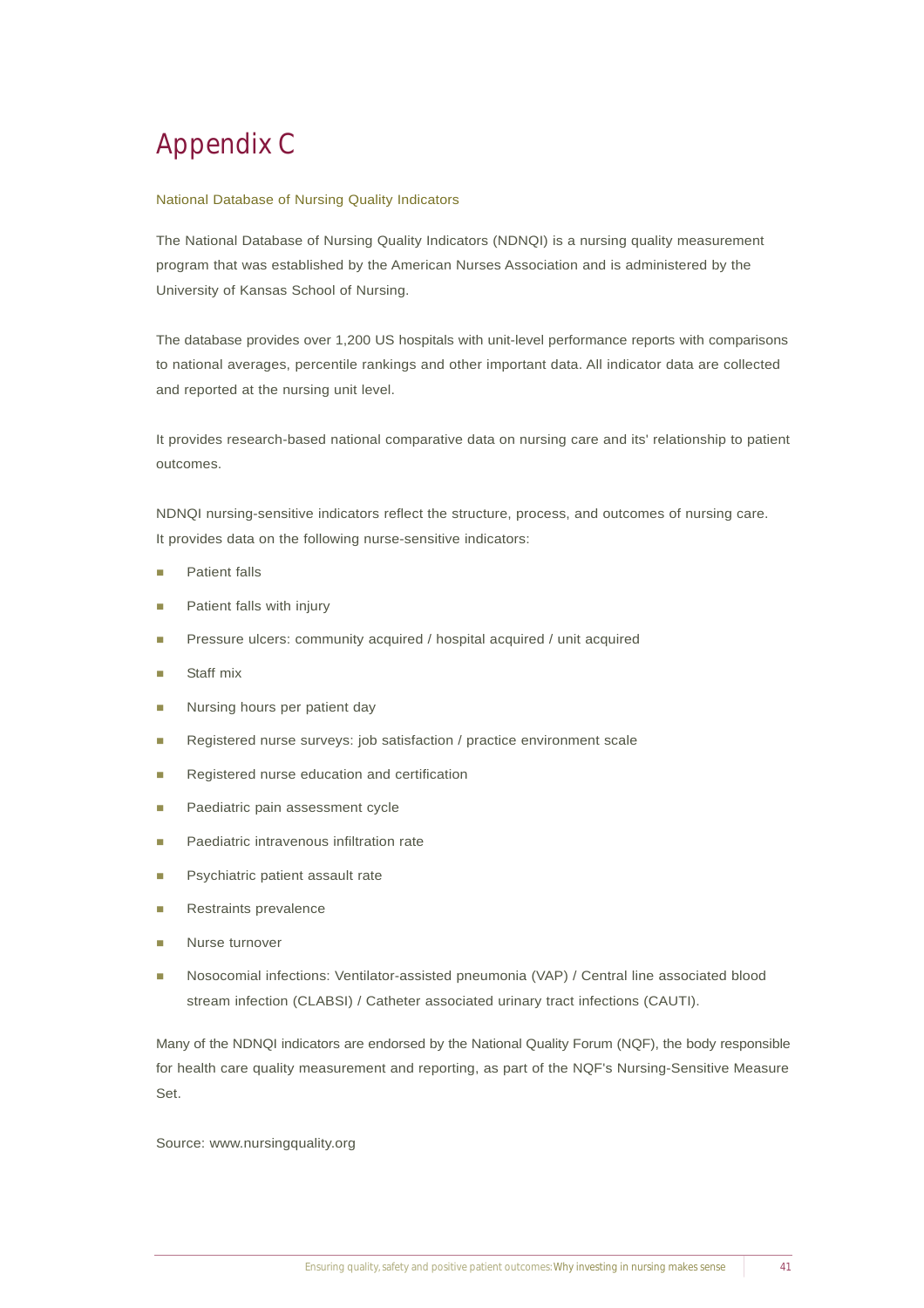### References

- 1. Productivity Commission. 2006. *Potential benefits of the National Reform Agenda*: r*eport to the Council of Australian Governments.* Canberra: Australian Government.
- 2. Gordon, S. 2006. What do nurses really do? *Topics in Advanced Practice Nursing eJournal.* 6 (1).
- 3. 59th World Health Assembly, Resolution 59.27, May 2006. Available at: http://www.who.int/gb/ebwha/pdf\_files/WHA59/A59\_R27-en.pdf
- 4. Islamabad Declaration on Strengthening Nursing and Midwifery. March 2007. Available at: http://www.icn.ch/Islamabad\_Declaration.htm
- 5. Stone, P. et al. 2007. Nurse working conditions and patient safety outcomes. *Medical Care,* 45(6): 571-578.
- 6. Marks, B. et al. 2007. Nurse staffing and adverse events in hospitalized children. *Policy Politics and Nursing Practice,* 8 (2): 83-92.
- 7. Aiken, L. et al. 2002. Hospital nurse staffing and patient mortality, nurse burnout and job dissatisfaction. *Journal of the American Medical Association,* 288 (16): 1987-93.
- 8. Stone, P. et al. 2007. Nurse working conditions and patient safety outcomes. *Medical Care,* 45 (6): 571-578.
- 9. Yang K.P. 2003. Relationships between nurse staffing and patient outcomes. *Journal of Nursing Research,* 11 (3):149- 158.
- 10. Rogers, A.E. 2004. The working hours of hospital staff nurses and patient safety. *Health Affairs,* 23 (4): 202-212.
- 11. Aiken, L. et al. 2002, op cit.
- 12. Cho, S-H. et al. 2003. The effects of nurse staffing on adverse events, morbidity, mortality and medical costs. *Nursing Research,* 52 (2): 71-79.
- 13. Needleman, J. et al. 2002. Nurse staffing levels and the quality of care in hospitals. *New England Journal of Medicine,*  346 (22): 1715-1722.
- 14. Aiken, L. et al. 2002, op cit.
- 15. Clarke, S. 2007. Hospital work environments, nurse characteristics, and sharps injuries. *American Journal of Infection Control,* 35 (5): 302-309.
- 16. Aiken, L. et al. 2002. Superior outcomes for magnet hospitals: the evidence base, in *Magnet hospitals revisited: attraction and retention of professional nurses.* McClure and Hinshaw (eds). Washington DC: American Nurses Publishing.
- 17. Cho, S-H. 2001. Nurse staffing and adverse patient outcomes: a systems approach. *Nursing Outlook,* 49 (2): 78-85.
- 18. McCloskey, B. et al. 2005. Effects of New Zealand's health reengineering on nursing and patient outcomes. *Medical Care,* 43 (11): 1140-1146.
- 19. Costs estimated for 2007 using figures from Wilson R.M. et al. 1995. The quality in Australian health care study. *Medical Journal of Australia.* 163 (9): 458-71.
- 20. McCue, M.; Mark, B.A.; Harless, D. 2003. Nurse staffing, quality, and financial performance. J*ournal of Healthcare Finance,* 29 (4): 54-76.
- 21. Hugonnet, S. et al. 2007. The effect of workload on infection risk in critically ill patients. *Critical Care Medicine,* 35 (1): 76- 81.
- 22. Rothberg, M. et al. 2005. Improving nurse-to-patient staffing ratios as a cost-effective safety intervention. *Medical Care,* 43 (8): 785-791.
- 23. Pappas, S. 2008. The cost of nurse-sensitive adverse events. *The Journal of Nursing Administration,* 38 (5): 230-235.
- 24. Cho, S-H. et al. 2003, op cit.
- 25. ibid.
- 26. Chan, C.C.A. et al. 2004. Nursing crisis: retention strategies for hospital administrators. *Research and Practice in Human Resource Management,* 12 (2): 31-56.
- 27. Australian Institute of Health and Welfare. 2008. *Nursing and midwifery labour force 2005*. Canberra: AIHW.
- 28. Australian Institute of Health and Welfare. 2007. *Health expenditure Australia 2005-06.* Canberra: AIHW.
- 29. ibid.
- 30. ibid.
- 31. Australian Bureau of Statistics. 2007. *Year Book Australia 2007*. Canberra: ABS.
- 32. Australian Department of Health and Ageing. 2007. *Annual report 2005/2006*. Canberra: DoHA.
- 33. Australian Bureau of Statistics. 2007, op cit.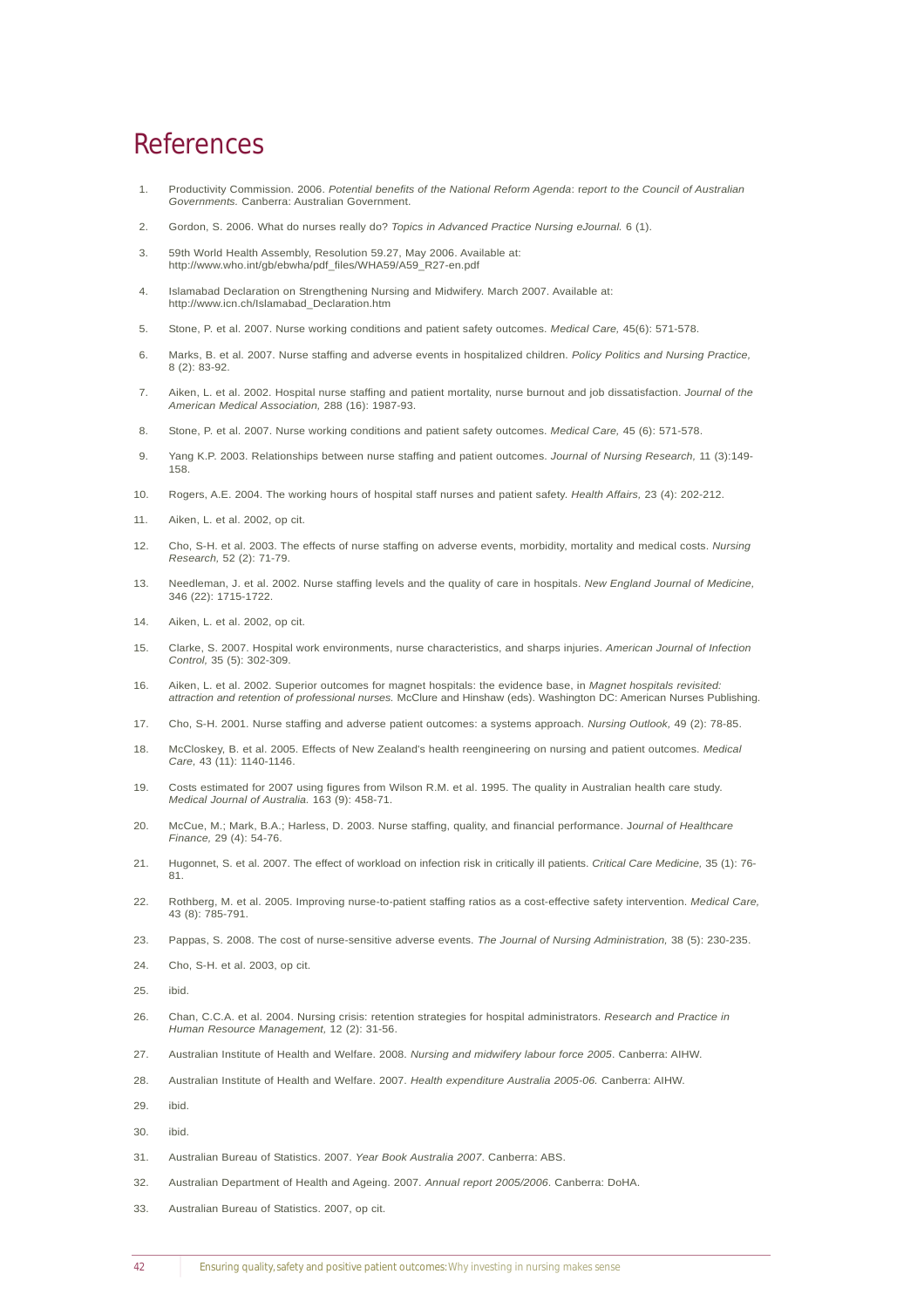- 34. Australian Department of Health and Ageing. 2007, op cit.
- 35. Wilson, R.M. et al. 1995. The quality in Australian health care study. *Medical Journal of Australia,* 163 (6): 458-471.
- 36. Aiken, L. et al. 2002. *Journal of the American Medical Association*, op cit.
- 37. Aiken, L. et al. 2002. Superior outcomes for magnet hospitals: the evidence base, op cit.
- 38. Aiken, L. et al. 2001. Nurses' reports on hospital care in five countries. *Health Affairs,* 20 (3): 43-53.
- 39. Aiken, L.; Clarke, S. 2006. More nursing, fewer deaths. *Quality and Safety in Health Care,* 15 (1): 2-3.
- 40. Rafferty, A.M. et al. 2007. Outcomes of variation in hospital nurse staffing in English hospitals: cross-sectional analysis of survey data and discharge records. *International Journal of Nursing Studies,* 44 (2): 175-182.
- 41. Hugonnet, S. et al. 2007. The effect of workload on infection risk in critically ill patients. *Critical Care Medicine,* 35 (1): 76- 81.
- 42. Ream, R. et al. 2007. Association of nursing workload and unplanned extubations in paediatric intensive care. *Paediatric Critical Care,* 8 (3): 366-371.
- 43. Sasichay-Akkadechant, T. et al. 2003. The relationship between nurse staffing and patient outcomes. *Journal of Nursing Administration,* 33 (9): 478-485.
- 44. Cho, S-H. et al. 2003, op cit.
- 45. Marks, B. et al. 2007. Nurse staffing and adverse events in hospitalized children. *Policy Politics and Nursing Practice,* 8 (2): 83-92.
- 46. Stone, P. et al. 2007. Nurse working conditions and patient safety outcomes. *Medical Care,* 45 (6): 571-578.
- 47. Martin, B.; King, D. 2008. *Who cares for older Australians? A picture of the residential and community based aged care workforce 2007*. Adelaide: National Institute of Labour Studies (NILS), pp 10-11.
- 48. Duffield, C. et al. 2008. Glueing it together: nurses, their work environment and patient safety. Sydney: University of Technology Sydney.
- 49. Needleman, J. et al. 2002, op cit.
- 50. Kane, R. L. et al. 2007. *Nursing staffing and quality of patient care.* Evidence Report/Technology Assessment No. 151. Prepared by the Minnesota Evidence based Practice Center for the Agency for Healthcare Research and Quality (AHRQ). AHRQ Publication No. 07-E005. Available at: http://www.ahrq.gov/downloads/pub/evidence/pdf/nursestaff/nursestaff.pdf
- 51. Tourangneau, A. et al. 2007. Impact of hospital nursing care on 30 day mortality for acute medical patients. *Journal of Advanced Nursing,* 57 (1): 32-44.
- 52. Cho, S-H. 2001, op cit.
- 53. Richardson, S.; Martin, B. 2004. *The care of older Australians: a picture of the residential aged care workforce.* Adelaide: National Institute of Labour Studies (NILS).
- 54. Australian Department of Health and Ageing. 2008. *Report on the operation of the Office of Aged Care Quality and Compliance, 1 July-31 December 2007*. Canberra: DoHA.
- 55. Hegney, D. et al. 2008. *Your work, your time, your life: a summary report to conference delegates.* 2008 QNU Annual Conference, 16 July, Brisbane, Queensland.
- 56. Office of Aged Care Quality and Compliance. 2008. *Six monthly report on operation of OACQC*. Canberra: Department of Health and Ageing.
- 57. Zhang, N.J. et al. 2006. Minimum nurse staffing ratios for nursing homes. *Nursing Economics,* 24 (2): 78-95.
- 58. Horn, S. et al. 2005. RN staffing and outcomes of long term nursing home residents. *American Journal of Nursing,* 105 (11): 58-70.
- 59. Shipman, D. et al. 2007. Are nursing homes adequately staffed? The silent epidemic of malnutrition and dehydration in nursing home residents. *Journal of Gerontological Nursing,* 33 (7): 15-18.
- 60. Duffield, C. et al. 2007, op cit.
- 61. El-Jardali, F.; Lagace, M. 2005. Making hospital care safer and better: the structure process connection leading to adverse events. *Healthcare Quarterly,* 8 (2): 40-48.
- 62. Aiken, L. et al. 2002. *Journal of the American Medical Association*, op cit.
- 63. Duffield, C. et al. 2007, op cit.
- 64. Rogers, A.E. 2004. The working hours of hospital staff nurses and patient safety. *Health Affairs,* 23 (4): 202-212.
- 65. Yang, K.P. 2003. Relationships between nurse staffing and patient outcomes. *Journal of Nursing Research,* 11 (3): 149-158.
- 66. Hugonnet, S. et al. 2004. Nursing resources: a major determinant of nosocomial infection? *Current Opinion in Infectious Diseases,* 17 (4): 329-333.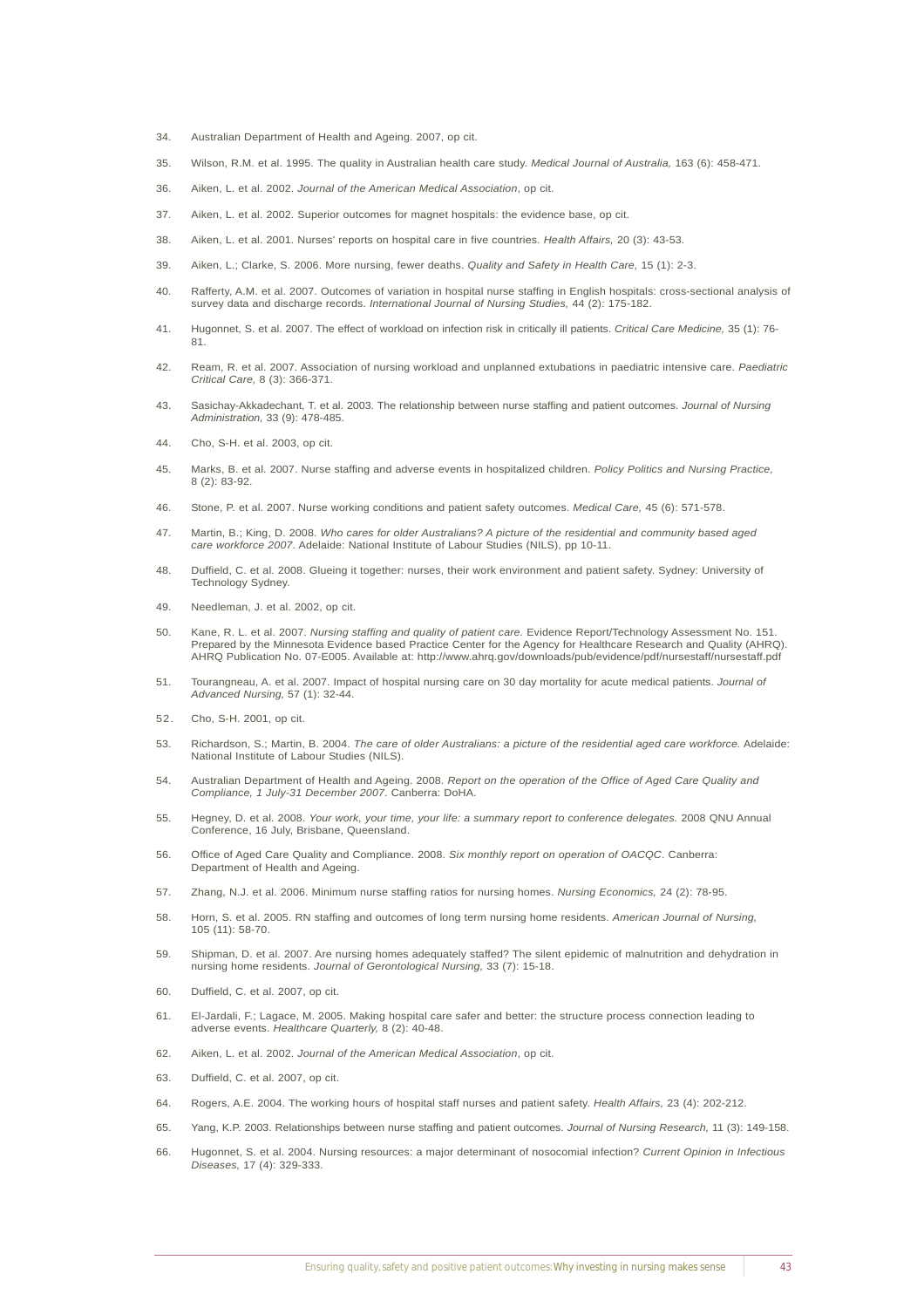- 67. Paliadelis, P. 2008. The working world of nursing unit managers: responsibility without power. *Australian Health Review,* 32 (2): 256-264.
- 68. Aiken, L. 2003. *Workforce staffing and outcomes*. Presentation to the 7th Annual conference of the International Medical Workforce Collaborative, 11-14 September 2003, Oxford, England.
- 69. Hegney, D. et al. 2008, op cit.
- 70. Wise, S. 2007. *Undermining the ratios: nurses under pressure in Victoria in 2006.* A report prepared for the Victorian Branch of the Australian Nursing Federation by the Workplace Research Centre, University of Sydney.
- 71. ibid.
- 72. Buchanan, J. et al. 2004. *Stable, but critical: the working conditions of Victorian public sector nurses in 2003.* Sydney: Australian Centre for Industrial Relations Research, University of Sydney, NSW.
- 73. Duffield, C. et al. 2008. op cit.
- 74. Hegney, D. et al. 2006. Extrinsic and intrinsic work values: their impact on job satisfaction in nursing. *Journal of Nursing Management,* 14 (4): 271-278.
- 75. Aiken, L., et al. 2002. Superior outcomes for magnet hospitals: the evidence base, op cit.
- 76. Donley, R.; Flaherty, M.J. 2002. Revisiting the American Nurses Association's first position on education for nurses. *Online Journal of Issues in Nursing,* 7 (2).
- 77. Aiken, L. et al. 2002. Superior outcomes for magnet hospitals: the evidence base, op cit.
- 78. Clarke, S. 2007. Hospital work environments, nurse characteristics, and sharps injuries. *American Journal of Infection Control,* 35 (5): 302-309.
- 79. Agency for Healthcare Research and Quality. 2003. *The effect of working conditions on patient safety.* Evidence Report/Technology Assessment no. 74. Available at: http://www.ahrq.gov/downloads/pub/evidence/pdf/work/work.pdf
- 80. ibid.
- 81. Leape, L. et al. 1995. Systems analysis of adverse drug events. *Journal of the American Medical Association,* 274 (1): 35-43.
- 82. Rogers, A. et al. 2008. Role of registered nurses in error prevention, discovery and correction. *Quality and Safety in Health Care,* 17: 117-121.
- 83. ibid.
- 84. Aiken, L. 2003. *Workforce staffing and outcomes,* op cit.
- 85. Duffield, C. et al. 2007, op cit, p 10.
- 86. Heggen, K.; Wellard, S. 2004. Increased unintended patient harm in nursing practice as a consequence of the dominance of economic discourses. *International Journal of Nursing Studies*, 41 (3): 293-298.
- 87. McCloskey, B. et al. 2005, op cit.
- 88. ibid.
- 89. Wilson R.M. et al. 1995, op cit.
- 90. Edmonds, M. [2006]. Adverse events, iatrogenic injury and error in medicine. Available at: www.informatics.adelaide.edu.au/topics/Safety/ME-AdverseEvents.html
- 91. McCue, M.; Mark, B.A.; Harless, D. 2003, op cit.
- 92. Thungjaroenkul, P. et al. 2007. The impact of nurse staffing on hospital costs and patient length of stay: a systematic review. *Nursing Economics,* 25 (5): 255-265.
- 93. Gordon, S. et al. 2008. *Safety in numbers: nurse-to-patient ratios and the future of health care.* New York: Cornell University Press, p 150.
- 94. Wise, S. 2007, op cit.
- 95. Rothberg, M. et al. 2005, op cit.
- 96. ibid.
- 97. McCue, M. et al. 2003. Nurse staffing, quality and financial performance. *Journal of Health Care Finance,* 29(4): 54-76.
- 98. Pappas, S. 2008, op cit.
- 99. Australian Nursing Federation. 2007. *Nurses' paycheck: a comprehensive analysis of nurses' wages*, 7 (1) December 2007-February 2008.
- 100. Chan, C.C.A. et al. 2004, op cit.